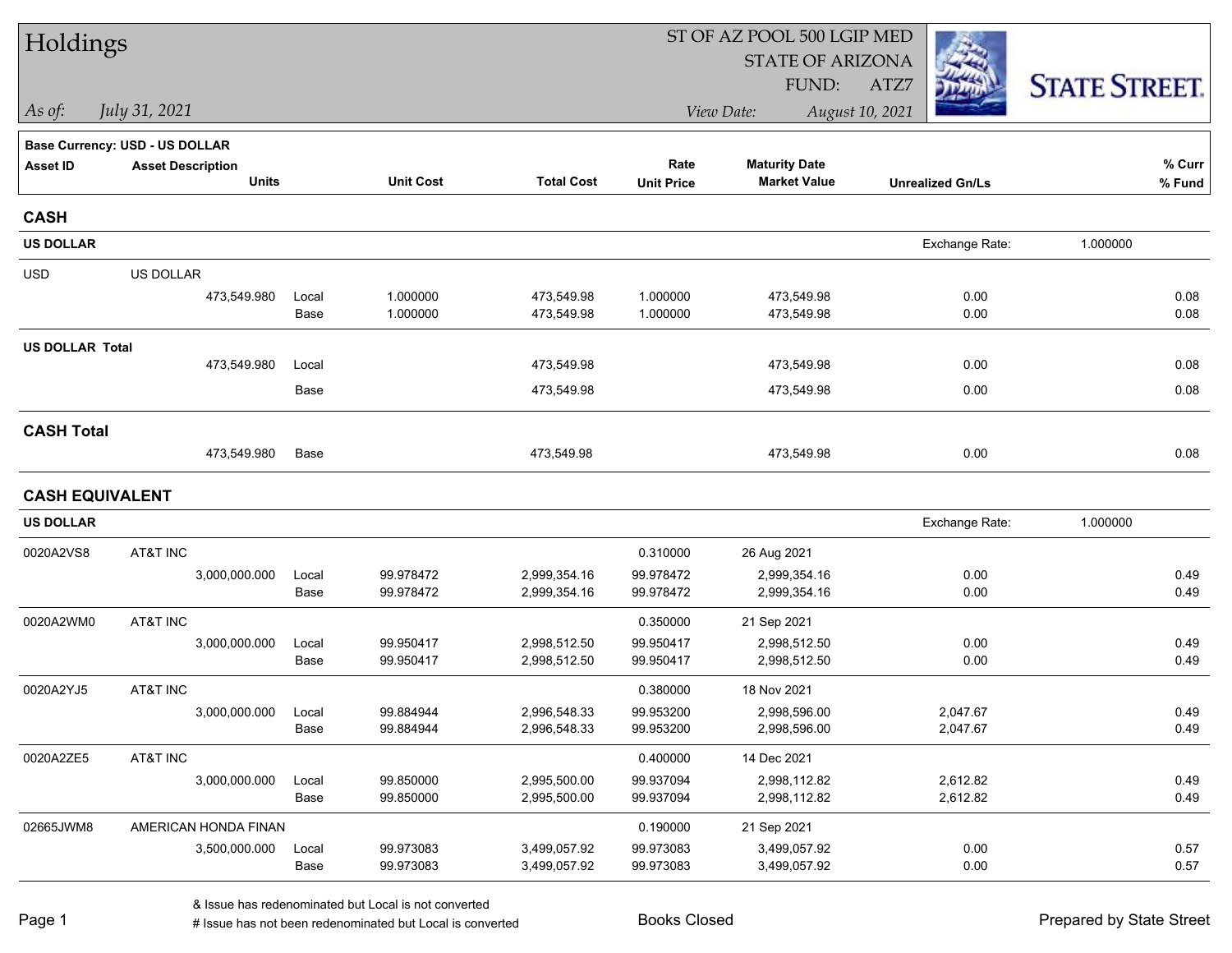| Holdings        |                                                |       |                  |                   |                   | ST OF AZ POOL 500 LGIP MED |                         |                      |
|-----------------|------------------------------------------------|-------|------------------|-------------------|-------------------|----------------------------|-------------------------|----------------------|
|                 |                                                |       |                  |                   |                   | <b>STATE OF ARIZONA</b>    |                         |                      |
|                 |                                                |       |                  |                   |                   | FUND:                      | ATZ7                    | <b>STATE STREET.</b> |
| As of:          | July 31, 2021                                  |       |                  |                   |                   | View Date:                 | August 10, 2021         |                      |
|                 | Base Currency: USD - US DOLLAR                 |       |                  |                   |                   |                            |                         |                      |
| <b>Asset ID</b> | <b>Asset Description</b>                       |       |                  |                   | Rate              | <b>Maturity Date</b>       |                         | % Curr               |
|                 | <b>Units</b>                                   |       | <b>Unit Cost</b> | <b>Total Cost</b> | <b>Unit Price</b> | <b>Market Value</b>        | <b>Unrealized Gn/Ls</b> | % Fund               |
| 02665JWM8       | AMERICAN HONDA FINAN                           |       |                  |                   | 0.200000          | 21 Sep 2021                |                         |                      |
|                 | 1,000,000.000                                  | Local | 99.971666        | 999,716.66        | 99.971666         | 999,716.66                 | 0.00                    | 0.16                 |
|                 |                                                | Base  | 99.971666        | 999,716.66        | 99.971666         | 999,716.66                 | 0.00                    | 0.16                 |
| 06367BVK2       | <b>BANK OF MONTREAL-</b>                       |       |                  |                   | 0.230000          | 22 Sep 2021                |                         |                      |
|                 | 5,000,000.000                                  | Local | 100.000000       | 5,000,000.00      | 100.000000        | 5,000,000.00               | 0.00                    | 0.81                 |
|                 |                                                | Base  | 100.000000       | 5,000,000.00      | 100.000000        | 5,000,000.00               | 0.00                    | 0.81                 |
| 06367CG35       | <b>BANK OF MONTREAL-</b>                       |       |                  |                   | 0.210000          | 07 Jul 2022                |                         |                      |
|                 | 5,000,000.000                                  | Local | 100.000000       | 5,000,000.00      | 100.000000        | 5,000,000.00               | 0.00                    | 0.81                 |
|                 |                                                | Base  | 100.000000       | 5,000,000.00      | 100.000000        | 5,000,000.00               | 0.00                    | 0.81                 |
| 06417MPH2       | <b>BANK OF NOVA SCOTIA</b>                     |       |                  |                   | 0.230000          | 11 May 2022                |                         |                      |
|                 | 4,000,000.000                                  | Local | 100.007871       | 4,000,314.85      | 100.035000        | 4,001,400.00               | 1,085.15                | 0.65                 |
|                 |                                                | Base  | 100.007871       | 4,000,314.85      | 100.035000        | 4,001,400.00               | 1,085.15                | 0.65                 |
| 07644BA36       | BEDFORD ROW FDG CORP                           |       |                  |                   | 0.210000          | 03 Jan 2022                |                         |                      |
|                 | 5,000,000.000                                  | Local | 99.909583        | 4,995,479.17      | 99.941394         | 4,997,069.70               | 1,590.53                | 0.81                 |
|                 |                                                | Base  | 99.909583        | 4,995,479.17      | 99.941394         | 4,997,069.70               | 1,590.53                | 0.81                 |
| 136069TY7       | CANADIAN IMPERIAL BANK SR UNSECURED 06/22 2.55 |       |                  |                   | 2.550000          | 16 Jun 2022                |                         |                      |
|                 | 3,000,000.000                                  | Local | 99.983753        | 2,999,512.58      | 99.907000         | 2,997,210.00               | $-2,302.58$             | 0.49                 |
|                 |                                                | Base  | 99.983753        | 2,999,512.58      | 99.907000         | 2,997,210.00               | $-2,302.58$             | 0.49                 |
| 138994009       | CANTOR FITZGERALD REPO REPO                    |       |                  |                   | 0.220000          | 02 Aug 2021                |                         |                      |
|                 | 5,000,000.000                                  | Local | 100.000000       | 5,000,000.00      | 100.000000        | 5,000,000.00               | 0.00                    | 0.81                 |
|                 |                                                | Base  | 100.000000       | 5,000,000.00      | 100.000000        | 5,000,000.00               | 0.00                    | 0.81                 |
| 138994009       | CANTOR FITZGERALD REPO REPO                    |       |                  |                   | 0.300000          | 02 Aug 2021                |                         |                      |
|                 | 10,000,000.000                                 | Local | 100.000000       | 10,000,000.00     | 100.000000        | 10,000,000.00              | 0.00                    | 1.63                 |
|                 |                                                | Base  | 100.000000       | 10,000,000.00     | 100.000000        | 10,000,000.00              | 0.00                    | 1.63                 |
| 138994009       | CANTOR FITZGERALD REPO REPO                    |       |                  |                   | 0.300000          | 01 Oct 2021                |                         |                      |
|                 | 10,000,000.000                                 | Local | 100.000000       | 10,000,000.00     | 100.000000        | 10,000,000.00              | 0.00                    | 1.63                 |
|                 |                                                | Base  | 100.000000       | 10,000,000.00     | 100.000000        | 10,000,000.00              | 0.00                    | 1.63                 |
| 16677JXV3       | CHEVRON CORP                                   |       |                  |                   | 0.160000          | 29 Oct 2021                |                         |                      |
|                 | 5,000,000.000                                  | Local | 99.960444        | 4,998,022.22      | 99.960444         | 4,998,022.22               | 0.00                    | 0.81                 |
|                 |                                                | Base  | 99.960444        | 4,998,022.22      | 99.960444         | 4,998,022.22               | 0.00                    | 0.81                 |

 $\overline{\phantom{0}}$ 

 $\overline{\phantom{0}}$ 

 $\overline{\phantom{a}}$ 

 $\overline{\phantom{0}}$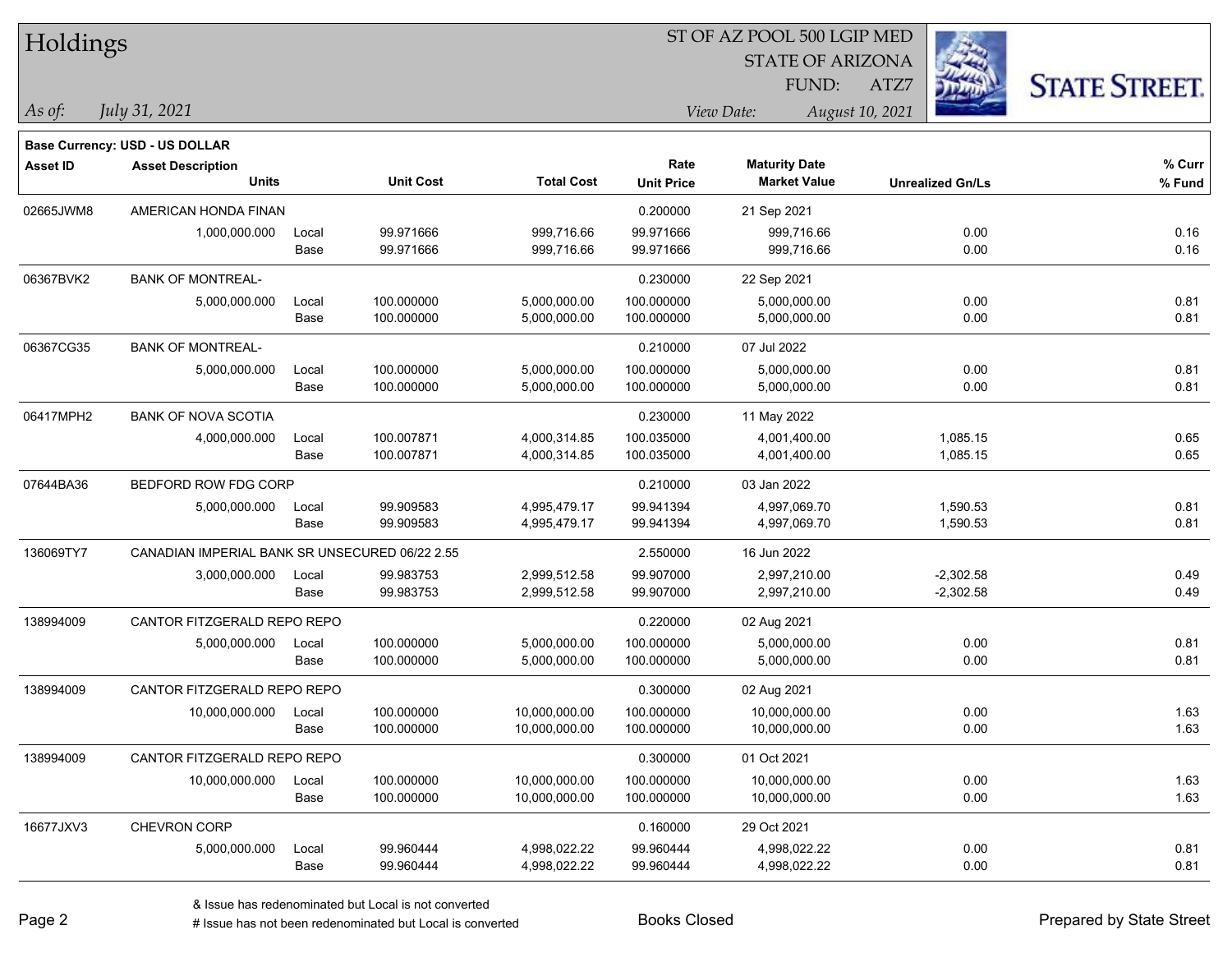| Holdings        |                                          |               |                        |                              |                           | ST OF AZ POOL 500 LGIP MED                  |                         |                      |
|-----------------|------------------------------------------|---------------|------------------------|------------------------------|---------------------------|---------------------------------------------|-------------------------|----------------------|
|                 |                                          |               |                        |                              |                           | <b>STATE OF ARIZONA</b>                     |                         |                      |
|                 |                                          |               |                        |                              |                           | <b>FUND:</b>                                | ATZ7                    | <b>STATE STREET.</b> |
| $\vert$ As of:  | July 31, 2021                            |               |                        |                              |                           | View Date:                                  | August 10, 2021         |                      |
|                 |                                          |               |                        |                              |                           |                                             |                         |                      |
|                 | <b>Base Currency: USD - US DOLLAR</b>    |               |                        |                              |                           |                                             |                         |                      |
| <b>Asset ID</b> | <b>Asset Description</b><br><b>Units</b> |               | <b>Unit Cost</b>       | <b>Total Cost</b>            | Rate<br><b>Unit Price</b> | <b>Maturity Date</b><br><b>Market Value</b> | <b>Unrealized Gn/Ls</b> | % Curr<br>% Fund     |
|                 |                                          |               |                        |                              |                           |                                             |                         |                      |
| 17327AW11       | CITIGROUP GLOBAL MKTS INC S              |               |                        |                              | 0.270000                  | 01 Sep 2021                                 |                         |                      |
|                 | 3,000,000.000                            | Local<br>Base | 99.976750<br>99.976750 | 2,999,302.50<br>2,999,302.50 | 99.976750<br>99.976750    | 2,999,302.50<br>2,999,302.50                | 0.00<br>0.00            | 0.49<br>0.49         |
|                 |                                          |               |                        |                              |                           |                                             |                         |                      |
| 2063C1B33       | CONCORD MIN CPTL CO                      |               |                        |                              | 0.230000                  | 03 Feb 2022                                 |                         |                      |
|                 | 2,500,000.000                            | Local         | 99.881167              | 2,497,029.17                 | 99.881167                 | 2,497,029.17                                | 0.00                    | 0.41                 |
|                 |                                          | Base          | 99.881167              | 2,497,029.17                 | 99.881167                 | 2,497,029.17                                | 0.00                    | 0.41                 |
| 2546R2WF9       | WALT DISNEY CO                           |               |                        |                              | 0.280000                  | 15 Sep 2021                                 |                         |                      |
|                 | 3,000,000.000                            | Local         | 99.965000              | 2,998,950.00                 | 99.965000                 | 2,998,950.00                                | 0.00                    | 0.49                 |
|                 |                                          | Base          | 99.965000              | 2,998,950.00                 | 99.965000                 | 2,998,950.00                                | 0.00                    | 0.49                 |
| 2546R2XV3       | WALT DISNEY CO                           |               |                        |                              | 0.250000                  | 29 Oct 2021                                 |                         |                      |
|                 | 5,000,000.000                            | Local         | 99.938194              | 4,996,909.72                 | 99.938194                 | 4,996,909.72                                | 0.00                    | 0.81                 |
|                 |                                          | Base          | 99.938194              | 4,996,909.72                 | 99.938194                 | 4,996,909.72                                | 0.00                    | 0.81                 |
| 2546R2YF7       | WALT DISNEY CO                           |               |                        |                              | 0.260000                  | 15 Nov 2021                                 |                         |                      |
|                 | 3,000,000.000                            | Local         | 99.923444              | 2,997,703.33                 | 99.956250                 | 2,998,687.50                                | 984.17                  | 0.49                 |
|                 |                                          | Base          | 99.923444              | 2,997,703.33                 | 99.956250                 | 2,998,687.50                                | 984.17                  | 0.49                 |
| 2546R3DV3       | DISNEY (WALT) CO THE                     |               |                        |                              | 0.270000                  | 29 Apr 2022                                 |                         |                      |
|                 | 3,000,000.000                            | Local         | 99.796750              | 2,993,902.50                 | 99.796750                 | 2,993,902.50                                | 0.00                    | 0.49                 |
|                 |                                          | Base          | 99.796750              | 2,993,902.50                 | 99.796750                 | 2,993,902.50                                | 0.00                    | 0.49                 |
| 2546R3FW9       | DISNEY (WALT) CO THE                     |               |                        |                              | 0.210000                  | 30 Jun 2022                                 |                         |                      |
|                 | 2,000,000.000                            | Local         | 99.805750              | 1,996,115.00                 | 99.805750                 | 1,996,115.00                                | 0.00                    | 0.33                 |
|                 |                                          | Base          | 99.805750              | 1,996,115.00                 | 99.805750                 | 1,996,115.00                                | 0.00                    | 0.33                 |
| 2546R3FW9       | DISNEY (WALT) CO THE                     |               |                        |                              | 0.220000                  | 30 Jun 2022                                 |                         |                      |
|                 | 3,000,000.000                            | Local         | 99.796500              | 2,993,895.00                 | 99.796500                 | 2,993,895.00                                | 0.00                    | 0.49                 |
|                 |                                          | Base          | 99.796500              | 2,993,895.00                 | 99.796500                 | 2,993,895.00                                | 0.00                    | 0.49                 |
| 26244HV34       | DUKE ENERGY CORP                         |               |                        |                              | 0.150000                  | 03 Aug 2021                                 |                         |                      |
|                 | 2,998,000.000                            | Local         | 99.999167              | 2,997,975.02                 | 99.999167                 | 2,997,975.02                                | 0.00                    | 0.49                 |
|                 |                                          | Base          | 99.999167              | 2,997,975.02                 | 99.999167                 | 2,997,975.02                                | 0.00                    | 0.49                 |
| 26244HVP5       | DUKE ENERGY CORP                         |               |                        |                              | 0.130000                  | 23 Aug 2021                                 |                         |                      |
|                 | 2,000,000.000                            | Local         | 99.992056              | 1,999,841.11                 | 99.992056                 | 1,999,841.11                                | 0.00                    | 0.33                 |
|                 |                                          | Base          | 99.992056              | 1,999,841.11                 | 99.992056                 | 1,999,841.11                                | 0.00                    | 0.33                 |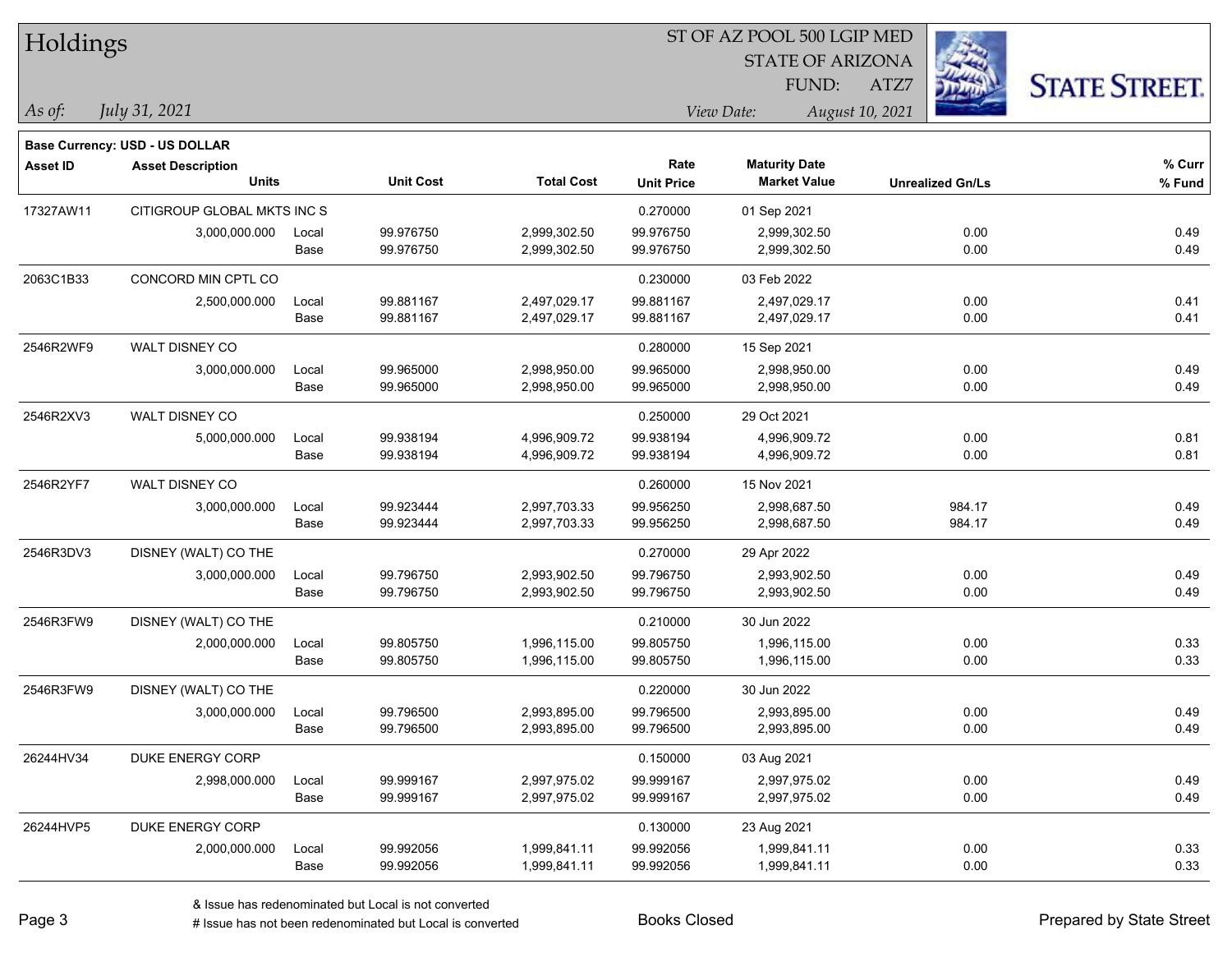| Holdings        |                                |       |                  |                   | ST OF AZ POOL 500 LGIP MED |                         |                         |                      |  |
|-----------------|--------------------------------|-------|------------------|-------------------|----------------------------|-------------------------|-------------------------|----------------------|--|
|                 |                                |       |                  |                   |                            | <b>STATE OF ARIZONA</b> |                         |                      |  |
|                 |                                |       |                  |                   |                            | <b>FUND:</b>            | ATZ7                    | <b>STATE STREET.</b> |  |
| As of:          | July 31, 2021                  |       |                  |                   |                            | View Date:              | August 10, 2021         |                      |  |
|                 | Base Currency: USD - US DOLLAR |       |                  |                   |                            |                         |                         |                      |  |
| <b>Asset ID</b> | <b>Asset Description</b>       |       |                  |                   | Rate                       | <b>Maturity Date</b>    |                         | % Curr               |  |
|                 | <b>Units</b>                   |       | <b>Unit Cost</b> | <b>Total Cost</b> | <b>Unit Price</b>          | <b>Market Value</b>     | <b>Unrealized Gn/Ls</b> | % Fund               |  |
| 26244HX57       | DUKE ENERGY CORP               |       |                  |                   | 0.150000                   | 05 Oct 2021             |                         |                      |  |
|                 | 5,000,000.000                  | Local | 99.972917        | 4,998,645.83      | 99.972917                  | 4,998,645.83            | 0.00                    | 0.81                 |  |
|                 |                                | Base  | 99.972917        | 4,998,645.83      | 99.972917                  | 4,998,645.83            | 0.00                    | 0.81                 |  |
| 36955DZ78       | <b>GEN DYNAMICS CORP</b>       |       |                  |                   | 0.210000                   | 07 Dec 2021             |                         |                      |  |
|                 | 3,000,000.000                  | Local | 99.925333        | 2,997,760.00      | 99.946378                  | 2,998,391.34            | 631.34                  | 0.49                 |  |
|                 |                                | Base  | 99.925333        | 2,997,760.00      | 99.946378                  | 2,998,391.34            | 631.34                  | 0.49                 |  |
| 40588LX12       | <b>HALKIN FINANCE LLC USC</b>  |       |                  |                   | 0.210000                   | 01 Oct 2021             |                         |                      |  |
|                 | 5,000,000.000                  | Local | 99.964417        | 4,998,220.83      | 99.964417                  | 4,998,220.83            | 0.00                    | 0.81                 |  |
|                 |                                | Base  | 99.964417        | 4,998,220.83      | 99.964417                  | 4,998,220.83            | 0.00                    | 0.81                 |  |
| 52953BB36       | LEXINGTN PKR CAP CO LL         |       |                  |                   | 0.200000                   | 03 Feb 2022             |                         |                      |  |
|                 | 3,000,000.000                  | Local | 99.896667        | 2,996,900.00      | 99.896667                  | 2,996,900.00            | 0.00                    | 0.49                 |  |
|                 |                                | Base  | 99.896667        | 2,996,900.00      | 99.896667                  | 2,996,900.00            | 0.00                    | 0.49                 |  |
| 56274LYW8       | MANHATTAN ASSET FDG.           |       |                  |                   | 0.200000                   | 30 Nov 2021             |                         |                      |  |
|                 | 5,000,000.000                  | Local | 99.932778        | 4,996,638.89      | 99.956667                  | 4,997,833.35            | 1,194.46                | 0.81                 |  |
|                 |                                | Base  | 99.932778        | 4,996,638.89      | 99.956667                  | 4,997,833.35            | 1,194.46                | 0.81                 |  |
| 8225X2W18       | SHELL INTNL FNC B.V            |       |                  |                   | 0.260000                   | 01 Sep 2021             |                         |                      |  |
|                 | 3,000,000.000                  | Local | 99.977611        | 2,999,328.33      | 99.977611                  | 2,999,328.33            | 0.00                    | 0.49                 |  |
|                 |                                | Base  | 99.977611        | 2,999,328.33      | 99.977611                  | 2,999,328.33            | 0.00                    | 0.49                 |  |
| 8225X2X17       | SHELL INTNL FNC B.V            |       |                  |                   | 0.150000                   | 01 Oct 2021             |                         |                      |  |
|                 | 3,000,000.000                  | Local | 99.974583        | 2,999,237.50      | 99.974583                  | 2,999,237.50            | 0.00                    | 0.49                 |  |
|                 |                                | Base  | 99.974583        | 2,999,237.50      | 99.974583                  | 2,999,237.50            | 0.00                    | 0.49                 |  |
| 89116EVC4       | TORONTO DOMIN HOLDING          |       |                  |                   | 0.280000                   | 12 Aug 2021             |                         |                      |  |
|                 | 1,774,000.000                  | Local | 99.991444        | 1,773,848.22      | 99.991444                  | 1,773,848.22            | 0.00                    | 0.29                 |  |
|                 |                                | Base  | 99.991444        | 1,773,848.22      | 99.991444                  | 1,773,848.22            | 0.00                    | 0.29                 |  |
| 89119BE36       | <b>TORONTO DOMINION BANK</b>   |       |                  |                   | 0.190000                   | 03 May 2022             |                         |                      |  |
|                 | 1,500,000.000                  | Local | 99.854861        | 1,497,822.91      | 99.854861                  | 1,497,822.91            | 0.00                    | 0.24                 |  |
|                 |                                | Base  | 99.854861        | 1,497,822.91      | 99.854861                  | 1,497,822.91            | 0.00                    | 0.24                 |  |
| 91842JVP1       | VW CR INC                      |       |                  |                   | 0.180000                   | 23 Aug 2021             |                         |                      |  |
|                 | 3,000,000.000                  | Local | 99.989000        | 2,999,670.00      | 99.989000                  | 2,999,670.00            | 0.00                    | 0.49                 |  |
|                 |                                | Base  | 99.989000        | 2,999,670.00      | 99.989000                  | 2,999,670.00            | 0.00                    | 0.49                 |  |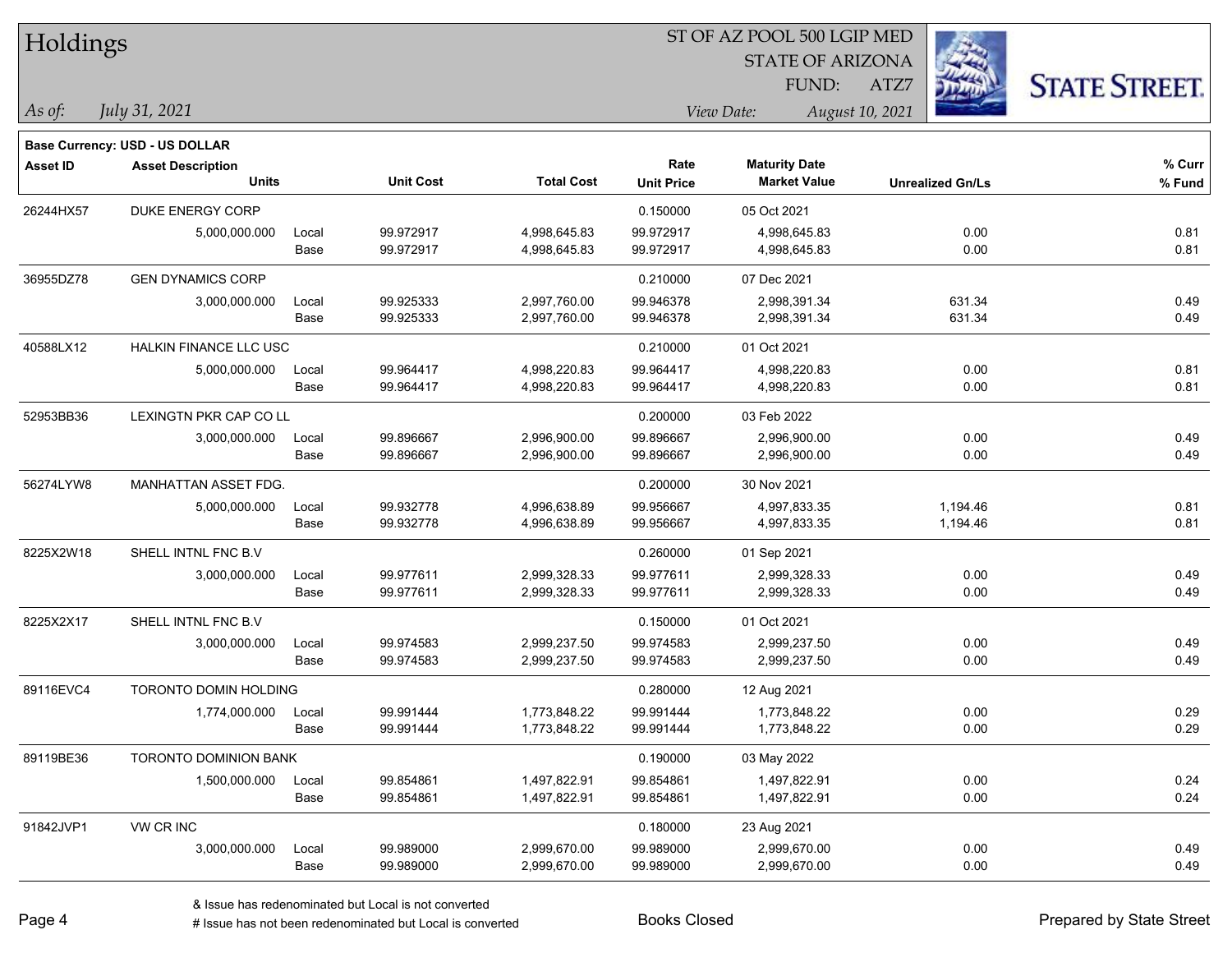| Holdings        |                                          |       |                  | ST OF AZ POOL 500 LGIP MED |                   |                         |                         |                      |  |  |
|-----------------|------------------------------------------|-------|------------------|----------------------------|-------------------|-------------------------|-------------------------|----------------------|--|--|
|                 |                                          |       |                  |                            |                   | <b>STATE OF ARIZONA</b> |                         |                      |  |  |
|                 |                                          |       |                  |                            |                   | FUND:                   | ATZ7                    | <b>STATE STREET.</b> |  |  |
| $ As\;of:$      | July 31, 2021                            |       |                  |                            |                   | View Date:              | August 10, 2021         |                      |  |  |
|                 |                                          |       |                  |                            |                   |                         |                         |                      |  |  |
|                 | <b>Base Currency: USD - US DOLLAR</b>    |       |                  |                            | Rate              | <b>Maturity Date</b>    |                         | % Curr               |  |  |
| <b>Asset ID</b> | <b>Asset Description</b><br><b>Units</b> |       | <b>Unit Cost</b> | <b>Total Cost</b>          | <b>Unit Price</b> | <b>Market Value</b>     | <b>Unrealized Gn/Ls</b> | % Fund               |  |  |
| 91842KAA4       | VW CR INC                                |       |                  |                            | 0.320000          | 10 Jan 2022             |                         |                      |  |  |
|                 | 4,830,000.000                            | Local | 99.856000        | 4,823,044.80               | 99.889536         | 4,824,664.59            | 1,619.79                | 0.79                 |  |  |
|                 |                                          | Base  | 99.856000        | 4,823,044.80               | 99.889536         | 4,824,664.59            | 1,619.79                | 0.79                 |  |  |
| 91842KC87       | VW CR INC                                |       |                  |                            | 0.250000          | 08 Mar 2022             |                         |                      |  |  |
|                 | 3,000,000.000                            | Local | 99.847917        | 2,995,437.50               | 99.840739         | 2,995,222.17            | $-215.33$               | 0.49                 |  |  |
|                 |                                          | Base  | 99.847917        | 2,995,437.50               | 99.840739         | 2,995,222.17            | $-215.33$               | 0.49                 |  |  |
| 91842KCJ3       | VW CR INC                                |       |                  |                            | 0.300000          | 18 Mar 2022             |                         |                      |  |  |
|                 | 360,000.000                              | Local | 99.809167        | 359,313.00                 | 99.809167         | 359,313.00              | 0.00                    | 0.06                 |  |  |
|                 |                                          | Base  | 99.809167        | 359,313.00                 | 99.809167         | 359,313.00              | 0.00                    | 0.06                 |  |  |
| 926NKW009       | AMHERST PIERPONT 04/15 VAR               |       |                  |                            | 0.300000          | 18 Oct 2021             |                         |                      |  |  |
|                 | 5,000,000.000                            | Local | 100.000000       | 5,000,000.00               | 100.000000        | 5,000,000.00            | 0.00                    | 0.81                 |  |  |
|                 |                                          | Base  | 100.000000       | 5,000,000.00               | 100.000000        | 5,000,000.00            | 0.00                    | 0.81                 |  |  |
| 93142WV34       | WALGREENS BOOTS                          |       |                  |                            | 0.200000          | 03 Aug 2021             |                         |                      |  |  |
|                 | 5,000,000.000                            | Local | 99.998889        | 4,999,944.44               | 99.998889         | 4,999,944.44            | 0.00                    | 0.81                 |  |  |
|                 |                                          | Base  | 99.998889        | 4,999,944.44               | 99.998889         | 4,999,944.44            | 0.00                    | 0.81                 |  |  |
| 94107MWA0       | WASTE MANAGEMENT INC                     |       |                  |                            | 0.240000          | 10 Sep 2021             |                         |                      |  |  |
|                 | 4,050,000.000                            | Local | 99.973333        | 4,048,920.00               | 99.973333         | 4,048,920.00            | 0.00                    | 0.66                 |  |  |
|                 |                                          | Base  | 99.973333        | 4,048,920.00               | 99.973333         | 4,048,920.00            | 0.00                    | 0.66                 |  |  |
| 94107MXD3       | WASTE MANAGEMENT INC                     |       |                  |                            | 0.170000          | 13 Oct 2021             |                         |                      |  |  |
|                 | 4,000,000.000                            | Local | 99.965528        | 3,998,621.11               | 99.965528         | 3,998,621.11            | 0.00                    | 0.65                 |  |  |
|                 |                                          | Base  | 99.965528        | 3,998,621.11               | 99.965528         | 3,998,621.11            | 0.00                    | 0.65                 |  |  |
| 94107PAA7       | WASTE MANAGEMENT INC                     |       |                  |                            | 0.340000          | 28 Apr 2022             |                         |                      |  |  |
|                 | 5,000,000.000                            | Local | 99.745000        | 4,987,250.00               | 99.650500         | 4,982,525.00            | $-4,725.00$             | 0.81                 |  |  |
|                 |                                          | Base  | 99.745000        | 4,987,250.00               | 99.650500         | 4,982,525.00            | $-4,725.00$             | 0.81                 |  |  |
| 9612C0Z10       | WESTPAC BANKING CORP.                    |       |                  |                            | 0.180000          | 01 Dec 2021             |                         |                      |  |  |
|                 | 5,000,000.000                            | Local | 99.939000        | 4,996,950.00               | 99.973111         | 4,998,655.55            | 1,705.55                | 0.81                 |  |  |
|                 |                                          | Base  | 99.939000        | 4,996,950.00               | 99.973111         | 4,998,655.55            | 1,705.55                | 0.81                 |  |  |
| 96130AJN9       | <b>WESTPAC BKING CORP N</b>              |       |                  |                            | 0.240000          | 30 Mar 2022             |                         |                      |  |  |
|                 | 2,050,000.000                            | Local | 99.999999        | 2,049,999.98               | 100.061858        | 2,051,268.09            | 1,268.11                | 0.33                 |  |  |
|                 |                                          | Base  | 99.999999        | 2,049,999.98               | 100.061858        | 2,051,268.09            | 1,268.11                | 0.33                 |  |  |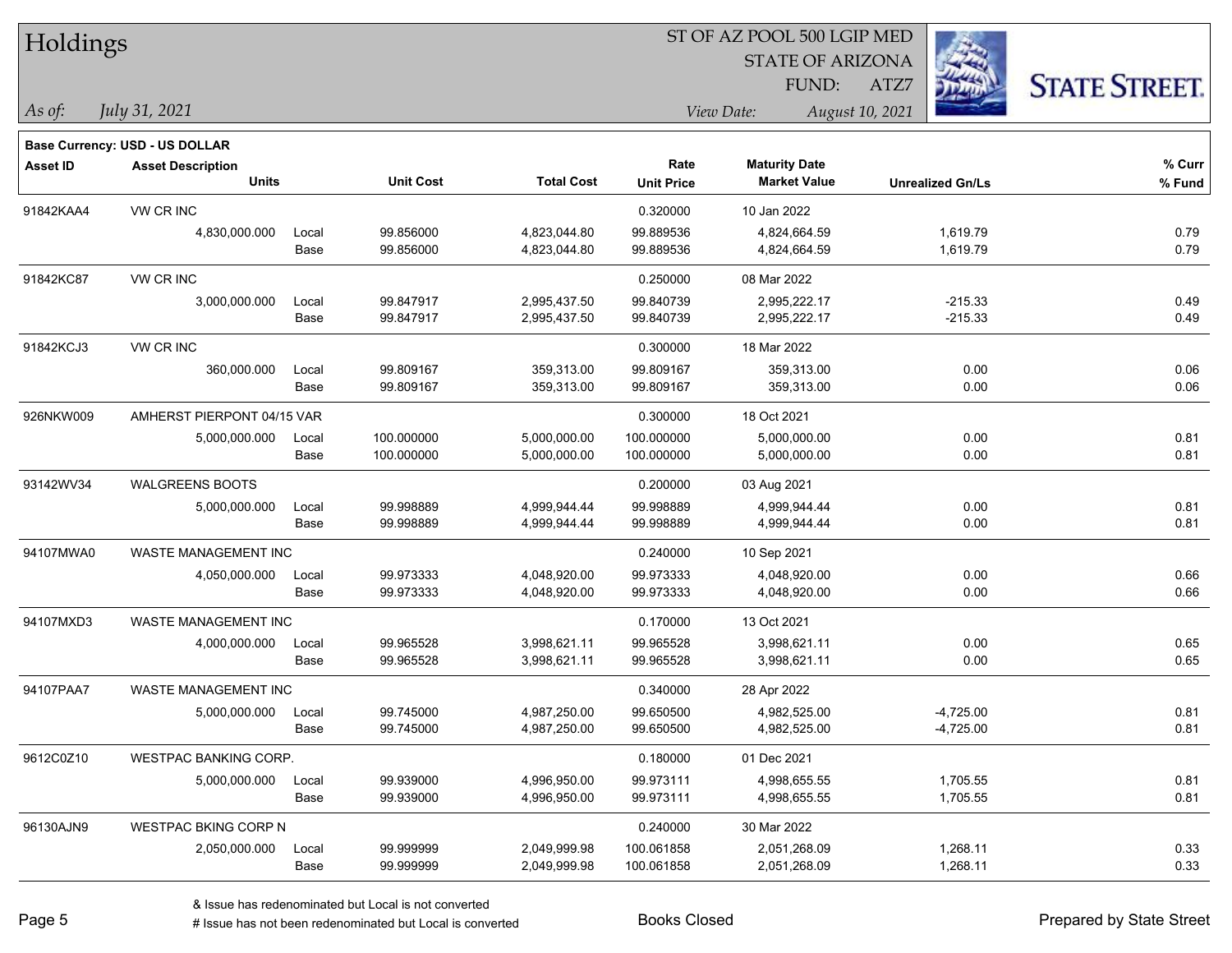|                        | Holdings                                    |       |                  |                   |                   | ST OF AZ POOL 500 LGIP MED |                         |                      |
|------------------------|---------------------------------------------|-------|------------------|-------------------|-------------------|----------------------------|-------------------------|----------------------|
|                        |                                             |       |                  |                   |                   | <b>STATE OF ARIZONA</b>    |                         |                      |
|                        |                                             |       |                  |                   |                   | FUND:                      | ATZ7                    | <b>STATE STREET.</b> |
| $\vert$ As of:         | July 31, 2021                               |       |                  |                   |                   | View Date:                 | August 10, 2021         |                      |
|                        | Base Currency: USD - US DOLLAR              |       |                  |                   |                   |                            |                         |                      |
| Asset ID               | <b>Asset Description</b>                    |       |                  |                   | Rate              | <b>Maturity Date</b>       |                         | % Curr               |
|                        | <b>Units</b>                                |       | <b>Unit Cost</b> | <b>Total Cost</b> | <b>Unit Price</b> | <b>Market Value</b>        | <b>Unrealized Gn/Ls</b> | % Fund               |
| 979QHR003              | SOUTH STREET REPO                           |       |                  |                   | 0.040000          | 02 Aug 2021                |                         |                      |
|                        | 8,500,000.000                               | Local | 100.000000       | 8,500,000.00      | 100.000000        | 8,500,000.00               | 0.00                    | 1.38                 |
|                        |                                             | Base  | 100.000000       | 8,500,000.00      | 100.000000        | 8,500,000.00               | 0.00                    | 1.38                 |
| <b>US DOLLAR Total</b> |                                             |       |                  |                   |                   |                            |                         |                      |
|                        | 178,062,000.000                             | Local |                  | 177,971,195.08    |                   | 177,978,691.76             | 7,496.68                | 28.99                |
|                        |                                             | Base  |                  | 177,971,195.08    |                   | 177,978,691.76             | 7,496.68                | 28.99                |
|                        | <b>CASH EQUIVALENT Total</b>                |       |                  |                   |                   |                            |                         |                      |
|                        | 178,062,000.000                             | Base  |                  | 177,971,195.08    |                   | 177,978,691.76             | 7,496.68                | 28.99                |
| <b>FIXED INCOME</b>    |                                             |       |                  |                   |                   |                            |                         |                      |
| <b>US DOLLAR</b>       |                                             |       |                  |                   |                   |                            | Exchange Rate:          | 1.000000             |
| 001055BK7              | AFLAC INC SR UNSECURED 03/26 1.125          |       |                  |                   | 1.125000          | 15 Mar 2026                |                         |                      |
|                        | 2,500,000.000                               | Local | 99.910846        | 2,497,771.15      | 100.624488        | 2,515,612.20               | 17,841.05               | 0.41                 |
|                        |                                             | Base  | 99.910846        | 2,497,771.15      | 100.624488        | 2,515,612.20               | 17,841.05               | 0.41                 |
| 00206RMJ8              | AT+T INC SR UNSECURED 03/24 0.9             |       |                  |                   | 0.900000          | 25 Mar 2024                |                         |                      |
|                        | 3,000,000.000                               | Local | 99.938910        | 2,998,167.30      | 100.274268        | 3,008,228.04               | 10,060.74               | 0.49                 |
|                        |                                             | Base  | 99.938910        | 2,998,167.30      | 100.274268        | 3,008,228.04               | 10,060.74               | 0.49                 |
| 00206RML3              | AT+T INC SR UNSECURED 03/26 1.7             |       |                  |                   | 1.700000          | 25 Mar 2026                |                         |                      |
|                        | 3,000,000.000                               | Local | 99.862887        | 2,995,886.60      | 101.545025        | 3,046,350.75               | 50,464.15               | 0.50                 |
|                        |                                             | Base  | 99.862887        | 2,995,886.60      | 101.545025        | 3,046,350.75               | 50,464.15               | 0.50                 |
| 02079KAH0              | ALPHABET INC SR UNSECURED 08/25 0.45        |       |                  |                   | 0.450000          | 15 Aug 2025                |                         |                      |
|                        | 3,000,000.000                               | Local | 99.920800        | 2,997,624.00      | 99.630328         | 2,988,909.84               | $-8,714.16$             | 0.49                 |
|                        |                                             | Base  | 99.920800        | 2,997,624.00      | 99.630328         | 2,988,909.84               | $-8,714.16$             | 0.49                 |
| 023135BW5              | AMAZON.COM INC SR UNSECURED 05/24 0.45      |       |                  |                   | 0.450000          | 12 May 2024                |                         |                      |
|                        | 4,000,000.000                               | Local | 99.864790        | 3,994,591.61      | 99.978734         | 3,999,149.36               | 4,557.75                | 0.65                 |
|                        |                                             | Base  | 99.864790        | 3,994,591.61      | 99.978734         | 3,999,149.36               | 4,557.75                | 0.65                 |
| 025816CD9              | AMERICAN EXPRESS CO SR UNSECURED 05/22 2.75 |       |                  |                   | 2.750000          | 20 May 2022                |                         |                      |
|                        | 4,000,000.000                               | Local | 99.968029        | 3,998,721.17      | 101.781374        | 4,071,254.96               | 72,533.79               | 0.66                 |
|                        |                                             | Base  | 99.968029        | 3,998,721.17      | 101.781374        | 4,071,254.96               | 72,533.79               | 0.66                 |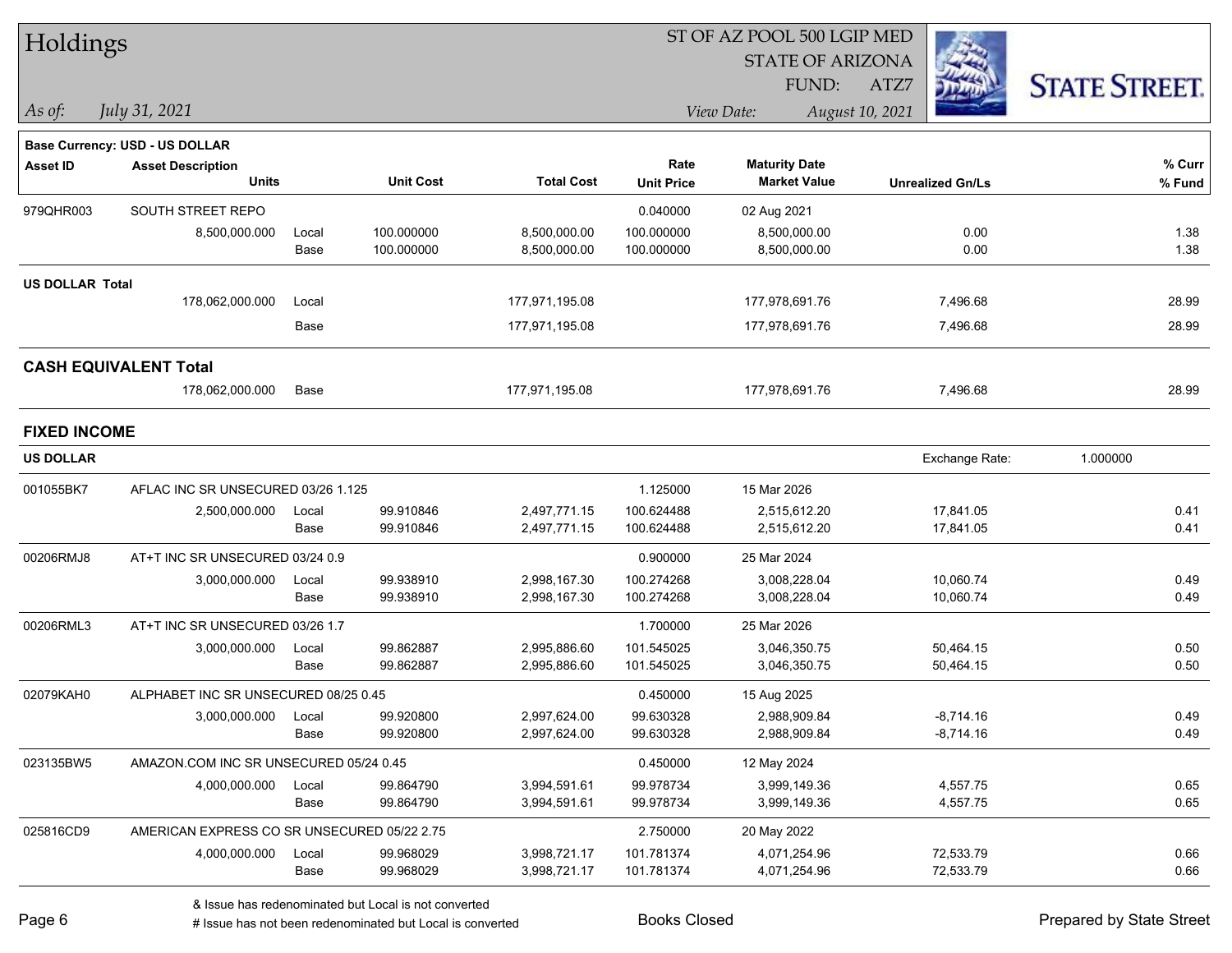| Holdings        |                                               |       |                  |                   | ST OF AZ POOL 500 LGIP MED |                      |                         |                         |                      |  |
|-----------------|-----------------------------------------------|-------|------------------|-------------------|----------------------------|----------------------|-------------------------|-------------------------|----------------------|--|
|                 |                                               |       |                  |                   |                            |                      | <b>STATE OF ARIZONA</b> |                         |                      |  |
|                 |                                               |       |                  |                   |                            | FUND:                | ATZ7                    |                         | <b>STATE STREET.</b> |  |
| As of:          | July 31, 2021                                 |       |                  |                   |                            | View Date:           | August 10, 2021         |                         |                      |  |
|                 | Base Currency: USD - US DOLLAR                |       |                  |                   |                            |                      |                         |                         |                      |  |
| <b>Asset ID</b> | <b>Asset Description</b>                      |       |                  |                   | Rate                       | <b>Maturity Date</b> |                         |                         | % Curr               |  |
|                 | <b>Units</b>                                  |       | <b>Unit Cost</b> | <b>Total Cost</b> | <b>Unit Price</b>          | <b>Market Value</b>  |                         | <b>Unrealized Gn/Ls</b> | % Fund               |  |
| 025816CG2       | AMERICAN EXPRESS CO SR UNSECURED 07/24 2.5    |       |                  |                   | 2.500000                   | 30 Jul 2024          |                         |                         |                      |  |
|                 | 5,000,000.000                                 | Local | 99.807188        | 4,990,359.39      | 105.574794                 | 5,278,739.70         |                         | 288,380.31              | 0.86                 |  |
|                 |                                               | Base  | 99.807188        | 4,990,359.39      | 105.574794                 | 5,278,739.70         |                         | 288,380.31              | 0.86                 |  |
| 02582JHS2       | AMERICAN EXPRESS CREDIT ACCOUN AMXCA 2018 3 A |       |                  |                   | 0.413130                   | 15 Oct 2025          |                         |                         |                      |  |
|                 | 4,000,000.000                                 | Local | 100.000000       | 4,000,000.00      | 100.487420                 | 4,019,496.80         |                         | 19,496.80               | 0.65                 |  |
| Original Face:  | 4,000,000.000                                 | Base  | 100.000000       | 4,000,000.00      | 100.487420                 | 4,019,496.80         |                         | 19,496.80               | 0.65                 |  |
| 02665WDP3       | AMERICAN HONDA FINANCE SR UNSECURED 09/23 VAR |       |                  |                   | 0.548250                   | 08 Sep 2023          |                         |                         |                      |  |
|                 | 5,000,000.000                                 | Local | 100.000000       | 5,000,000.00      | 100.577760                 | 5,028,888.00         |                         | 28,888.00               | 0.82                 |  |
|                 |                                               | Base  | 100.000000       | 5,000,000.00      | 100.577760                 | 5,028,888.00         |                         | 28,888.00               | 0.82                 |  |
| 037833CP3       | APPLE INC SR UNSECURED 05/22 VAR              |       |                  |                   | 0.509880                   | 11 May 2022          |                         |                         |                      |  |
|                 | 7,000,000.000                                 | Local | 100.000000       | 7,000,000.00      | 100.314716                 | 7,022,030.12         |                         | 22,030.12               | 1.14                 |  |
|                 |                                               | Base  | 100.000000       | 7,000,000.00      | 100.314716                 | 7,022,030.12         |                         | 22,030.12               | 1.14                 |  |
| 037833DM9       | APPLE INC SR UNSECURED 09/24 1.8              |       |                  |                   | 1.800000                   | 11 Sep 2024          |                         |                         |                      |  |
|                 | 2,000,000.000                                 | Local | 99.859595        | 1,997,191.89      | 103.816255                 | 2,076,325.10         |                         | 79,133.21               | 0.34                 |  |
|                 |                                               | Base  | 99.859595        | 1,997,191.89      | 103.816255                 | 2,076,325.10         |                         | 79,133.21               | 0.34                 |  |
| 037833DT4       | APPLE INC SR UNSECURED 05/25 1.125            |       |                  |                   | 1.125000                   | 11 May 2025          |                         |                         |                      |  |
|                 | 5,000,000.000                                 | Local | 99.865551        | 4,993,277.53      | 101.299451                 | 5,064,972.55         |                         | 71,695.02               | 0.82                 |  |
|                 |                                               | Base  | 99.865551        | 4,993,277.53      | 101.299451                 | 5,064,972.55         |                         | 71,695.02               | 0.82                 |  |
| 037833EB2       | APPLE INC SR UNSECURED 02/26 0.7              |       |                  |                   | 0.700000                   | 08 Feb 2026          |                         |                         |                      |  |
|                 | 5,000,000.000                                 | Local | 99.796811        | 4,989,840.53      | 99.468763                  | 4,973,438.15         |                         | $-16,402.38$            | 0.81                 |  |
|                 |                                               | Base  | 99.796811        | 4,989,840.53      | 99.468763                  | 4,973,438.15         |                         | $-16,402.38$            | 0.81                 |  |
| 05531GAA9       | TRUIST FINANCIAL CORP SUBORDINATED 03/22 3.95 |       |                  |                   | 3.950000                   | 22 Mar 2022          |                         |                         |                      |  |
|                 | 3,000,000.000                                 | Local | 101.933369       | 3,058,001.08      | 102.036273                 | 3,061,088.19         |                         | 3,087.11                | 0.50                 |  |
|                 |                                               | Base  | 101.933369       | 3,058,001.08      | 102.036273                 | 3,061,088.19         |                         | 3,087.11                | 0.50                 |  |
| 06048WK66       | BANK OF AMERICA CORP SR UNSECURED 12/25 VAR   |       |                  |                   | 0.650000                   | 23 Dec 2025          |                         |                         |                      |  |
|                 | 3,000,000.000                                 | Local | 99.713393        | 2,991,401.79      | 99.203171                  | 2,976,095.13         |                         | $-15,306.66$            | 0.48                 |  |
|                 |                                               | Base  | 99.713393        | 2,991,401.79      | 99.203171                  | 2,976,095.13         |                         | $-15,306.66$            | 0.48                 |  |
| 06048WK82       | BANK OF AMERICA CORP SR UNSECURED 01/26 VAR   |       |                  |                   | 0.600000                   | 26 Jan 2026          |                         |                         |                      |  |
|                 | 3,000,000.000                                 | Local | 96.722465        | 2,901,673.94      | 96.988448                  | 2,909,653.44         |                         | 7,979.50                | 0.47                 |  |
|                 |                                               | Base  | 96.722465        | 2,901,673.94      | 96.988448                  | 2,909,653.44         |                         | 7,979.50                | 0.47                 |  |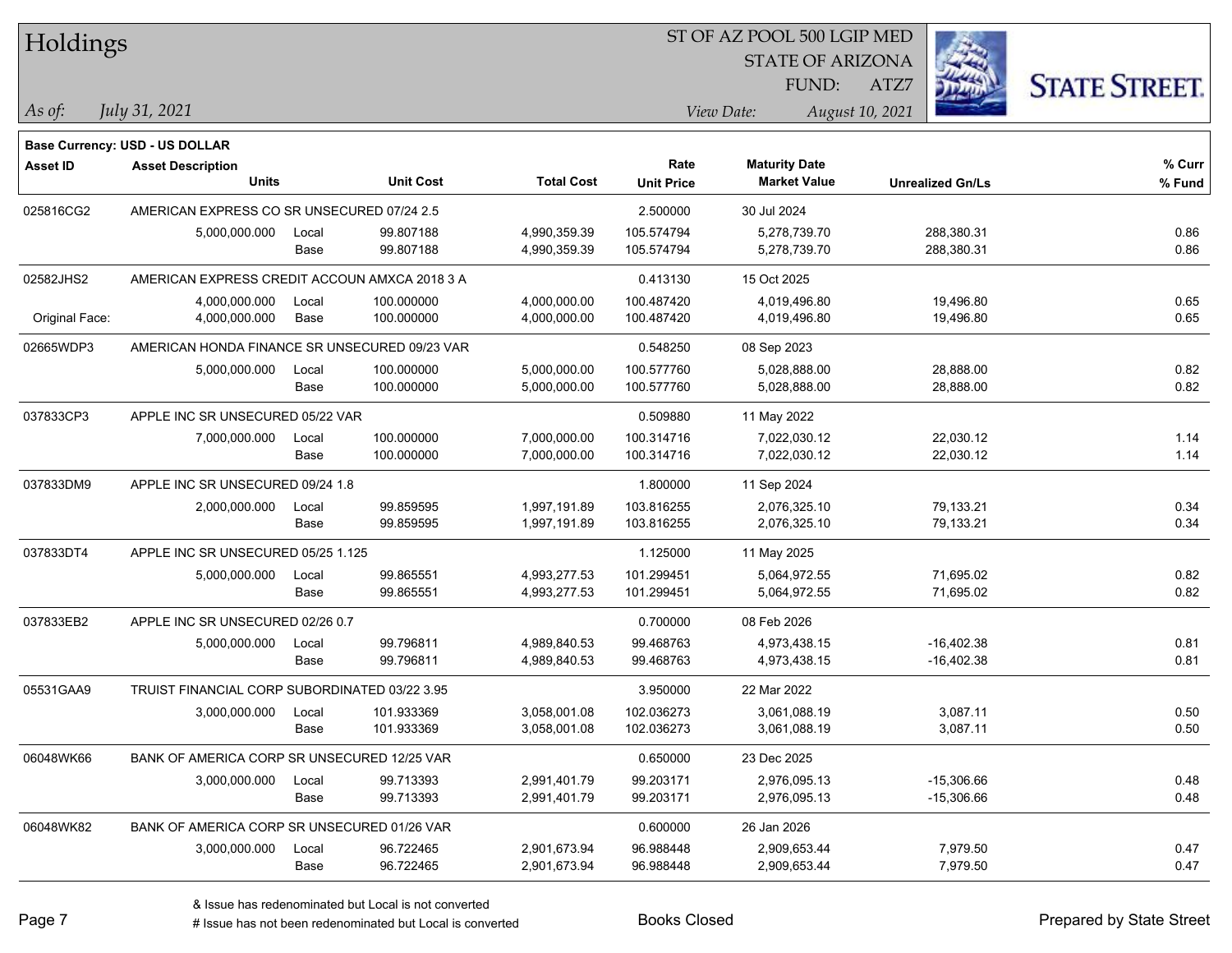| Holdings        |                                                |       |                  |                   | ST OF AZ POOL 500 LGIP MED |                         |                         |                      |  |  |
|-----------------|------------------------------------------------|-------|------------------|-------------------|----------------------------|-------------------------|-------------------------|----------------------|--|--|
|                 |                                                |       |                  |                   |                            | <b>STATE OF ARIZONA</b> |                         |                      |  |  |
|                 |                                                |       |                  |                   |                            | FUND:                   | ATZ7                    | <b>STATE STREET.</b> |  |  |
| As of:          | July 31, 2021                                  |       |                  |                   |                            | View Date:              | August 10, 2021         |                      |  |  |
|                 | Base Currency: USD - US DOLLAR                 |       |                  |                   |                            |                         |                         |                      |  |  |
| <b>Asset ID</b> | <b>Asset Description</b>                       |       |                  |                   | Rate                       | <b>Maturity Date</b>    |                         | % Curr               |  |  |
|                 | <b>Units</b>                                   |       | <b>Unit Cost</b> | <b>Total Cost</b> | <b>Unit Price</b>          | <b>Market Value</b>     | <b>Unrealized Gn/Ls</b> | % Fund               |  |  |
| 06048WXT2       | BANK OF AMERICA CORP SR UNSECURED 09/21 VAR    |       |                  |                   | 2.000000                   | 26 Sep 2021             |                         |                      |  |  |
|                 | 2,000,000.000                                  | Local | 100.000000       | 2,000,000.00      | 100.162699                 | 2,003,253.98            | 3,253.98                | 0.33                 |  |  |
|                 |                                                | Base  | 100.000000       | 2,000,000.00      | 100.162699                 | 2,003,253.98            | 3,253.98                | 0.33                 |  |  |
| 06051GHF9       | BANK OF AMERICA CORP SR UNSECURED 03/24 VAR    |       |                  |                   | 3.550000                   | 05 Mar 2024             |                         |                      |  |  |
|                 | 3,564,000.000                                  | Local | 101.976396       | 3,634,438.76      | 104.752309                 | 3,733,372.29            | 98,933.53               | 0.61                 |  |  |
|                 |                                                | Base  | 101.976396       | 3,634,438.76      | 104.752309                 | 3,733,372.29            | 98,933.53               | 0.61                 |  |  |
| 06051GJG5       | BANK OF AMERICA CORP SR UNSECURED 09/25 VAR    |       |                  |                   | 0.981000                   | 25 Sep 2025             |                         |                      |  |  |
|                 | 4,000,000.000                                  | Local | 100.000000       | 4,000,000.00      | 100.156612                 | 4,006,264.48            | 6,264.48                | 0.65                 |  |  |
|                 |                                                | Base  | 100.000000       | 4,000,000.00      | 100.156612                 | 4,006,264.48            | 6,264.48                | 0.65                 |  |  |
| 06367WF99       | BANK OF MONTREAL SR UNSECURED 05/23 VAR        |       |                  |                   | 1.100000                   | 12 May 2023             |                         |                      |  |  |
|                 | 3,000,000.000                                  | Local | 100.000000       | 3,000,000.00      | 101.194000                 | 3,035,820.00            | 35,820.00               | 0.49                 |  |  |
|                 |                                                | Base  | 100.000000       | 3,000,000.00      | 101.194000                 | 3,035,820.00            | 35,820.00               | 0.49                 |  |  |
| 06367WX81       | BANK OF MONTREAL SR UNSECURED 07/25 VAR        |       |                  |                   | 1.000000                   | 30 Jul 2025             |                         |                      |  |  |
|                 | 4,229,000.000                                  | Local | 100.000000       | 4,229,000.00      | 99.456999                  | 4,206,036.49            | $-22,963.51$            | 0.69                 |  |  |
|                 |                                                | Base  | 100.000000       | 4,229,000.00      | 99.456999                  | 4,206,036.49            | $-22,963.51$            | 0.69                 |  |  |
| 06406RAL1       | BANK OF NY MELLON CORP SR UNSECURED 10/24 2.1  |       |                  |                   | 2.100000                   | 24 Oct 2024             |                         |                      |  |  |
|                 | 3,000,000.000                                  | Local | 99.886973        | 2,996,609.19      | 104.760699                 | 3,142,820.97            | 146,211.78              | 0.51                 |  |  |
|                 |                                                | Base  | 99.886973        | 2,996,609.19      | 104.760699                 | 3,142,820.97            | 146,211.78              | 0.51                 |  |  |
| 06406RAP2       | BANK OF NY MELLON CORP SR UNSECURED 12/23 0.35 |       |                  |                   | 0.350000                   | 07 Dec 2023             |                         |                      |  |  |
|                 | 2,000,000.000                                  | Local | 99.916811        | 1,998,336.22      | 100.038458                 | 2,000,769.16            | 2,432.94                | 0.33                 |  |  |
|                 |                                                | Base  | 99.916811        | 1,998,336.22      | 100.038458                 | 2,000,769.16            | 2,432.94                | 0.33                 |  |  |
| 06406RAS6       | BANK OF NY MELLON CORP SR UNSECURED 04/24 0.5  |       |                  |                   | 0.500000                   | 26 Apr 2024             |                         |                      |  |  |
|                 | 3,000,000.000                                  | Local | 99.902746        | 2,997,082.37      | 100.054977                 | 3,001,649.31            | 4,566.94                | 0.49                 |  |  |
|                 |                                                | Base  | 99.902746        | 2,997,082.37      | 100.054977                 | 3,001,649.31            | 4,566.94                | 0.49                 |  |  |
| 064159F84       | BANK OF NOVA SCOTIA SR UNSECURED 12/25 0.8     |       |                  |                   | 0.800000                   | 30 Dec 2025             |                         |                      |  |  |
|                 | 2,420,000.000                                  | Local | 99.063700        | 2,397,341.54      | 97.932006                  | 2,369,954.55            | $-27,386.99$            | 0.39                 |  |  |
|                 |                                                | Base  | 99.063700        | 2,397,341.54      | 97.932006                  | 2,369,954.55            | $-27,386.99$            | 0.39                 |  |  |
| 064159SH0       | BANK OF NOVA SCOTIA SR UNSECURED 11/22 2       |       |                  |                   | 2.000000                   | 15 Nov 2022             |                         |                      |  |  |
|                 | 3,000,000.000                                  | Local | 99.987044        | 2,999,611.32      | 102.226811                 | 3,066,804.33            | 67,193.01               | 0.50                 |  |  |
|                 |                                                | Base  | 99.987044        | 2,999,611.32      | 102.226811                 | 3,066,804.33            | 67,193.01               | 0.50                 |  |  |

 $\mathbf{H}$   $\mathbf{H}$   $\mathbf{H}$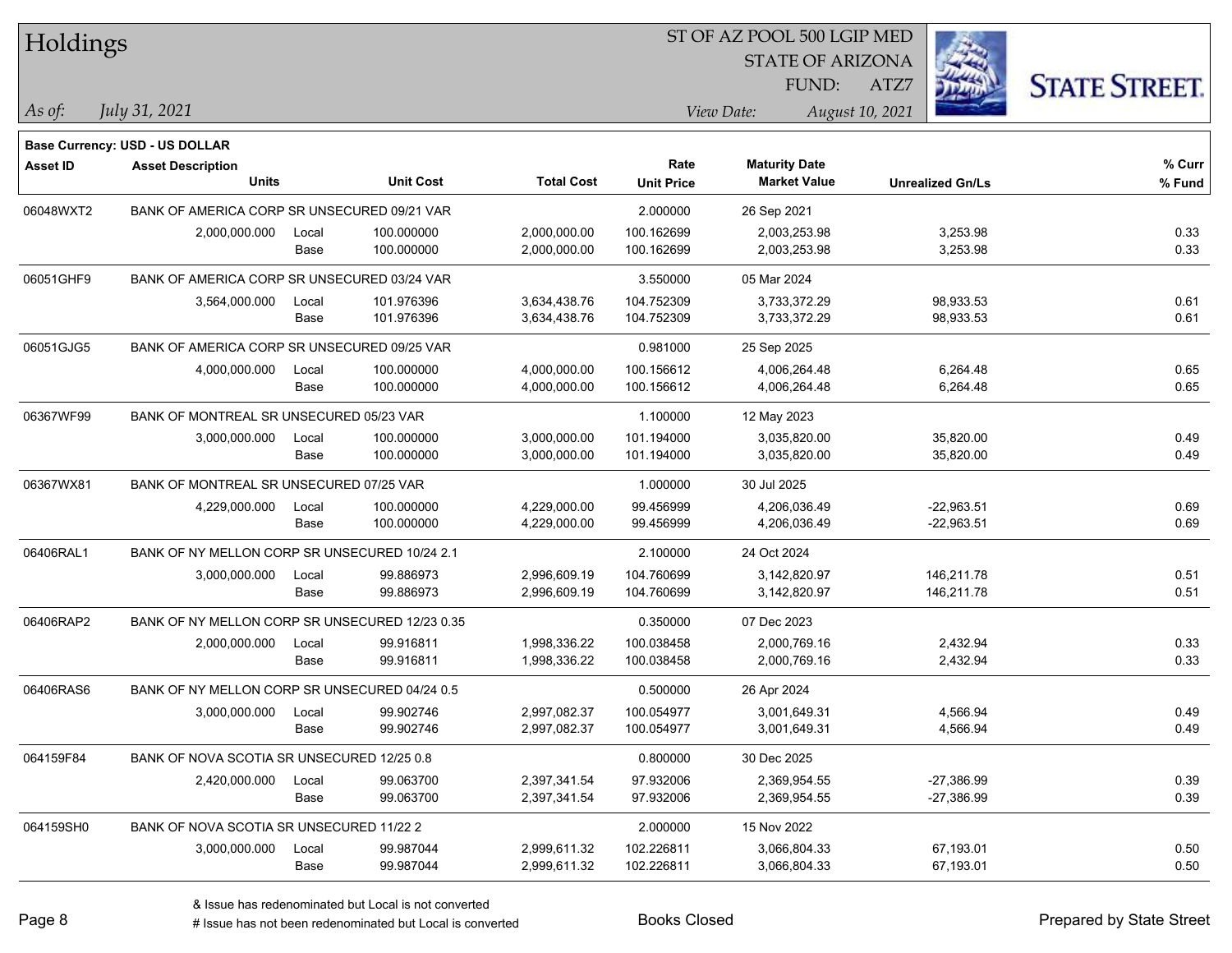| Holdings        |                                               |       |                  |                   |                   | ST OF AZ POOL 500 LGIP MED |                         |                      |
|-----------------|-----------------------------------------------|-------|------------------|-------------------|-------------------|----------------------------|-------------------------|----------------------|
|                 |                                               |       |                  |                   |                   | <b>STATE OF ARIZONA</b>    |                         |                      |
|                 |                                               |       |                  |                   |                   | FUND:                      | ATZ7                    | <b>STATE STREET.</b> |
| As of:          | July 31, 2021                                 |       |                  |                   |                   | View Date:                 | August 10, 2021         |                      |
|                 | Base Currency: USD - US DOLLAR                |       |                  |                   |                   |                            |                         |                      |
| <b>Asset ID</b> | <b>Asset Description</b>                      |       |                  |                   | Rate              | <b>Maturity Date</b>       |                         | % Curr               |
|                 | <b>Units</b>                                  |       | <b>Unit Cost</b> | <b>Total Cost</b> | <b>Unit Price</b> | <b>Market Value</b>        | <b>Unrealized Gn/Ls</b> | % Fund               |
| 07330NAT2       | TRUIST BANK SR UNSECURED 12/24 2.15           |       |                  |                   | 2.150000          | 06 Dec 2024                |                         |                      |
|                 | 5,000,000.000                                 | Local | 99.887171        | 4,994,358.57      | 104.729042        | 5,236,452.10               | 242,093.53              | 0.85                 |
|                 |                                               | Base  | 99.887171        | 4,994,358.57      | 104.729042        | 5,236,452.10               | 242,093.53              | 0.85                 |
| 097023CZ6       | BOEING CO SR UNSECURED 02/24 1.95             |       |                  |                   | 1.950000          | 01 Feb 2024                |                         |                      |
|                 | 3,000,000.000                                 | Local | 99.895191        | 2,996,855.72      | 102.534855        | 3,076,045.65               | 79,189.93               | 0.50                 |
|                 |                                               | Base  | 99.895191        | 2,996,855.72      | 102.534855        | 3,076,045.65               | 79,189.93               | 0.50                 |
| 097023DD4       | BOEING CO SR UNSECURED 02/23 1.167            |       |                  |                   | 1.167000          | 04 Feb 2023                |                         |                      |
|                 | 2,000,000.000                                 | Local | 100.000000       | 2,000,000.00      | 100.332240        | 2,006,644.80               | 6,644.80                | 0.33                 |
|                 |                                               | Base  | 100.000000       | 2,000,000.00      | 100.332240        | 2,006,644.80               | 6,644.80                | 0.33                 |
| 12598AAB6       | CNH EQUIPMENT TRUST CNH 2021 A A2             |       |                  |                   | 0.230000          | 15 Mar 2024                |                         |                      |
|                 | 2,250,000.000                                 | Local | 99.996647        | 2,249,924.56      | 100.041580        | 2,250,935.55               | 1,010.99                | 0.37                 |
| Original Face:  | 2,250,000.000                                 | Base  | 99.996647        | 2,249,924.56      | 100.041580        | 2,250,935.55               | 1,010.99                | 0.37                 |
| 13605W2F7       | CANADIAN IMPERIAL BANK SR UNSECURED 03/26 VAR |       |                  |                   | 1.200000          | 23 Mar 2026                |                         |                      |
|                 | 2,000,000.000                                 | Local | 100.000000       | 2,000,000.00      | 98.457000         | 1,969,140.00               | $-30,860.00$            | 0.32                 |
|                 |                                               | Base  | 100.000000       | 2,000,000.00      | 98.457000         | 1,969,140.00               | $-30,860.00$            | 0.32                 |
| 13605W3A7       | CANADIAN IMPERIAL BANK SR UNSECURED 04/26 VAR |       |                  |                   | 1.400000          | 14 Apr 2026                |                         |                      |
|                 | 3,000,000.000                                 | Local | 100.000000       | 3,000,000.00      | 100.597000        | 3,017,910.00               | 17,910.00               | 0.49                 |
|                 |                                               | Base  | 100.000000       | 3,000,000.00      | 100.597000        | 3,017,910.00               | 17,910.00               | 0.49                 |
| 136069TZ4       | CANADIAN IMPERIAL BANK SR UNSECURED 06/22 VAR |       |                  |                   | 0.838000          | 16 Jun 2022                |                         |                      |
|                 | 3,000,000.000                                 | Local | 100.000000       | 3,000,000.00      | 100.586463        | 3,017,593.89               | 17,593.89               | 0.49                 |
|                 |                                               | Base  | 100.000000       | 3,000,000.00      | 100.586463        | 3,017,593.89               | 17,593.89               | 0.49                 |
| 141781BP8       | CARGILL INC SR UNSECURED 144A 02/24 0.4       |       |                  |                   | 0.400000          | 02 Feb 2024                |                         |                      |
|                 | 2,000,000.000                                 | Local | 99.911102        | 1,998,222.03      | 99.732676         | 1,994,653.52               | $-3,568.51$             | 0.32                 |
|                 |                                               | Base  | 99.911102        | 1,998,222.03      | 99.732676         | 1,994,653.52               | $-3,568.51$             | 0.32                 |
| 14316HAA0       | CARMAX AUTO OWNER TRUST CARMX 2020 4 A1       |       |                  |                   | 0.241980          | 15 Oct 2021                |                         |                      |
|                 | 0.040                                         | Local | 100.000000       | 0.04              | 100.000000        | 0.04                       | 0.00                    | 0.00                 |
| Original Face:  | 2,500,000.000                                 | Base  | 100.000000       | 0.04              | 100.000000        | 0.04                       | 0.00                    | 0.00                 |
| 166756AE6       | CHEVRON USA INC COMPANY GUAR 08/25 0.687      |       |                  |                   | 0.687000          | 12 Aug 2025                |                         |                      |
|                 | 5,000,000.000                                 | Local | 100.000000       | 5,000,000.00      | 99.650074         | 4,982,503.70               | $-17,496.30$            | 0.81                 |
|                 |                                               | Base  | 100.000000       | 5,000,000.00      | 99.650074         | 4,982,503.70               | $-17,496.30$            | 0.81                 |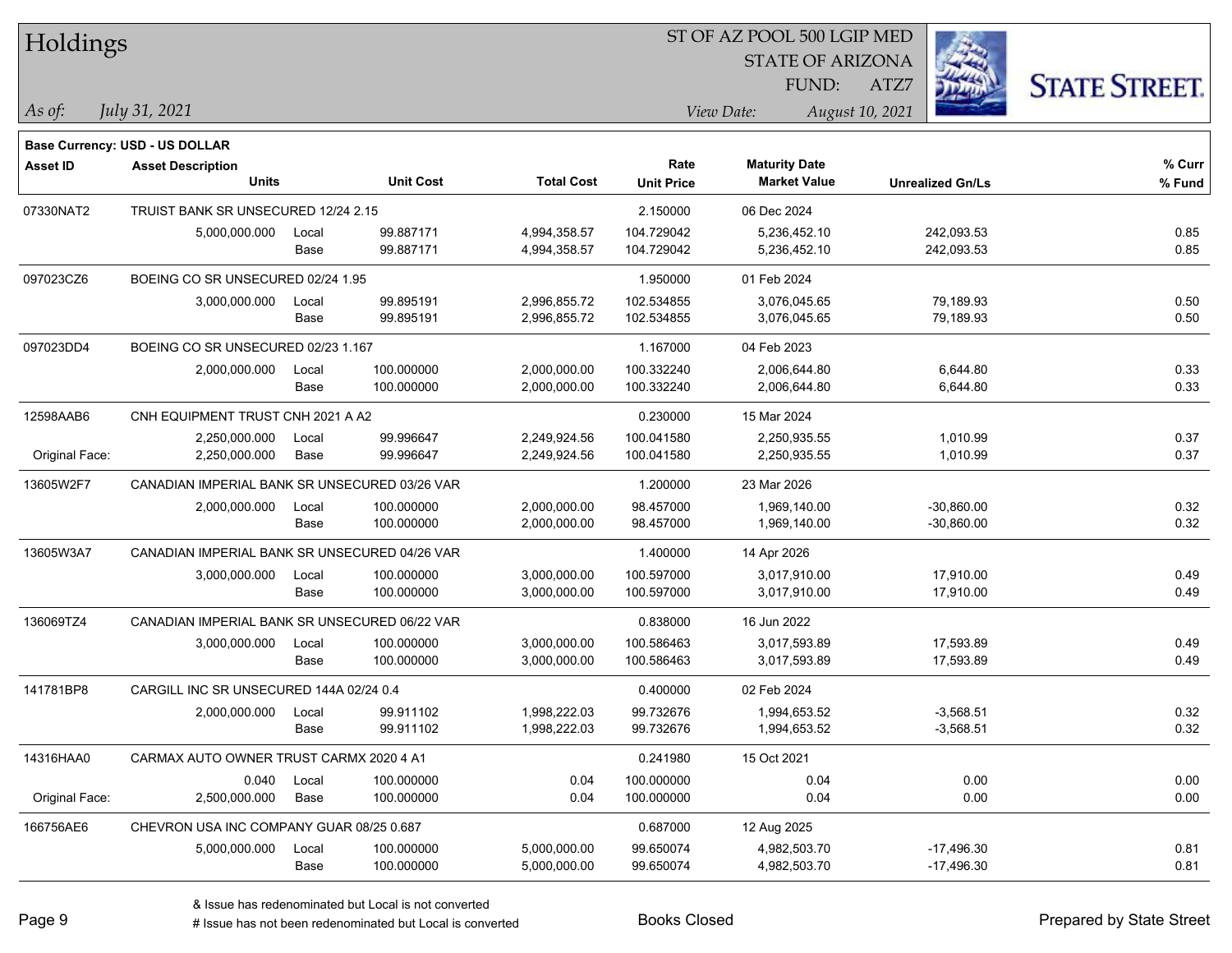| Holdings        |                                                  |       |                                                    |                   | SI OF AZ POOL 500 LGIP MED |                                             |                 |                         |                      |  |
|-----------------|--------------------------------------------------|-------|----------------------------------------------------|-------------------|----------------------------|---------------------------------------------|-----------------|-------------------------|----------------------|--|
|                 |                                                  |       |                                                    |                   |                            | <b>STATE OF ARIZONA</b>                     |                 | Ź.                      |                      |  |
|                 |                                                  |       |                                                    |                   |                            | FUND:                                       | ATZ7            |                         | <b>STATE STREET.</b> |  |
| As of:          | July 31, 2021                                    |       |                                                    |                   |                            | View Date:                                  | August 10, 2021 |                         |                      |  |
|                 |                                                  |       |                                                    |                   |                            |                                             |                 |                         |                      |  |
|                 | <b>Base Currency: USD - US DOLLAR</b>            |       |                                                    |                   |                            |                                             |                 |                         |                      |  |
| <b>Asset ID</b> | <b>Asset Description</b><br>Units                |       | <b>Unit Cost</b>                                   | <b>Total Cost</b> | Rate                       | <b>Maturity Date</b><br><b>Market Value</b> |                 |                         | % Curr               |  |
|                 |                                                  |       |                                                    |                   | <b>Unit Price</b>          |                                             |                 | <b>Unrealized Gn/Ls</b> | % Fund               |  |
| 17298CM39       | CITIGROUP INC SR UNSECURED 05/26 1.375           |       |                                                    |                   | 1.375000                   | 20 May 2026                                 |                 |                         |                      |  |
|                 | 3,000,000.000                                    | Local | 100.000000                                         | 3,000,000.00      | 100.247408                 | 3,007,422.24                                |                 | 7,422.24                | 0.49                 |  |
|                 |                                                  | Base  | 100.000000                                         | 3,000,000.00      | 100.247408                 | 3,007,422.24                                |                 | 7,422.24                | 0.49                 |  |
| 17328W4G0       | CITIGROUP GLOBAL MARKETS COMPANY GUAR 07/25 VAR  |       |                                                    |                   | 1.100000                   | 31 Jul 2025                                 |                 |                         |                      |  |
|                 | 5,000,000.000                                    | Local | 100.000000                                         | 5,000,000.00      | 98.285794                  | 4,914,289.70                                |                 | $-85,710.30$            | 0.80                 |  |
|                 |                                                  | Base  | 100.000000                                         | 5,000,000.00      | 98.285794                  | 4,914,289.70                                |                 | $-85,710.30$            | 0.80                 |  |
| 17329FWZ3       | CITIGROUP GLOBAL COMPANY GUAR 09/23 0.5          |       |                                                    |                   | 0.500000                   | 25 Sep 2023                                 |                 |                         |                      |  |
|                 | 3,000,000.000                                    | Local | 100.000000                                         | 3,000,000.00      | 100.072452                 | 3,002,173.56                                |                 | 2,173.56                | 0.49                 |  |
|                 |                                                  | Base  | 100.000000                                         | 3,000,000.00      | 100.072452                 | 3,002,173.56                                |                 | 2,173.56                | 0.49                 |  |
| 17329QKQ2       | CITIGROUP GLOBAL MARKETS COMPANY GUAR 07/23 0.5  |       |                                                    |                   | 0.500000                   | 28 Jul 2023                                 |                 |                         |                      |  |
|                 | 3,000,000.000                                    | Local | 100.000000                                         | 3,000,000.00      | 99.967740                  | 2,999,032.20                                |                 | $-967.80$               | 0.49                 |  |
|                 |                                                  | Base  | 100.000000                                         | 3,000,000.00      | 99.967740                  | 2,999,032.20                                |                 | $-967.80$               | 0.49                 |  |
| 24422EVN6       | JOHN DEERE CAPITAL CORP SR UNSECURED 01/24 0.45  |       |                                                    |                   | 0.450000                   | 17 Jan 2024                                 |                 |                         |                      |  |
|                 | 3,000,000.000                                    | Local | 99.939153                                          | 2,998,174.58      | 100.055732                 | 3,001,671.96                                |                 | 3,497.38                | 0.49                 |  |
|                 |                                                  | Base  | 99.939153                                          | 2,998,174.58      | 100.055732                 | 3,001,671.96                                |                 | 3,497.38                | 0.49                 |  |
| 254687FK7       | WALT DISNEY COMPANY/THE COMPANY GUAR 08/24 1.75  |       |                                                    |                   | 1.750000                   | 30 Aug 2024                                 |                 |                         |                      |  |
|                 | 5,000,000.000                                    | Local | 99.750502                                          | 4,987,525.09      | 103.480089                 | 5,174,004.45                                |                 | 186,479.36              | 0.84                 |  |
|                 |                                                  | Base  | 99.750502                                          | 4,987,525.09      | 103.480089                 | 5,174,004.45                                |                 | 186,479.36              | 0.84                 |  |
| 26441CBD6       | DUKE ENERGY CORP SR UNSECURED 03/22 VAR          |       |                                                    |                   | 0.774750                   | 11 Mar 2022                                 |                 |                         |                      |  |
|                 | 3,000,000.000                                    | Local | 100.291740                                         | 3,008,752.21      | 100.350839                 | 3,010,525.17                                |                 | 1,772.96                | 0.49                 |  |
|                 |                                                  | Base  | 100.291740                                         | 3,008,752.21      | 100.350839                 | 3,010,525.17                                |                 | 1,772.96                | 0.49                 |  |
| 278642AX1       | EBAY INC SR UNSECURED 05/26 1.4                  |       |                                                    |                   | 1.400000                   | 10 May 2026                                 |                 |                         |                      |  |
|                 | 2,000,000.000                                    | Local | 99.876008                                          | 1,997,520.16      | 101.250858                 | 2,025,017.16                                |                 | 27,497.00               | 0.33                 |  |
|                 |                                                  | Base  | 99.876008                                          | 1,997,520.16      | 101.250858                 | 2,025,017.16                                |                 | 27,497.00               | 0.33                 |  |
| 30231GBC5       | EXXON MOBIL CORPORATION SR UNSECURED 08/24 2.019 |       |                                                    |                   | 2.019000                   | 16 Aug 2024                                 |                 |                         |                      |  |
|                 | 5,000,000.000                                    | Local | 100.000000                                         | 5,000,000.00      | 104.413723                 | 5,220,686.15                                |                 | 220,686.15              | 0.85                 |  |
|                 |                                                  | Base  | 100.000000                                         | 5,000,000.00      | 104.413723                 | 5,220,686.15                                |                 | 220,686.15              | 0.85                 |  |
| 30303KAA4       |                                                  |       | FRESB MULTIFAMILY MORTGAGE PAS FRESB 2017 SB35 A5F |                   | 2.250000                   | 25 Jun 2022                                 |                 |                         |                      |  |
|                 | 2,544,582.370                                    | Local | 100.000000                                         | 2,544,582.37      | 101.349460                 | 2,578,920.49                                |                 | 34,338.12               | 0.42                 |  |
| Original Face:  | 5,126,000.000                                    | Base  | 100.000000                                         | 2,544,582.37      | 101.349460                 | 2,578,920.49                                |                 | 34,338.12               | 0.42                 |  |
|                 |                                                  |       |                                                    |                   |                            |                                             |                 |                         |                      |  |

 $\overline{B}$   $\overline{B}$   $\overline{B}$   $\overline{B}$   $\overline{C}$   $\overline{D}$   $\overline{D}$   $\overline{D}$   $\overline{D}$   $\overline{D}$   $\overline{D}$   $\overline{D}$   $\overline{D}$   $\overline{D}$   $\overline{D}$   $\overline{D}$   $\overline{D}$   $\overline{D}$   $\overline{D}$   $\overline{D}$   $\overline{D}$   $\overline{D}$   $\overline{D}$   $\overline{D}$   $\overline{$ 

٦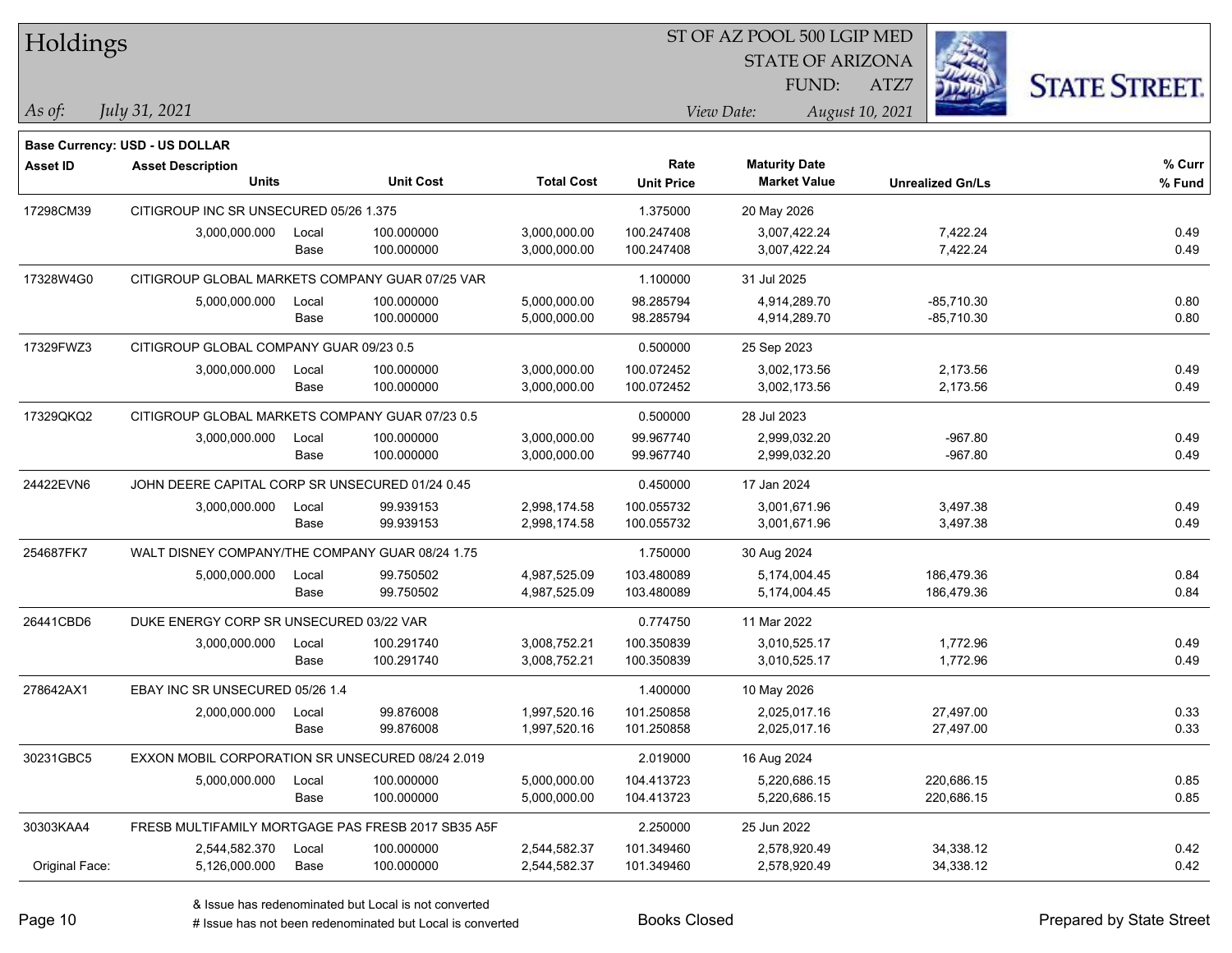| Holdings |  |  |
|----------|--|--|
|          |  |  |

### ST OF AZ POOL 500 LGIP MED

STATE OF ARIZONA FUND:

ATZ7



*July 31, 2021*

**Base Currency: USD - US DOLLAR**

*As of: View Date: August 10, 2021*

| Asset ID       | <b>Asset Description</b>                    |       |                  |                   | Rate              | <b>Maturity Date</b> |                         | % Curr |
|----------------|---------------------------------------------|-------|------------------|-------------------|-------------------|----------------------|-------------------------|--------|
|                | <b>Units</b>                                |       | <b>Unit Cost</b> | <b>Total Cost</b> | <b>Unit Price</b> | <b>Market Value</b>  | <b>Unrealized Gn/Ls</b> | % Fund |
| 3128M8RU0      | FED HM LN PC POOL G06499 FG 03/41 FIXED 4   |       |                  |                   | 4.000000          | 01 Mar 2041          |                         |        |
|                | 422,521.780                                 | Local | 103.107099       | 435,649.95        | 110.873501        | 468,464.69           | 32,814.74               | 0.08   |
| Original Face: | 2,090,000.000                               | Base  | 103.107099       | 435,649.95        | 110.873501        | 468,464.69           | 32,814.74               | 0.08   |
| 3128MMHX4      | FED HM LN PC POOL G18245 FG 03/23 FIXED 4.5 |       |                  |                   | 4.500000          | 01 Mar 2023          |                         |        |
|                | 742.290                                     | Local | 100.352962       | 744.91            | 104.736971        | 777.45               | 32.54                   | 0.00   |
| Original Face: | 250,000.000                                 | Base  | 100.352962       | 744.91            | 104.736971        | 777.45               | 32.54                   | 0.00   |
| 3128MMK36      | FED HM LN PC POOL G18313 FG 06/24 FIXED 4.5 |       |                  |                   | 4.500000          | 01 Jun 2024          |                         |        |
|                | 12,773.770                                  | Local | 100.053626       | 12,780.62         | 104.855261        | 13,393.97            | 613.35                  | 0.00   |
| Original Face: | 1,000,000.000                               | Base  | 100.053626       | 12,780.62         | 104.855261        | 13,393.97            | 613.35                  | 0.00   |
| 3128MMKJ1      | FED HM LN PC POOL G18296 FG 02/24 FIXED 4.5 |       |                  |                   | 4.500000          | 01 Feb 2024          |                         |        |
|                | 13,297.240                                  | Local | 100.299912       | 13,337.12         | 104.837555        | 13,940.50            | 603.38                  | 0.00   |
| Original Face: | 2,206,300.000                               | Base  | 100.299912       | 13,337.12         | 104.837555        | 13,940.50            | 603.38                  | 0.00   |
| 3128MMN33      | FED HM LN PC POOL G18409 FG 11/26 FIXED 3   |       |                  |                   | 3.000000          | 01 Nov 2026          |                         |        |
|                | 335,120.150                                 | Local | 100.944792       | 338,286.34        | 105.369981        | 353,116.04           | 14,829.70               | 0.06   |
| Original Face: | 5,000,000.000                               | Base  | 100.944792       | 338,286.34        | 105.369981        | 353,116.04           | 14,829.70               | 0.06   |
| 3128MMQT3      | FED HM LN PC POOL G18465 FG 05/28 FIXED 2.5 |       |                  |                   | 2.500000          | 01 May 2028          |                         |        |
|                | 1,001,549.950                               | Local | 101.481916       | 1,016,392.08      | 105.249604        | 1,054,127.36         | 37,735.28               | 0.17   |
| Original Face: | 5,000,000.000                               | Base  | 101.481916       | 1,016,392.08      | 105.249604        | 1,054,127.36         | 37,735.28               | 0.17   |
| 3128PMY87      | FED HM LN PC POOL J09735 FG 06/24 FIXED 4.5 |       |                  |                   | 4.500000          | 01 Jun 2024          |                         |        |
|                | 12,577.790                                  | Local | 100.545803       | 12,646.44         | 104.866549        | 13,189.89            | 543.45                  | 0.00   |
| Original Face: | 1,000,000.000                               | Base  | 100.545803       | 12,646.44         | 104.866549        | 13,189.89            | 543.45                  | 0.00   |
| 3128PR3M9      | FED HM LN PC POOL J12604 FG 07/25 FIXED 4   |       |                  |                   | 4.000000          | 01 Jul 2025          |                         |        |
|                | 155,515.020                                 | Local | 100.771475       | 156,714.78        | 106.285030        | 165,289.19           | 8,574.41                | 0.03   |
| Original Face: | 6,000,000.000                               | Base  | 100.771475       | 156,714.78        | 106.285030        | 165,289.19           | 8,574.41                | 0.03   |
| 3128PSKA4      | FED HM LN PC POOL J12989 FG 09/25 FIXED 3.5 |       |                  |                   | 3.500000          | 01 Sep 2025          |                         |        |
|                | 149,011.200                                 | Local | 101.029218       | 150,544.85        | 106.842711        | 159,207.61           | 8,662.76                | 0.03   |
| Original Face: | 5,000,000.000                               | Base  | 101.029218       | 150,544.85        | 106.842711        | 159,207.61           | 8,662.76                | 0.03   |
| 31292LFA8      | FED HM LN PC POOL C03761 FG 02/42 FIXED 3.5 |       |                  |                   | 3.500000          | 01 Feb 2042          |                         |        |
|                | 832,191.800                                 | Local | 103.445306       | 860,863.35        | 108.485178        | 902,804.76           | 41,941.41               | 0.15   |
| Original Face: | 5,000,000.000                               | Base  | 103.445306       | 860,863.35        | 108.485178        | 902,804.76           | 41,941.41               | 0.15   |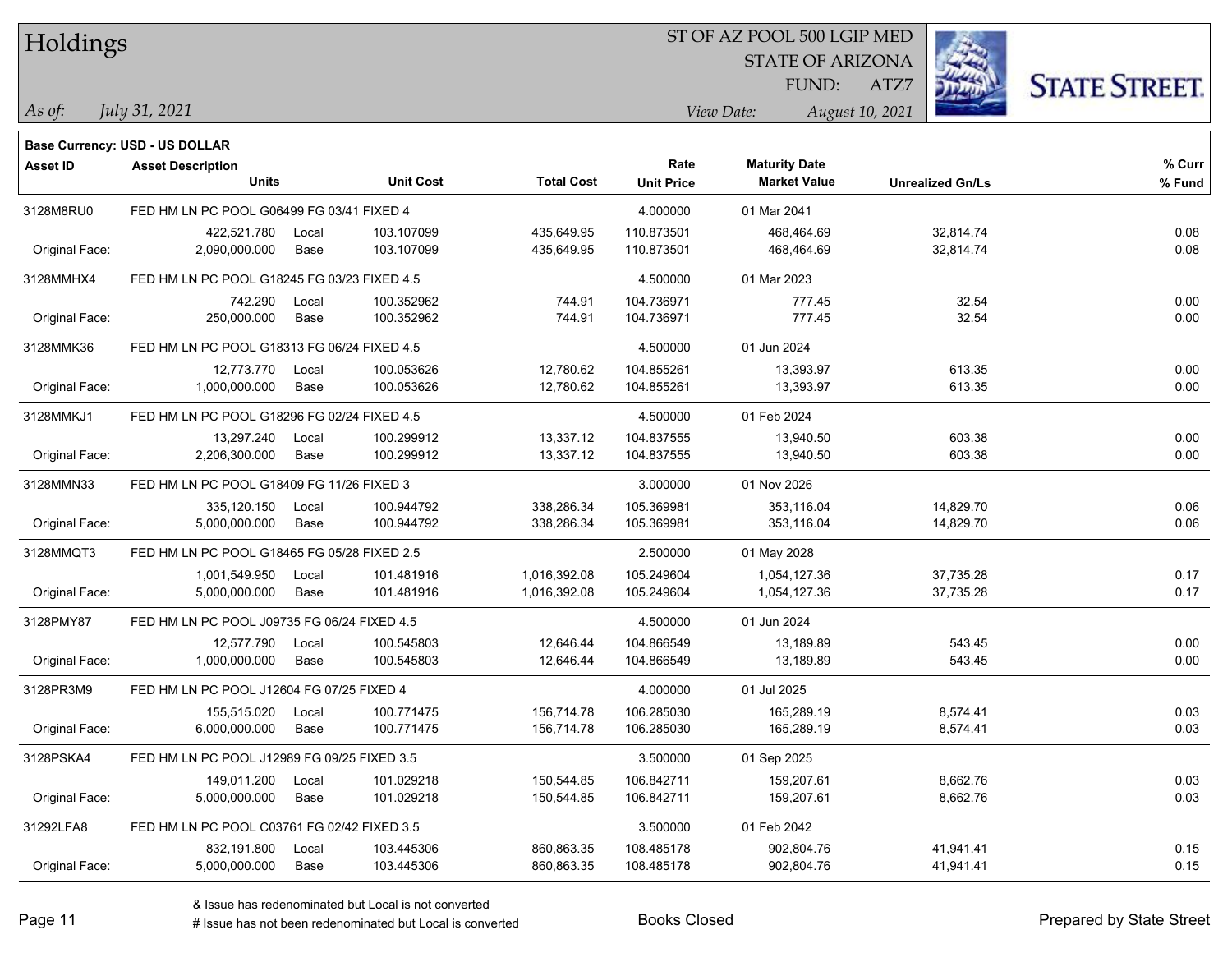| Holdings        |                                             |               |                          |                          |                           | ST OF AZ POOL 500 LGIP MED                  |                 |                         |                      |
|-----------------|---------------------------------------------|---------------|--------------------------|--------------------------|---------------------------|---------------------------------------------|-----------------|-------------------------|----------------------|
|                 |                                             |               |                          |                          |                           | <b>STATE OF ARIZONA</b>                     |                 |                         |                      |
|                 |                                             |               |                          |                          |                           | FUND:                                       | ATZ7            |                         | <b>STATE STREET.</b> |
| $\vert$ As of:  | July 31, 2021                               |               |                          |                          |                           | View Date:                                  | August 10, 2021 |                         |                      |
|                 |                                             |               |                          |                          |                           |                                             |                 |                         |                      |
|                 | <b>Base Currency: USD - US DOLLAR</b>       |               |                          |                          |                           |                                             |                 |                         |                      |
| <b>Asset ID</b> | <b>Asset Description</b><br><b>Units</b>    |               | <b>Unit Cost</b>         | <b>Total Cost</b>        | Rate<br><b>Unit Price</b> | <b>Maturity Date</b><br><b>Market Value</b> |                 | <b>Unrealized Gn/Ls</b> | % Curr<br>% Fund     |
|                 |                                             |               |                          |                          |                           |                                             |                 |                         |                      |
| 312936EV5       | FED HM LN PC POOL A89148 FG 10/39 FIXED 4   |               |                          |                          | 4.000000                  | 01 Oct 2039                                 |                 |                         |                      |
| Original Face:  | 719.313.550<br>5,700,000.000                | Local<br>Base | 103.311308<br>103.311308 | 743,132.24<br>743,132.24 | 110.334654<br>110.334654  | 793,652.12<br>793,652.12                    |                 | 50,519.88<br>50,519.88  | 0.13<br>0.13         |
|                 |                                             |               |                          |                          |                           |                                             |                 |                         |                      |
| 312944H79       | FED HM LN PC POOL A95654 FG 12/40 FIXED 4   |               |                          |                          | 4.000000                  | 01 Dec 2040                                 |                 |                         |                      |
|                 | 318,069.680                                 | Local         | 103.093017               | 327,907.63               | 110.867559                | 352,636.09                                  |                 | 24,728.46               | 0.06                 |
| Original Face:  | 2,000,000.000                               | Base          | 103.093017               | 327,907.63               | 110.867559                | 352,636.09                                  |                 | 24,728.46               | 0.06                 |
| 3130AKXZ4       | FEDERAL HOME LOAN BANK BONDS 02/26 0.62     |               |                          |                          | 0.620000                  | 26 Feb 2026                                 |                 |                         |                      |
|                 | 3,000,000.000                               | Local         | 100.000000               | 3,000,000.00             | 99.541868                 | 2,986,256.04                                |                 | $-13,743.96$            | 0.49                 |
|                 |                                             | Base          | 100.000000               | 3,000,000.00             | 99.541868                 | 2,986,256.04                                |                 | -13,743.96              | 0.49                 |
| 3130ALGJ7       | FEDERAL HOME LOAN BANK BONDS 03/26 1        |               |                          |                          | 1.000000                  | 23 Mar 2026                                 |                 |                         |                      |
|                 | 2,925,000.000                               | Local         | 100.000000               | 2,925,000.00             | 99.987153                 | 2,924,624.23                                |                 | $-375.77$               | 0.48                 |
|                 |                                             | Base          | 100.000000               | 2,925,000.00             | 99.987153                 | 2,924,624.23                                |                 | $-375.77$               | 0.48                 |
| 3130ALK29       | FEDERAL HOME LOAN BANK BONDS 03/26 1        |               |                          |                          | 1.000000                  | 17 Mar 2026                                 |                 |                         |                      |
|                 | 5,000,000.000                               | Local         | 100.000000               | 5,000,000.00             | 100.046686                | 5,002,334.30                                |                 | 2,334.30                | 0.81                 |
|                 |                                             | Base          | 100.000000               | 5,000,000.00             | 100.046686                | 5,002,334.30                                |                 | 2,334.30                | 0.81                 |
| 3133EL4W1       | FEDERAL FARM CREDIT BANK BONDS 08/25 0.61   |               |                          |                          | 0.610000                  | 25 Aug 2025                                 |                 |                         |                      |
|                 | 3,000,000.000                               | Local         | 100.000000               | 3,000,000.00             | 99.753142                 | 2,992,594.26                                |                 | $-7,405.74$             | 0.49                 |
|                 |                                             | Base          | 100.000000               | 3,000,000.00             | 99.753142                 | 2,992,594.26                                |                 | $-7,405.74$             | 0.49                 |
| 3133ELX33       | FEDERAL FARM CREDIT BANK BONDS 07/25 0.69   |               |                          |                          | 0.690000                  | 22 Jul 2025                                 |                 |                         |                      |
|                 | 3,000,000.000                               | Local         | 100.000000               | 3,000,000.00             | 99.884240                 | 2,996,527.20                                |                 | $-3,472.80$             | 0.49                 |
|                 |                                             | Base          | 100.000000               | 3,000,000.00             | 99.884240                 | 2,996,527.20                                |                 | $-3,472.80$             | 0.49                 |
| 3133L8CR4       | FED HM LN PC POOL RC1880 FR 03/36 FIXED 1.5 |               |                          |                          | 1.500000                  | 01 Mar 2036                                 |                 |                         |                      |
|                 | 1,920,156.220                               | Local         | 102.299786               | 1,964,315.70             | 102.118025                | 1,960,825.61                                |                 | $-3,490.09$             | 0.32                 |
| Original Face:  | 2,000,000.000                               | Base          | 102.299786               | 1,964,315.70             | 102.118025                | 1,960,825.61                                |                 | $-3,490.09$             | 0.32                 |
| 3134GVB31       | FREDDIE MAC NOTES 05/25 0.75                |               |                          |                          | 0.750000                  | 28 May 2025                                 |                 |                         |                      |
|                 | 3,000,000.000                               | Local         | 100.000000               | 3,000,000.00             | 99.997706                 | 2,999,931.18                                |                 | $-68.82$                | 0.49                 |
|                 |                                             | Base          | 100.000000               | 3,000,000.00             | 99.997706                 | 2,999,931.18                                |                 | $-68.82$                | 0.49                 |
| 3134GWZV1       | FREDDIE MAC NOTES 10/25 0.65                |               |                          |                          | 0.650000                  | 22 Oct 2025                                 |                 |                         |                      |
|                 | 5,000,000.000                               | Local         | 100.000000               | 5,000,000.00             | 99.791006                 | 4,989,550.30                                |                 | $-10,449.70$            | 0.81                 |
|                 |                                             | Base          | 100.000000               | 5,000,000.00             | 99.791006                 | 4,989,550.30                                |                 | $-10,449.70$            | 0.81                 |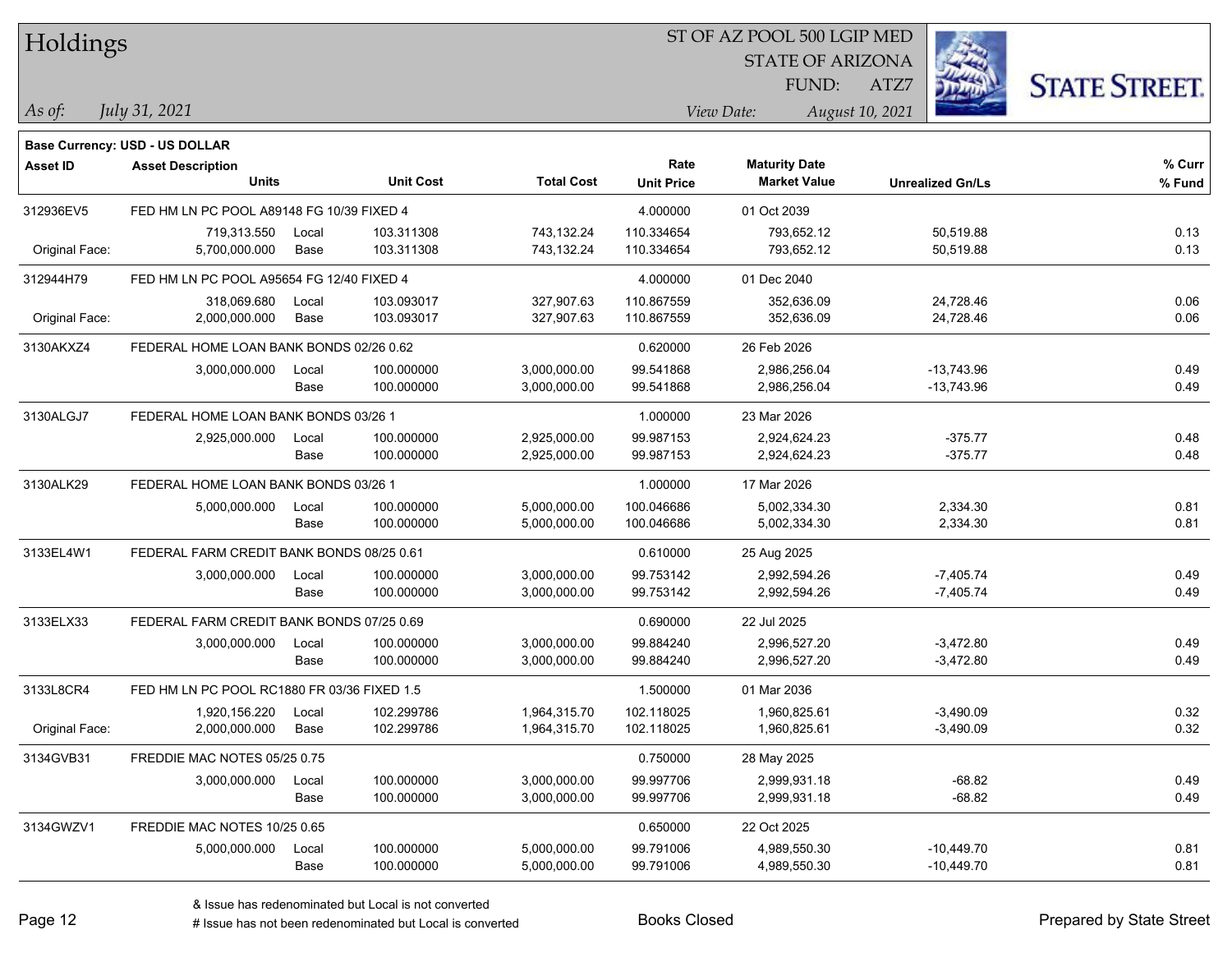| Holdings        |                                          |               |                          |                              |                           | ST OF AZ POOL 500 LGIP MED                  |                              |                      |
|-----------------|------------------------------------------|---------------|--------------------------|------------------------------|---------------------------|---------------------------------------------|------------------------------|----------------------|
|                 |                                          |               |                          |                              |                           | <b>STATE OF ARIZONA</b>                     |                              |                      |
|                 |                                          |               |                          |                              |                           | FUND:                                       | ATZ7                         | <b>STATE STREET.</b> |
| $\vert$ As of:  | July 31, 2021                            |               |                          |                              |                           | View Date:                                  | August 10, 2021              |                      |
|                 |                                          |               |                          |                              |                           |                                             |                              |                      |
|                 | <b>Base Currency: USD - US DOLLAR</b>    |               |                          |                              |                           |                                             |                              |                      |
| <b>Asset ID</b> | <b>Asset Description</b><br><b>Units</b> |               | <b>Unit Cost</b>         | <b>Total Cost</b>            | Rate<br><b>Unit Price</b> | <b>Maturity Date</b><br><b>Market Value</b> | <b>Unrealized Gn/Ls</b>      | % Curr<br>% Fund     |
|                 |                                          |               |                          |                              |                           |                                             |                              |                      |
| 3134GXHD9       | FREDDIE MAC NOTES 12/25 0.7              |               |                          |                              | 0.700000                  | 23 Dec 2025                                 |                              |                      |
|                 | 3,000,000.000                            | Local<br>Base | 100.000000<br>100.000000 | 3,000,000.00<br>3,000,000.00 | 99.797833<br>99.797833    | 2,993,934.99<br>2,993,934.99                | $-6,065.01$<br>$-6,065.01$   | 0.49<br>0.49         |
|                 |                                          |               |                          |                              |                           |                                             |                              |                      |
| 3135G0U92       | FANNIE MAE NOTES 01/22 2.625             |               |                          |                              | 2.625000                  | 11 Jan 2022                                 |                              |                      |
|                 | 2,000,000.000                            | Local<br>Base | 99.989292<br>99.989292   | 1,999,785.83<br>1,999,785.83 | 101.132844<br>101.132844  | 2,022,656.88<br>2,022,656.88                | 22,871.05<br>22,871.05       | 0.33<br>0.33         |
|                 |                                          |               |                          |                              |                           |                                             |                              |                      |
| 3136ALSW2       | FANNIE MAE FNR 2014 68 MA                |               |                          |                              | 3.000000                  | 25 Nov 2040                                 |                              |                      |
| Original Face:  | 465,303.990<br>5,300,000.000             | Local<br>Base | 101.799110<br>101.799110 | 473,675.32<br>473,675.32     | 101.076300<br>101.076300  | 470,312.06<br>470,312.06                    | $-3,363.26$<br>$-3,363.26$   | 0.08<br>0.08         |
|                 |                                          |               |                          |                              |                           |                                             |                              |                      |
| 3136B7L41       | FANNIE MAE FNR 2019 77 LV                |               |                          |                              | 3.000000                  | 25 May 2031                                 |                              |                      |
| Original Face:  | 2,638,163.850<br>3,000,000.000           | Local<br>Base | 102.591468<br>102.591468 | 2,706,531.03<br>2,706,531.03 | 101.084350<br>101.084350  | 2,666,770.78<br>2,666,770.78                | $-39,760.25$<br>$-39,760.25$ | 0.43<br>0.43         |
|                 |                                          |               |                          |                              |                           |                                             |                              |                      |
| 3136BBHC9       | FANNIE MAE FNR 2020 54 GY                |               |                          |                              | 2.000000                  | 25 Jun 2044                                 |                              |                      |
| Original Face:  | 2,296,009.260<br>3,000,000.000           | Local<br>Base | 102.574829<br>102.574829 | 2,355,127.57<br>2,355,127.57 | 103.230480<br>103.230480  | 2,370,181.38<br>2,370,181.38                | 15,053.81<br>15,053.81       | 0.39<br>0.39         |
|                 |                                          |               |                          |                              |                           |                                             |                              |                      |
| 3136G4D75       | FANNIE MAE NOTES 07/25 0.6               |               |                          |                              | 0.600000                  | 29 Jul 2025                                 |                              |                      |
|                 | 3,000,000.000                            | Local<br>Base | 100.000000<br>100.000000 | 3,000,000.00<br>3,000,000.00 | 100.000456<br>100.000456  | 3,000,013.68<br>3,000,013.68                | 13.68<br>13.68               | 0.49<br>0.49         |
|                 |                                          |               |                          |                              |                           |                                             |                              |                      |
| 3137BDYM2       | FREDDIE MAC FHR 4387 E                   |               |                          |                              | 2.000000                  | 15 Nov 2028                                 |                              |                      |
| Original Face:  | 1,777,082.670<br>8,190,000.000           | Local<br>Base | 99.834072<br>99.834072   | 1,774,134.00<br>1,774,134.00 | 102.794380<br>102.794380  | 1,826,741.11<br>1,826,741.11                | 52,607.11<br>52,607.11       | 0.30<br>0.30         |
|                 |                                          |               |                          |                              |                           |                                             |                              |                      |
| 3137BG5C9       | FREDDIE MAC FHR 4425 VL                  |               |                          |                              | 4.000000                  | 15 Mar 2026                                 |                              |                      |
|                 | 572,433.590                              | Local         | 103.703858               | 593,635.72                   | 101.440750                | 580,680.93                                  | $-12.954.79$                 | 0.09                 |
| Original Face:  | 1,212,000.000                            | Base          | 103.703858               | 593,635.72                   | 101.440750                | 580,680.93                                  | $-12,954.79$                 | 0.09                 |
| 3137EAEC9       | FREDDIE MAC NOTES 08/21 1.125            |               |                          |                              | 1.125000                  | 12 Aug 2021                                 |                              |                      |
|                 | 2,000,000.000                            | Local         | 99.996940                | 1,999,938.79                 | 100.029729                | 2,000,594.58                                | 655.79                       | 0.33                 |
|                 |                                          | Base          | 99.996940                | 1,999,938.79                 | 100.029729                | 2,000,594.58                                | 655.79                       | 0.33                 |
| 3137F8AW3       | FREDDIE MAC FHR 5058 BD                  |               |                          |                              | 3.000000                  | 25 Dec 2035                                 |                              |                      |
|                 | 1,556,747.380                            | Local         | 102.533621               | 1,596,189.46                 | 101.843590                | 1,585,447.42                                | $-10,742.04$                 | 0.26                 |
| Original Face:  | 2,000,000.000                            | Base          | 102.533621               | 1,596,189.46                 | 101.843590                | 1,585,447.42                                | $-10,742.04$                 | 0.26                 |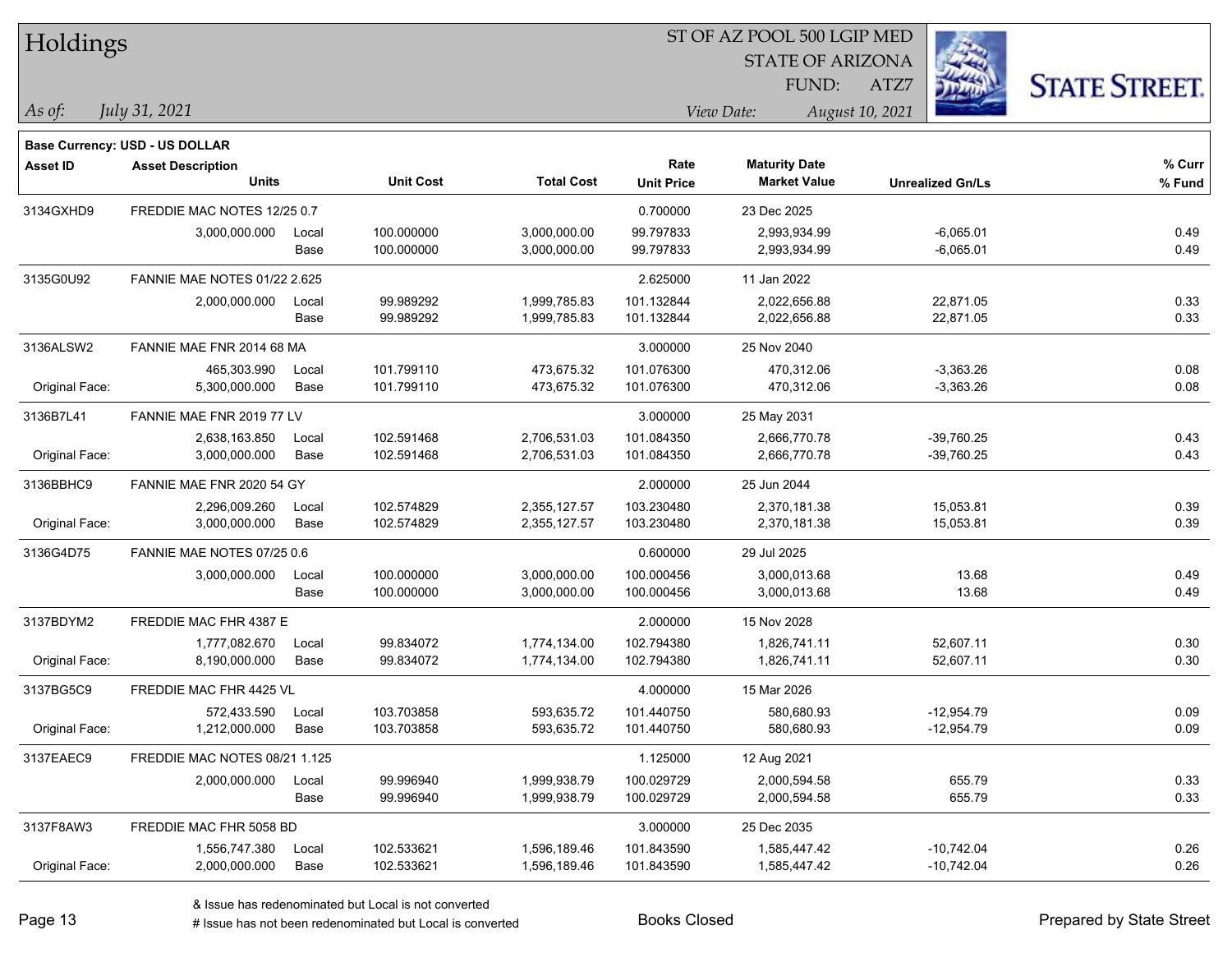| Holdings        |                                       |       |                  |                   | ST OF AZ POOL 500 LGIP MED |                         |                         |                      |  |  |
|-----------------|---------------------------------------|-------|------------------|-------------------|----------------------------|-------------------------|-------------------------|----------------------|--|--|
|                 |                                       |       |                  |                   |                            | <b>STATE OF ARIZONA</b> |                         |                      |  |  |
|                 |                                       |       |                  |                   |                            | FUND:                   | ATZ7                    | <b>STATE STREET.</b> |  |  |
| As of:          | July 31, 2021                         |       |                  |                   |                            | View Date:              | August 10, 2021         |                      |  |  |
|                 | <b>Base Currency: USD - US DOLLAR</b> |       |                  |                   |                            |                         |                         |                      |  |  |
| <b>Asset ID</b> | <b>Asset Description</b>              |       |                  |                   | Rate                       | <b>Maturity Date</b>    |                         | % Curr               |  |  |
|                 | Units                                 |       | <b>Unit Cost</b> | <b>Total Cost</b> | <b>Unit Price</b>          | <b>Market Value</b>     | <b>Unrealized Gn/Ls</b> | % Fund               |  |  |
| 3137FVUG5       | FREDDIE MAC FHR 5016 BA               |       |                  |                   | 2.000000                   | 25 Sep 2044             |                         |                      |  |  |
|                 | 2,093,051.340                         | Local | 102.622660       | 2,147,944.97      | 102.559740                 | 2,146,628.01            | $-1,316.96$             | 0.35                 |  |  |
| Original Face:  | 3,000,000.000                         | Base  | 102.622660       | 2,147,944.97      | 102.559740                 | 2,146,628.01            | $-1,316.96$             | 0.35                 |  |  |
| 3138MFUC9       | FNMA POOL AQ0578 FN 11/27 FIXED 2.5   |       |                  |                   | 2.500000                   | 01 Nov 2027             |                         |                      |  |  |
|                 | 275,975.250                           | Local | 100.953129       | 278,605.65        | 105.362074                 | 290,773.25              | 12,167.60               | 0.05                 |  |  |
| Original Face:  | 1,500,000.000                         | Base  | 100.953129       | 278,605.65        | 105.362074                 | 290,773.25              | 12,167.60               | 0.05                 |  |  |
| 31412QBF5       | FNMA POOL 931638 FN 07/39 FIXED 4.5   |       |                  |                   | 4.500000                   | 01 Jul 2039             |                         |                      |  |  |
|                 | 35,900.060                            | Local | 101.346544       | 36,383.47         | 111.254134                 | 39,940.30               | 3,556.83                | 0.01                 |  |  |
| Original Face:  | 983,845.000                           | Base  | 101.346544       | 36,383.47         | 111.254134                 | 39,940.30               | 3,556.83                | 0.01                 |  |  |
| 31413MFY8       | FNMA POOL 949383 FN 08/22 FIXED 6     |       |                  |                   | 6.000000                   | 01 Aug 2022             |                         |                      |  |  |
|                 | 7,170.980                             | Local | 100.139730       | 7,181.00          | 101.688290                 | 7,292.05                | 111.05                  | 0.00                 |  |  |
| Original Face:  | 1,800,000.000                         | Base  | 100.139730       | 7,181.00          | 101.688290                 | 7,292.05                | 111.05                  | 0.00                 |  |  |
| 31416XE97       | FNMA POOL AB1959 FN 12/40 FIXED 4     |       |                  |                   | 4.000000                   | 01 Dec 2040             |                         |                      |  |  |
|                 | 833,010.570                           | Local | 103.413946       | 861,449.10        | 110.282189                 | 918,662.29              | 57,213.19               | 0.15                 |  |  |
| Original Face:  | 5,200,000.000                         | Base  | 103.413946       | 861,449.10        | 110.282189                 | 918,662.29              | 57,213.19               | 0.15                 |  |  |
| 31417AU98       | FNMA POOL AB4207 FN 01/27 FIXED 2.5   |       |                  |                   | 2.500000                   | 01 Jan 2027             |                         |                      |  |  |
|                 | 315,908.630                           | Local | 101.034106       | 319,175.46        | 105.372052                 | 332,879.41              | 13,703.95               | 0.05                 |  |  |
| Original Face:  | 2,680,283.000                         | Base  | 101.034106       | 319,175.46        | 105.372052                 | 332,879.41              | 13,703.95               | 0.05                 |  |  |
| 31417CUR4       | FNMA POOL AB5991 FN 08/27 FIXED 2.5   |       |                  |                   | 2.500000                   | 01 Aug 2027             |                         |                      |  |  |
|                 | 2,405,226.300                         | Local | 101.584577       | 2,443,338.97      | 105.228901                 | 2,530,993.20            | 87,654.23               | 0.41                 |  |  |
| Original Face:  | 15,000,000.000                        | Base  | 101.584577       | 2,443,338.97      | 105.228901                 | 2,530,993.20            | 87,654.23               | 0.41                 |  |  |
| 31417GSE7       | FNMA POOL AB9516 FN 05/28 FIXED 2.5   |       |                  |                   | 2.500000                   | 01 May 2028             |                         |                      |  |  |
|                 | 900,539.050                           | Local | 100.902484       | 908,666.27        | 105.218482                 | 947,533.52              | 38,867.25               | 0.15                 |  |  |
| Original Face:  | 4,200,000.000                         | Base  | 100.902484       | 908,666.27        | 105.218482                 | 947,533.52              | 38,867.25               | 0.15                 |  |  |
| 31417SXR6       | FNMA POOL AC6087 FN 11/24 FIXED 5     |       |                  |                   | 5.000000                   | 01 Nov 2024             |                         |                      |  |  |
|                 | 52,239.110                            | Local | 101.163324       | 52,846.82         | 104.208883                 | 54,437.79               | 1,590.97                | 0.01                 |  |  |
| Original Face:  | 1,500,000.000                         | Base  | 101.163324       | 52,846.82         | 104.208883                 | 54,437.79               | 1,590.97                | 0.01                 |  |  |
| 31417VTG8       | FNMA POOL AC8650 FN 01/25 FIXED 4     |       |                  |                   | 4.000000                   | 01 Jan 2025             |                         |                      |  |  |
|                 | 70,609.060                            | Local | 100.726805       | 71,122.25         | 106.229027                 | 75,007.32               | 3,885.07                | 0.01                 |  |  |
| Original Face:  | 3,200,000.000                         | Base  | 100.726805       | 71,122.25         | 106.229027                 | 75,007.32               | 3,885.07                | 0.01                 |  |  |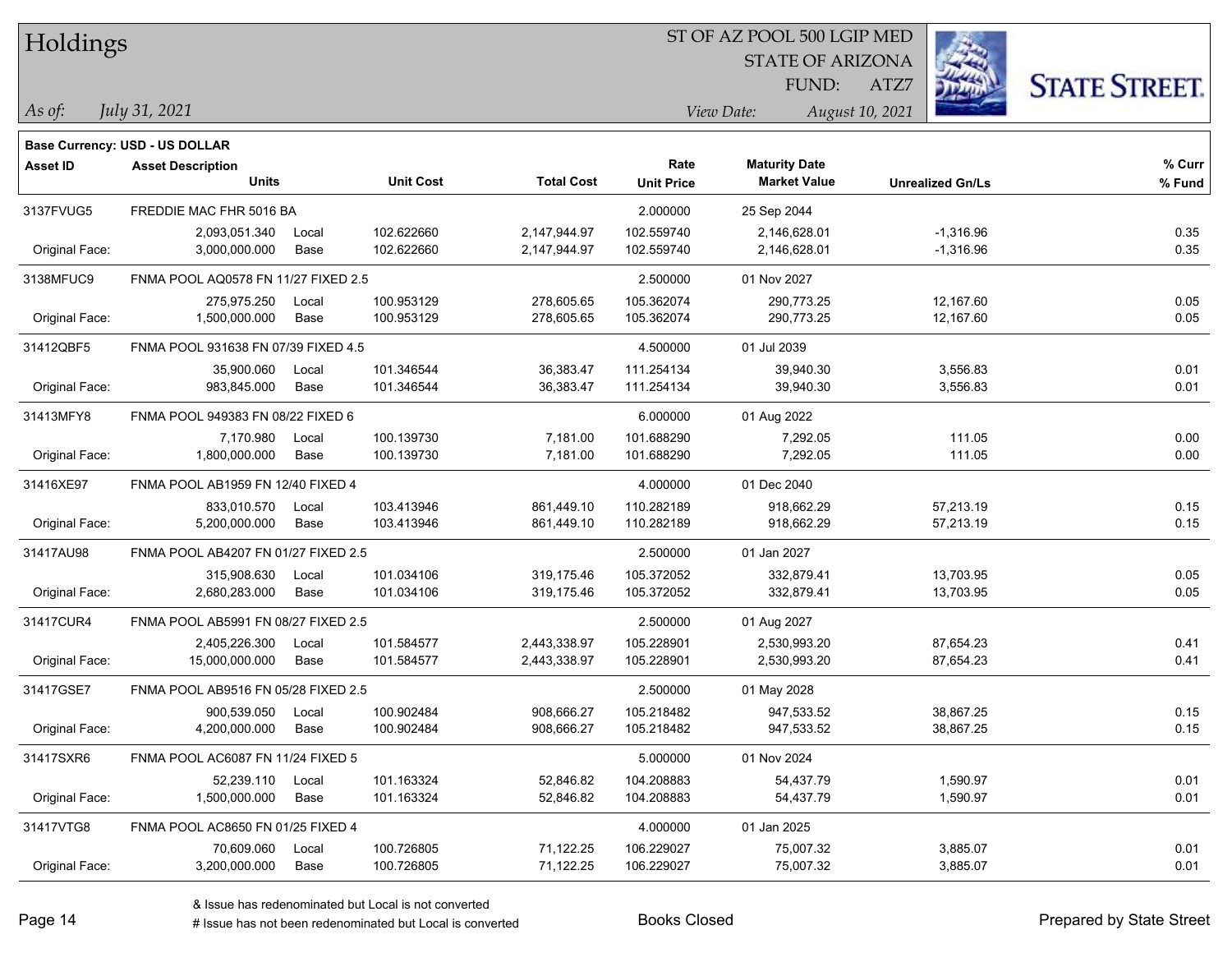### ST OF AZ POOL 500 LGIP MED

STATE OF ARIZONA FUND:

ATZ7



*As of: View Date: August 10, 2021*

| As of: | July 31, 2021 |
|--------|---------------|
|        |               |

|                 | <b>Base Currency: USD - US DOLLAR</b>           |       |                  |                   |                   |                      |                         |        |
|-----------------|-------------------------------------------------|-------|------------------|-------------------|-------------------|----------------------|-------------------------|--------|
| <b>Asset ID</b> | <b>Asset Description</b>                        |       |                  |                   | Rate              | <b>Maturity Date</b> |                         | % Curr |
|                 | <b>Units</b>                                    |       | <b>Unit Cost</b> | <b>Total Cost</b> | <b>Unit Price</b> | <b>Market Value</b>  | <b>Unrealized Gn/Ls</b> | % Fund |
| 31418ACU0       | FNMA POOL MA0982 FN 02/27 FIXED 3.5             |       |                  |                   | 3.500000          | 01 Feb 2027          |                         |        |
|                 | 70,048.310                                      | Local | 102.019221       | 71,462.74         | 106.901256        | 74,882.52            | 3,419.78                | 0.01   |
| Original Face:  | 765,534.000                                     | Base  | 102.019221       | 71,462.74         | 106.901256        | 74,882.52            | 3,419.78                | 0.01   |
| 31418AHW1       | FNMA POOL MA1144 FN 08/27 FIXED 2.5             |       |                  |                   | 2.500000          | 01 Aug 2027          |                         |        |
|                 | 640,362.510                                     | Local | 101.581682       | 650,491.01        | 105.223279        | 673,810.43           | 23,319.42               | 0.11   |
| Original Face:  | 5,157,070.000                                   | Base  | 101.581682       | 650,491.01        | 105.223279        | 673,810.43           | 23,319.42               | 0.11   |
| 31418RFS5       | FNMA POOL AD3776 FN 03/25 FIXED 4.5             |       |                  |                   | 4.500000          | 01 Mar 2025          |                         |        |
|                 | 77,084.800                                      | Local | 100.876139       | 77,760.17         | 105.165942        | 81,066.96            | 3,306.79                | 0.01   |
| Original Face:  | 5,000,000.000                                   | Base  | 100.876139       | 77,760.17         | 105.165942        | 81,066.96            | 3,306.79                | 0.01   |
| 31419AJM0       | FNMA POOL AE0267 FN 08/25 FIXED VAR             |       |                  |                   | 4.000000          | 01 Aug 2025          |                         |        |
|                 | 152,301.450                                     | Local | 101.263901       | 154,226.39        | 106.291008        | 161,882.75           | 7,656.36                | 0.03   |
| Original Face:  | 5,000,000.000                                   | Base  | 101.263901       | 154,226.39        | 106.291008        | 161,882.75           | 7,656.36                | 0.03   |
| 31419BBT1       | FNMA POOL AE0949 FN 02/41 FIXED VAR             |       |                  |                   | 4.000000          | 01 Feb 2041          |                         |        |
|                 | 202,449.960                                     | Local | 103.219867       | 208,968.58        | 109.528651        | 221,740.71           | 12,772.13               | 0.04   |
| Original Face:  | 2,000,000.000                                   | Base  | 103.219867       | 208,968.58        | 109.528651        | 221,740.71           | 12,772.13               | 0.04   |
| 31419CZL0       | FNMA POOL AE2546 FN 09/40 FIXED 4.5             |       |                  |                   | 4.500000          | 01 Sep 2040          |                         |        |
|                 | 115,893.200                                     | Local | 103.058644       | 119,437.96        | 111.638762        | 129,381.73           | 9,943.77                | 0.02   |
| Original Face:  | 5,000,000.000                                   | Base  | 103.058644       | 119,437.96        | 111.638762        | 129,381.73           | 9,943.77                | 0.02   |
| 31419JM47       | FNMA POOL AE7578 FN 11/40 FIXED 4.5             |       |                  |                   | 4.500000          | 01 Nov 2040          |                         |        |
|                 | 1,302,552.290                                   | Local | 106.058407       | 1,381,466.21      | 111.694389        | 1,454,877.82         | 73,411.61               | 0.24   |
| Original Face:  | 14,750,000.000                                  | Base  | 106.058407       | 1,381,466.21      | 111.694389        | 1,454,877.82         | 73,411.61               | 0.24   |
| 31419KU78       | FNMA POOL AE8705 FN 11/25 FIXED 3               |       |                  |                   | 3.000000          | 01 Nov 2025          |                         |        |
|                 | 93,404.620                                      | Local | 100.730681       | 94,087.11         | 105.234098        | 98,293.51            | 4,206.40                | 0.02   |
| Original Face:  | 2,000,000.000                                   | Base  | 100.730681       | 94,087.11         | 105.234098        | 98,293.51            | 4,206.40                | 0.02   |
| 341081GD3       | FLORIDA POWER + LIGHT CO SR UNSECURED 05/23 VAR |       |                  |                   | 0.300000          | 10 May 2023          |                         |        |
|                 | 3,000,000.000                                   | Local | 100.000000       | 3,000,000.00      | 100.019358        | 3,000,580.74         | 580.74                  | 0.49   |
|                 |                                                 | Base  | 100.000000       | 3,000,000.00      | 100.019358        | 3,000,580.74         | 580.74                  | 0.49   |
| 375558BU6       | GILEAD SCIENCES INC SR UNSECURED 09/21 VAR      |       |                  |                   | 0.274750          | 17 Sep 2021          |                         |        |
|                 | 5,000,000.000                                   | Local | 100.000000       | 5,000,000.00      | 100.014541        | 5,000,727.05         | 727.05                  | 0.81   |
|                 |                                                 | Base  | 100.000000       | 5,000,000.00      | 100.014541        | 5,000,727.05         | 727.05                  | 0.81   |
|                 |                                                 |       |                  |                   |                   |                      |                         |        |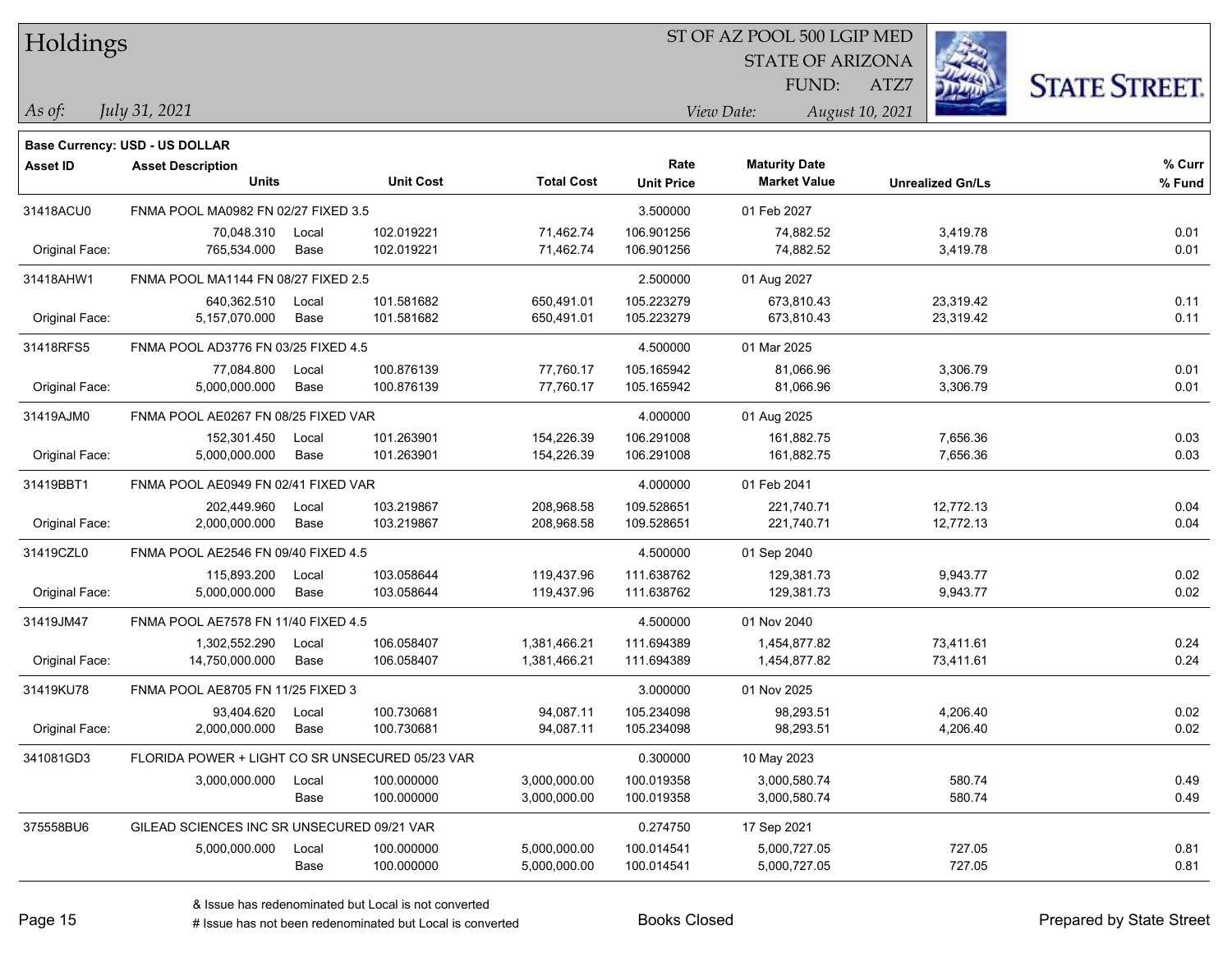| Holdings        |                                                |               |                          |                              | ST OF AZ POOL 500 LGIP MED |                                             |                              |                      |
|-----------------|------------------------------------------------|---------------|--------------------------|------------------------------|----------------------------|---------------------------------------------|------------------------------|----------------------|
|                 |                                                |               |                          |                              |                            | <b>STATE OF ARIZONA</b>                     |                              |                      |
|                 |                                                |               |                          |                              |                            | FUND:                                       | ATZ7                         | <b>STATE STREET.</b> |
| $\vert$ As of:  | July 31, 2021                                  |               |                          |                              |                            | View Date:                                  | August 10, 2021              |                      |
|                 |                                                |               |                          |                              |                            |                                             |                              |                      |
|                 | Base Currency: USD - US DOLLAR                 |               |                          |                              |                            |                                             |                              |                      |
| <b>Asset ID</b> | <b>Asset Description</b><br>Units              |               | <b>Unit Cost</b>         | <b>Total Cost</b>            | Rate<br><b>Unit Price</b>  | <b>Maturity Date</b><br><b>Market Value</b> | <b>Unrealized Gn/Ls</b>      | % Curr<br>% Fund     |
|                 | GOLDMAN SACHS GROUP INC SR UNSECURED 03/24 VAR |               |                          |                              |                            | 08 Mar 2024                                 |                              |                      |
| 38141GXZ2       |                                                |               | 100.000000               | 3,000,000.00                 | 0.673000<br>100.207040     | 3,006,211.20                                | 6,211.20                     | 0.49                 |
|                 | 3,000,000.000                                  | Local<br>Base | 100.000000               | 3,000,000.00                 | 100.207040                 | 3,006,211.20                                | 6,211.20                     | 0.49                 |
|                 | GOLDMAN SACHS GROUP INC SR UNSECURED 11/25 VAR |               |                          |                              |                            |                                             |                              |                      |
| 38150AEH4       |                                                |               |                          |                              | 0.800000                   | 24 Nov 2025                                 |                              |                      |
|                 | 3,000,000.000                                  | Local<br>Base | 100.000000<br>100.000000 | 3,000,000.00<br>3,000,000.00 | 99.014939<br>99.014939     | 2,970,448.17<br>2,970,448.17                | $-29,551.83$<br>$-29,551.83$ | 0.48<br>0.48         |
| 38150AFG5       | GOLDMAN SACHS GROUP INC SR UNSECURED 04/26 VAR |               |                          |                              | 1.350000                   |                                             |                              |                      |
|                 | 3,000,000.000                                  |               | 100.000000               |                              | 100.028205                 | 30 Apr 2026                                 | 846.15                       | 0.49                 |
|                 |                                                | Local<br>Base | 100.000000               | 3,000,000.00<br>3,000,000.00 | 100.028205                 | 3,000,846.15<br>3,000,846.15                | 846.15                       | 0.49                 |
| 38150AG82       | GOLDMAN SACHS GROUP INC SR UNSECURED 06/26 1.4 |               |                          |                              | 1.400000                   | 16 Jun 2026                                 |                              |                      |
|                 | 3,000,000.000                                  | Local         | 100.000000               | 3,000,000.00                 | 100.026117                 | 3,000,783.51                                | 783.51                       | 0.49                 |
|                 |                                                | Base          | 100.000000               | 3,000,000.00                 | 100.026117                 | 3,000,783.51                                | 783.51                       | 0.49                 |
| 38378KBF5       | GOVERNMENT NATIONAL MORTGAGE A GNR 2013 30 A   |               |                          |                              | 1.500000                   | 16 May 2042                                 |                              |                      |
|                 | 897,844.440                                    | Local         | 98.950738                | 888,423.70                   | 100.587290                 | 903,117.39                                  | 14,693.69                    | 0.15                 |
| Original Face:  | 4,000,000.000                                  | Base          | 98.950738                | 888,423.70                   | 100.587290                 | 903,117.39                                  | 14,693.69                    | 0.15                 |
| 38378KDJ5       | GOVERNMENT NATIONAL MORTGAGE A GNR 2013 46 AB  |               |                          |                              | 1.723000                   | 16 Aug 2042                                 |                              |                      |
|                 | 195,551.210                                    | Local         | 99.206254                | 193,999.03                   | 100.710960                 | 196,941.50                                  | 2,942.47                     | 0.03                 |
| Original Face:  | 1,900,000.000                                  | Base          | 99.206254                | 193,999.03                   | 100.710960                 | 196,941.50                                  | 2,942.47                     | 0.03                 |
| 38379KTC2       | GOVERNMENT NATIONAL MORTGAGE A GNR 2015 85 AF  |               |                          |                              | 2.400000                   | 16 May 2044                                 |                              |                      |
|                 | 712,485.980                                    | Local         | 99.595115                | 709,601.23                   | 101.246220                 | 721,365.12                                  | 11,763.89                    | 0.12                 |
| Original Face:  | 3,050,000.000                                  | Base          | 99.595115                | 709,601.23                   | 101.246220                 | 721,365.12                                  | 11,763.89                    | 0.12                 |
| 38379U5P7       | GOVERNMENT NATIONAL MORTGAGE A GNR 2017 20 AG  |               |                          |                              | 2.000000                   | 16 Aug 2048                                 |                              |                      |
|                 | 1,410,288.720                                  | Local         | 99.355007                | 1,401,192.45                 | 101.602080                 | 1.432.882.67                                | 31,690.22                    | 0.23                 |
| Original Face:  | 3,000,000.000                                  | Base          | 99.355007                | 1,401,192.45                 | 101.602080                 | 1,432,882.67                                | 31,690.22                    | 0.23                 |
| 38380LD26       | GOVERNMENT NATIONAL MORTGAGE A GNR 2019 H15 GA |               |                          |                              | 2.250000                   | 20 Aug 2069                                 |                              |                      |
|                 | 1,251,059.610                                  | Local         | 102.847116               | 1,286,678.73                 | 103.639835                 | 1,296,596.12                                | 9,917.39                     | 0.21                 |
| Original Face:  | 3,000,000.000                                  | Base          | 102.847116               | 1,286,678.73                 | 103.639835                 | 1,296,596.12                                | 9,917.39                     | 0.21                 |
| 38380LN25       | GOVERNMENT NATIONAL MORTGAGE A GNR 2019 H18 KA |               |                          |                              | 2.200000                   | 20 Nov 2069                                 |                              |                      |
|                 | 606,774.030                                    | Local         | 100.407822               | 609,248.59                   | 102.623112                 | 622,690.39                                  | 13,441.80                    | 0.10                 |
| Original Face:  | 1,000,000.000                                  | Base          | 100.407822               | 609,248.59                   | 102.623112                 | 622,690.39                                  | 13,441.80                    | 0.10                 |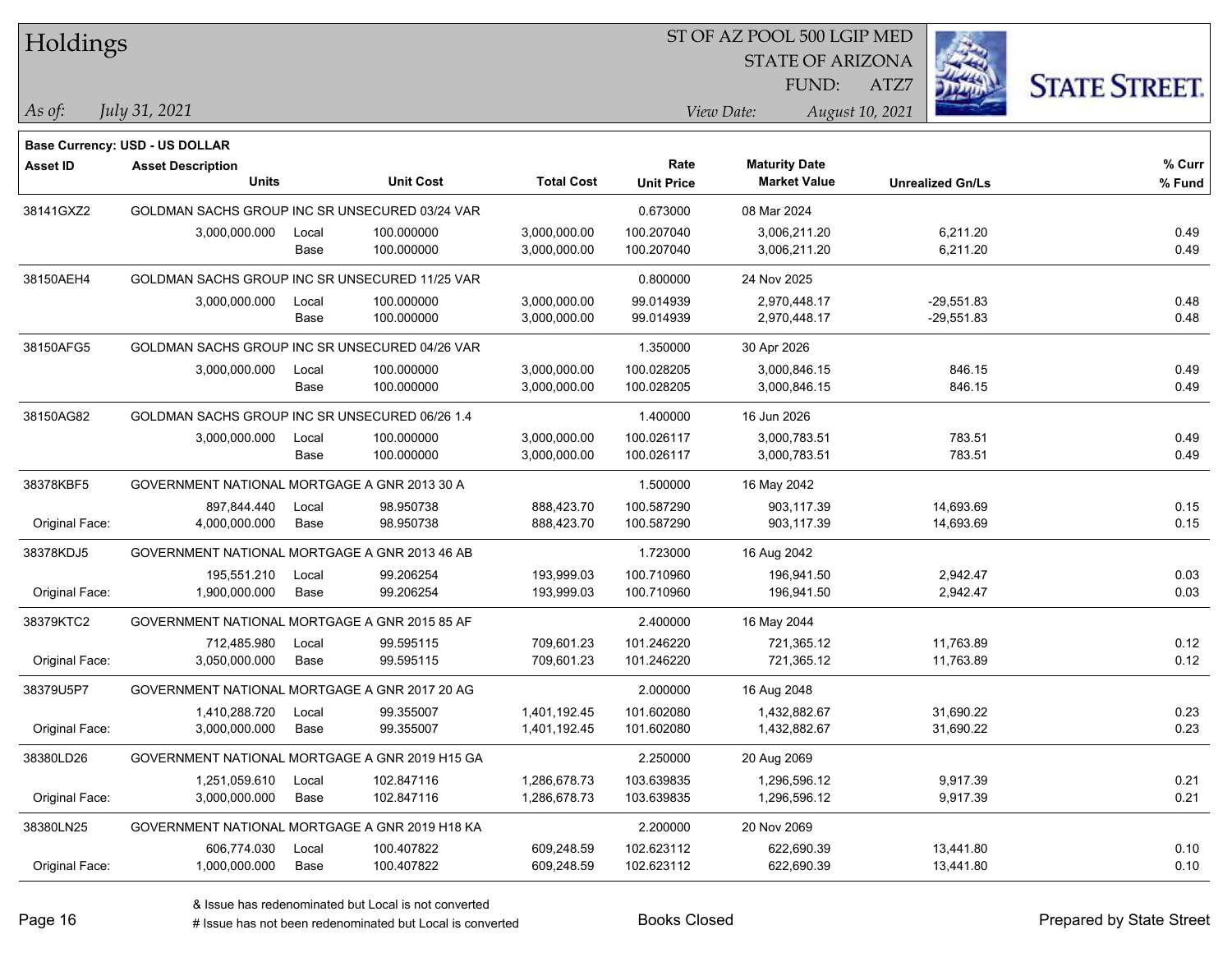| Holdings        |                                                |       |                  |                   | ST OF AZ POOL 500 LGIP MED |                         |                         |                      |
|-----------------|------------------------------------------------|-------|------------------|-------------------|----------------------------|-------------------------|-------------------------|----------------------|
|                 |                                                |       |                  |                   |                            | <b>STATE OF ARIZONA</b> |                         |                      |
|                 |                                                |       |                  |                   |                            | FUND:                   | ATZ7                    | <b>STATE STREET.</b> |
| As of:          | July 31, 2021                                  |       |                  |                   |                            | View Date:              | August 10, 2021         |                      |
|                 |                                                |       |                  |                   |                            |                         |                         |                      |
|                 | Base Currency: USD - US DOLLAR                 |       |                  |                   | Rate                       | <b>Maturity Date</b>    |                         | % Curr               |
| <b>Asset ID</b> | <b>Asset Description</b><br><b>Units</b>       |       | <b>Unit Cost</b> | <b>Total Cost</b> | <b>Unit Price</b>          | <b>Market Value</b>     | <b>Unrealized Gn/Ls</b> | % Fund               |
| 41284NAB6       | HARLEY DAVIDSON MOTORCYCLE TRU HDMOT 2021 A A2 |       |                  |                   | 0.220000                   | 15 Apr 2024             |                         |                      |
|                 | 2,288,793.190                                  | Local | 99.991420        | 2,288,596.81      | 100.036120                 | 2,289,619.90            | 1,023.09                | 0.37                 |
| Original Face:  | 2,750,000.000                                  | Base  | 99.991420        | 2,288,596.81      | 100.036120                 | 2,289,619.90            | 1,023.09                | 0.37                 |
| 438516CD6       | HONEYWELL INTERNATIONAL SR UNSECURED 08/22 VAR |       |                  |                   | 0.379630                   | 19 Aug 2022             |                         |                      |
|                 | 3,000,000.000                                  | Local | 100.000000       | 3,000,000.00      | 100.014912                 | 3,000,447.36            | 447.36                  | 0.49                 |
|                 |                                                | Base  | 100.000000       | 3,000,000.00      | 100.014912                 | 3,000,447.36            | 447.36                  | 0.49                 |
| 459058HC0       | INTL BK RECON + DEVELOP SR UNSECURED 08/24 VAR |       |                  |                   | 0.350000                   | 06 Aug 2024             |                         |                      |
|                 | 3,000,000.000                                  | Local | 100.058585       | 3,001,757.56      | 100.501000                 | 3,015,030.00            | 13,272.44               | 0.49                 |
|                 |                                                | Base  | 100.058585       | 3,001,757.56      | 100.501000                 | 3,015,030.00            | 13,272.44               | 0.49                 |
| 45905U5V2       | INTL BK RECON + DEVELOP SR UNSECURED 01/25 1.7 |       |                  |                   | 1.700000                   | 31 Jan 2025             |                         |                      |
|                 | 5,000,000.000                                  | Local | 100.000000       | 5,000,000.00      | 100.429652                 | 5,021,482.60            | 21,482.60               | 0.82                 |
|                 |                                                | Base  | 100.000000       | 5,000,000.00      | 100.429652                 | 5,021,482.60            | 21,482.60               | 0.82                 |
| 46625HRL6       | JPMORGAN CHASE + CO SR UNSECURED 05/23 2.7     |       |                  |                   | 2.700000                   | 18 May 2023             |                         |                      |
|                 | 3,000,000.000                                  | Local | 99.310500        | 2,979,315.01      | 103.758449                 | 3,112,753.47            | 133,438.46              | 0.51                 |
|                 |                                                | Base  | 99.310500        | 2,979,315.01      | 103.758449                 | 3,112,753.47            | 133,438.46              | 0.51                 |
| 478160CN2       | JOHNSON + JOHNSON SR UNSECURED 09/25 0.55      |       |                  |                   | 0.550000                   | 01 Sep 2025             |                         |                      |
|                 | 2,000,000.000                                  | Local | 99.911627        | 1,998,232.53      | 99.555288                  | 1,991,105.76            | $-7,126.77$             | 0.32                 |
|                 |                                                | Base  | 99.911627        | 1,998,232.53      | 99.555288                  | 1,991,105.76            | $-7,126.77$             | 0.32                 |
| 48128GG79       | JPMORGAN CHASE + CO SR UNSECURED 08/24 2.25    |       |                  |                   | 2.250000                   | 30 Aug 2024             |                         |                      |
|                 | 5,000,000.000                                  | Local | 100.000000       | 5,000,000.00      | 100.078476                 | 5,003,923.80            | 3,923.80                | 0.82                 |
|                 |                                                | Base  | 100.000000       | 5,000,000.00      | 100.078476                 | 5,003,923.80            | 3,923.80                | 0.82                 |
| 48128GM49       | JPMORGAN CHASE + CO SR UNSECURED 11/24 VAR     |       |                  |                   | 2.300000                   | 27 Nov 2024             |                         |                      |
|                 | 3,000,000.000                                  | Local | 100.000000       | 3,000,000.00      | 99.962366                  | 2,998,870.98            | $-1,129.02$             | 0.49                 |
|                 |                                                | Base  | 100.000000       | 3,000,000.00      | 99.962366                  | 2,998,870.98            | $-1,129.02$             | 0.49                 |
| 48128GV56       | JPMORGAN CHASE + CO SR UNSECURED 08/25 0.8     |       |                  |                   | 0.800000                   | 18 Aug 2025             |                         |                      |
|                 | 2,000,000.000                                  | Local | 100.000000       | 2,000,000.00      | 97.958591                  | 1,959,171.82            | $-40,828.18$            | 0.32                 |
|                 |                                                | Base  | 100.000000       | 2,000,000.00      | 97.958591                  | 1,959,171.82            | $-40,828.18$            | 0.32                 |
| 49327M2Z6       | KEY BANK NA SR UNSECURED 03/23 1.25            |       |                  |                   | 1.250000                   | 10 Mar 2023             |                         |                      |
|                 | 3,000,000.000                                  | Local | 99.976096        | 2,999,282.88      | 101.497712                 | 3,044,931.36            | 45,648.48               | 0.50                 |
|                 |                                                | Base  | 99.976096        | 2,999,282.88      | 101.497712                 | 3,044,931.36            | 45,648.48               | 0.50                 |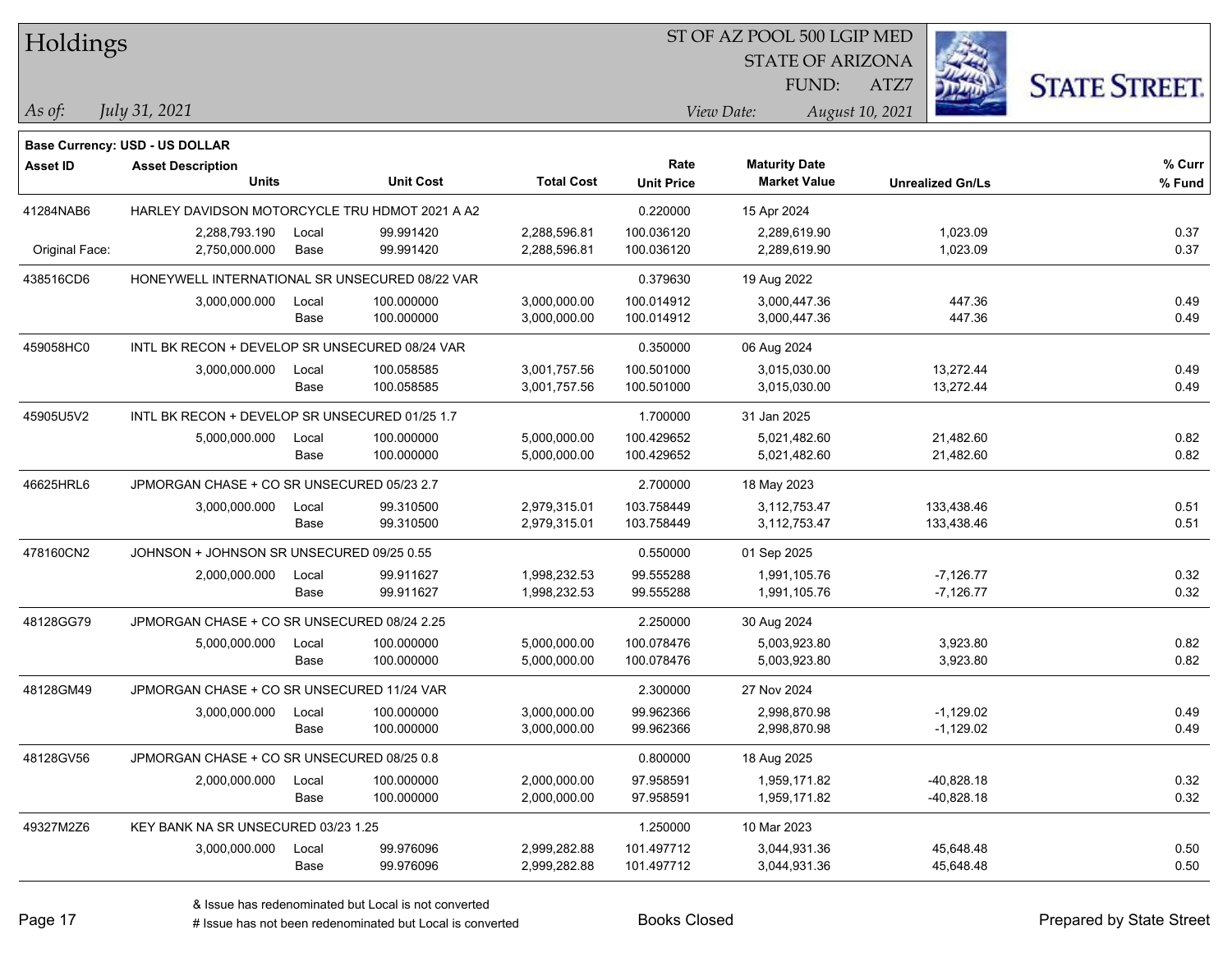| Holdings        |                                                    |       |                  |                   | ST OF AZ POOL 500 LGIP MED |                         |                         |                      |
|-----------------|----------------------------------------------------|-------|------------------|-------------------|----------------------------|-------------------------|-------------------------|----------------------|
|                 |                                                    |       |                  |                   |                            | <b>STATE OF ARIZONA</b> |                         |                      |
|                 |                                                    |       |                  |                   |                            | FUND:                   | ATZ7                    | <b>STATE STREET.</b> |
| As of:          | July 31, 2021                                      |       |                  |                   |                            | View Date:              | August 10, 2021         |                      |
|                 | <b>Base Currency: USD - US DOLLAR</b>              |       |                  |                   |                            |                         |                         |                      |
| <b>Asset ID</b> | <b>Asset Description</b>                           |       |                  |                   | Rate                       | <b>Maturity Date</b>    |                         | % Curr               |
|                 | <b>Units</b>                                       |       | <b>Unit Cost</b> | <b>Total Cost</b> | <b>Unit Price</b>          | <b>Market Value</b>     | <b>Unrealized Gn/Ls</b> | % Fund               |
| 59217GEE5       | MET LIFE GLOB FUNDING I SECURED 144A 01/23 1.95    |       |                  |                   | 1.950000                   | 13 Jan 2023             |                         |                      |
|                 | 3,000,000.000                                      | Local | 99.979206        | 2,999,376.18      | 102.424013                 | 3,072,720.39            | 73,344.21               | 0.50                 |
|                 |                                                    | Base  | 99.979206        | 2,999,376.18      | 102.424013                 | 3,072,720.39            | 73,344.21               | 0.50                 |
| 59217GEK1       | MET LIFE GLOB FUNDING I SECURED 144A 09/23 0.45    |       |                  |                   | 0.450000                   | 01 Sep 2023             |                         |                      |
|                 | 2,335,000.000                                      | Local | 99.989853        | 2,334,763.07      | 100.058672                 | 2,336,369.99            | 1,606.92                | 0.38                 |
|                 |                                                    | Base  | 99.989853        | 2,334,763.07      | 100.058672                 | 2,336,369.99            | 1,606.92                | 0.38                 |
| 63743HEU2       | NATIONAL RURAL UTIL COOP SR UNSECURED 02/24 0.35   |       |                  |                   | 0.350000                   | 08 Feb 2024             |                         |                      |
|                 | 5,000,000.000                                      | Local | 99.941964        | 4,997,098.22      | 99.457738                  | 4,972,886.90            | $-24,211.32$            | 0.81                 |
|                 |                                                    | Base  | 99.941964        | 4,997,098.22      | 99.457738                  | 4,972,886.90            | $-24,211.32$            | 0.81                 |
| 637639AB1       | NATIONAL SECS CLEARING SR UNSECURED 144A 04/25 1.5 |       |                  |                   | 1.500000                   | 23 Apr 2025             |                         |                      |
|                 | 3,000,000.000                                      | Local | 99.854033        | 2,995,621.00      | 102.462582                 | 3,073,877.46            | 78,256.46               | 0.50                 |
|                 |                                                    | Base  | 99.854033        | 2,995,621.00      | 102.462582                 | 3,073,877.46            | 78,256.46               | 0.50                 |
| 637639AC9       | NATIONAL SECS CLEARING SR UNSECURED 144A 12/23 0.4 |       |                  |                   | 0.400000                   | 07 Dec 2023             |                         |                      |
|                 | 2,000,000.000                                      | Local | 99.902817        | 1,998,056.34      | 100.160473                 | 2,003,209.46            | 5,153.12                | 0.33                 |
|                 |                                                    | Base  | 99.902817        | 1,998,056.34      | 100.160473                 | 2,003,209.46            | 5,153.12                | 0.33                 |
| 641062AQ7       | NESTLE HOLDINGS INC COMPANY GUAR 144A 01/24 0.375  |       |                  |                   | 0.375000                   | 15 Jan 2024             |                         |                      |
|                 | 5,000,000.000                                      | Local | 99.822369        | 4,991,118.44      | 99.719253                  | 4,985,962.65            | $-5,155.79$             | 0.81                 |
|                 |                                                    | Base  | 99.822369        | 4,991,118.44      | 99.719253                  | 4,985,962.65            | $-5, 155.79$            | 0.81                 |
| 64952WDL4       | NEW YORK LIFE GLOBAL FDG SECURED 144A 01/25 2      |       |                  |                   | 2.000000                   | 22 Jan 2025             |                         |                      |
|                 | 5,000,000.000                                      | Local | 99.750449        | 4,987,522.44      | 104.092106                 | 5,204,605.30            | 217,082.86              | 0.85                 |
|                 |                                                    | Base  | 99.750449        | 4,987,522.44      | 104.092106                 | 5,204,605.30            | 217,082.86              | 0.85                 |
| 65339KAS9       | NEXTERA ENERGY CAPITAL COMPANY GUAR 09/21 2.403    |       |                  |                   | 2.403000                   | 01 Sep 2021             |                         |                      |
|                 | 5,000,000.000                                      | Local | 100.177672       | 5,008,883.58      | 100.169186                 | 5.008.459.30            | -424.28                 | 0.82                 |
|                 |                                                    | Base  | 100.177672       | 5,008,883.58      | 100.169186                 | 5,008,459.30            | $-424.28$               | 0.82                 |
| 65339KBU3       | NEXTERA ENERGY CAPITAL COMPANY GUAR 03/23 0.65     |       |                  |                   | 0.650000                   | 01 Mar 2023             |                         |                      |
|                 | 4,000,000.000                                      | Local | 99.991919        | 3,999,676.75      | 100.363423                 | 4,014,536.92            | 14,860.17               | 0.65                 |
|                 |                                                    | Base  | 99.991919        | 3,999,676.75      | 100.363423                 | 4,014,536.92            | 14,860.17               | 0.65                 |
| 67066GAK0       | NVIDIA CORP SR UNSECURED 06/23 0.309               |       |                  |                   | 0.309000                   | 15 Jun 2023             |                         |                      |
|                 | 5,000,000.000                                      | Local | 100.000000       | 5,000,000.00      | 99.921741                  | 4,996,087.05            | $-3,912.95$             | 0.81                 |
|                 |                                                    | Base  | 100.000000       | 5,000,000.00      | 99.921741                  | 4,996,087.05            | $-3,912.95$             | 0.81                 |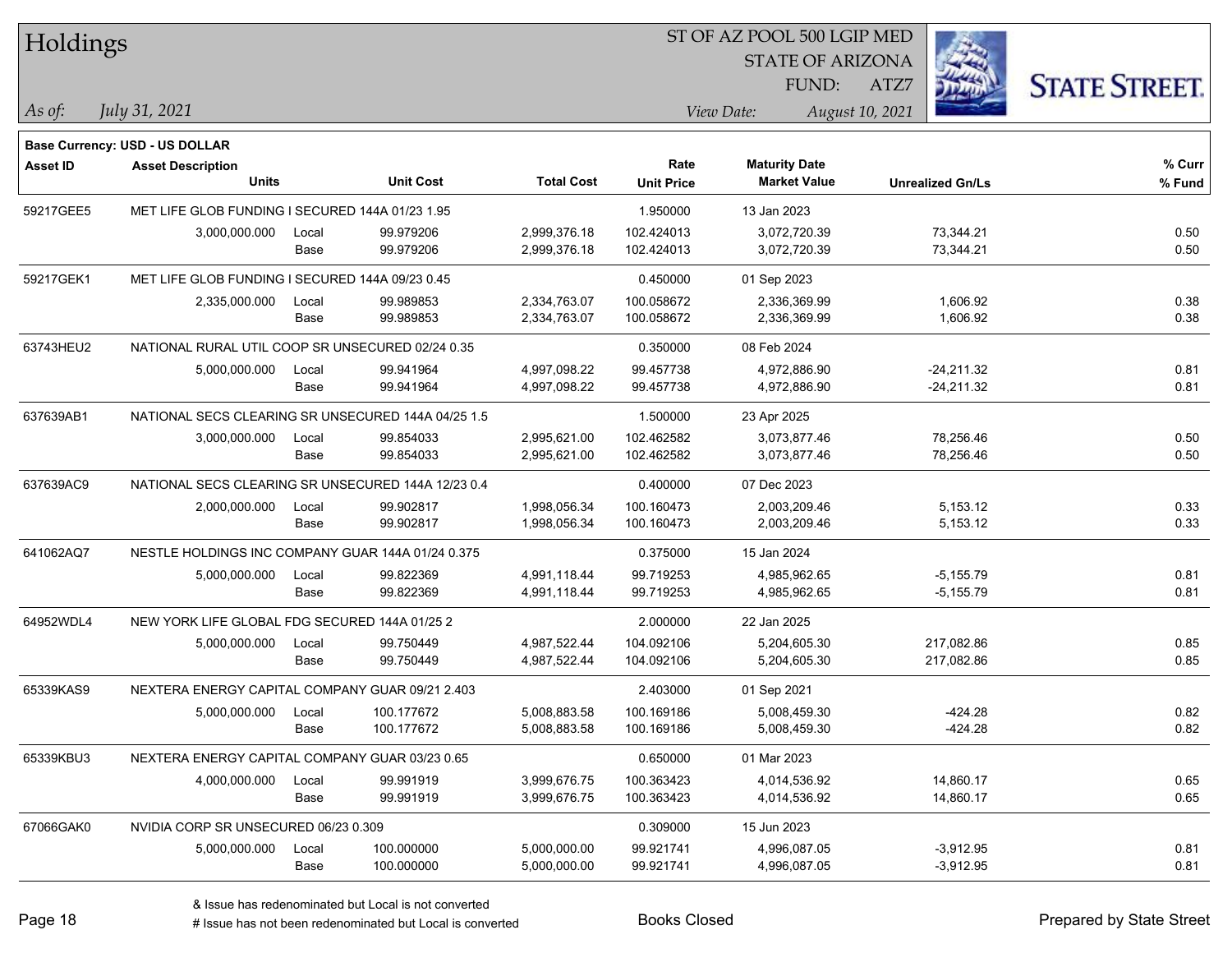| Holdings        |                                                 |       |                  |                   |                   | 51 OF AZ POOL 500 LGIP MED |                 |                         |                      |
|-----------------|-------------------------------------------------|-------|------------------|-------------------|-------------------|----------------------------|-----------------|-------------------------|----------------------|
|                 |                                                 |       |                  |                   |                   | <b>STATE OF ARIZONA</b>    |                 | Ż.                      |                      |
|                 |                                                 |       |                  |                   |                   | FUND:                      | ATZ7            |                         | <b>STATE STREET.</b> |
| As of:          | July 31, 2021                                   |       |                  |                   |                   | View Date:                 | August 10, 2021 |                         |                      |
|                 | Base Currency: USD - US DOLLAR                  |       |                  |                   |                   |                            |                 |                         |                      |
| <b>Asset ID</b> | <b>Asset Description</b>                        |       |                  |                   | Rate              | <b>Maturity Date</b>       |                 |                         | % Curr               |
|                 | <b>Units</b>                                    |       | <b>Unit Cost</b> | <b>Total Cost</b> | <b>Unit Price</b> | <b>Market Value</b>        |                 | <b>Unrealized Gn/Ls</b> | % Fund               |
| 68389XBB0       | ORACLE CORP SR UNSECURED 05/22 2.5              |       |                  |                   | 2.500000          | 15 May 2022                |                 |                         |                      |
|                 | 2,000,000.000                                   | Local | 101.383083       | 2,027,661.66      | 101.353244        | 2,027,064.88               |                 | $-596.78$               | 0.33                 |
|                 |                                                 | Base  | 101.383083       | 2,027,661.66      | 101.353244        | 2,027,064.88               |                 | $-596.78$               | 0.33                 |
| 68389XCC7       | ORACLE CORP SR UNSECURED 03/26 1.65             |       |                  |                   | 1.650000          | 25 Mar 2026                |                 |                         |                      |
|                 | 2,000,000.000                                   | Local | 99.955469        | 1,999,109.37      | 101.844796        | 2,036,895.92               |                 | 37,786.55               | 0.33                 |
|                 |                                                 | Base  | 99.955469        | 1,999,109.37      | 101.844796        | 2,036,895.92               |                 | 37,786.55               | 0.33                 |
| 713448FB9       | PEPSICO INC SR UNSECURED 10/23 0.4              |       |                  |                   | 0.400000          | 07 Oct 2023                |                 |                         |                      |
|                 | 2,000,000.000                                   | Local | 99.958512        | 1,999,170.24      | 100.212271        | 2,004,245.42               |                 | 5,075.18                | 0.33                 |
|                 |                                                 | Base  | 99.958512        | 1,999,170.24      | 100.212271        | 2,004,245.42               |                 | 5,075.18                | 0.33                 |
| 723484AH4       | PINNACLE WEST CAPITAL SR UNSECURED 06/25 1.3    |       |                  |                   | 1.300000          | 15 Jun 2025                |                 |                         |                      |
|                 | 3,000,000.000                                   | Local | 99.992287        | 2,999,768.60      | 101.230061        | 3,036,901.83               |                 | 37,133.23               | 0.49                 |
|                 |                                                 | Base  | 99.992287        | 2,999,768.60      | 101.230061        | 3,036,901.83               |                 | 37,133.23               | 0.49                 |
| 74256LEM7       | PRINCIPAL LFE GLB FND II SECURED 144A 04/24 VAR |       |                  |                   | 0.500000          | 12 Apr 2024                |                 |                         |                      |
|                 | 2,500,000.000                                   | Local | 100.000000       | 2,500,000.00      | 100.317600        | 2,507,940.00               |                 | 7,940.00                | 0.41                 |
|                 |                                                 | Base  | 100.000000       | 2,500,000.00      | 100.317600        | 2,507,940.00               |                 | 7,940.00                | 0.41                 |
| 742718FP9       | PROCTER + GAMBLE CO/THE SR UNSECURED 04/26 1    |       |                  |                   | 1.000000          | 23 Apr 2026                |                 |                         |                      |
|                 | 2,000,000.000                                   | Local | 99.963136        | 1,999,262.72      | 101.036917        | 2,020,738.34               |                 | 21,475.62               | 0.33                 |
|                 |                                                 | Base  | 99.963136        | 1,999,262.72      | 101.036917        | 2,020,738.34               |                 | 21,475.62               | 0.33                 |
| 771196BR2       | ROCHE HOLDINGS INC COMPANY GUAR 144A 03/24 VAR  |       |                  |                   | 0.290000          | 05 Mar 2024                |                 |                         |                      |
|                 | 3,000,000.000                                   | Local | 100.000000       | 3,000,000.00      | 100.097584        | 3,002,927.52               |                 | 2,927.52                | 0.49                 |
|                 |                                                 | Base  | 100.000000       | 3,000,000.00      | 100.097584        | 3,002,927.52               |                 | 2,927.52                | 0.49                 |
| 78013XGQ5       | ROYAL BANK OF CANADA SR UNSECURED 03/23 VAR     |       |                  |                   | 0.530750          | 06 Mar 2023                |                 |                         |                      |
|                 | 5,000,000.000                                   | Local | 100.000000       | 5,000,000.00      | 100.474700        | 5,023,735.00               |                 | 23,735.00               | 0.82                 |
|                 |                                                 | Base  | 100.000000       | 5,000,000.00      | 100.474700        | 5,023,735.00               |                 | 23,735.00               | 0.82                 |
| 78014RAQ3       | ROYAL BANK OF CANADA SR UNSECURED 10/21 VAR     |       |                  |                   | 3.000000          | 22 Oct 2021                |                 |                         |                      |
|                 | 2,000,000.000                                   | Local | 100.000000       | 2,000,000.00      | 100.583644        | 2,011,672.88               |                 | 11,672.88               | 0.33                 |
|                 |                                                 | Base  | 100.000000       | 2,000,000.00      | 100.583644        | 2,011,672.88               |                 | 11,672.88               | 0.33                 |
| 78014RBY5       | ROYAL BANK OF CANADA SR UNSECURED 01/25 2.2     |       |                  |                   | 2.200000          | 31 Jan 2025                |                 |                         |                      |
|                 | 3,460,000.000                                   | Local | 100.000000       | 3,460,000.00      | 100.316706        | 3,470,958.03               |                 | 10,958.03               | 0.57                 |
|                 |                                                 | Base  | 100.000000       | 3,460,000.00      | 100.316706        | 3,470,958.03               |                 | 10,958.03               | 0.57                 |

# Issue has not been redenominated but Local is converted Books Closed Prepared by State Street

 $ST$  OF AZ POOL 500 LCIP MED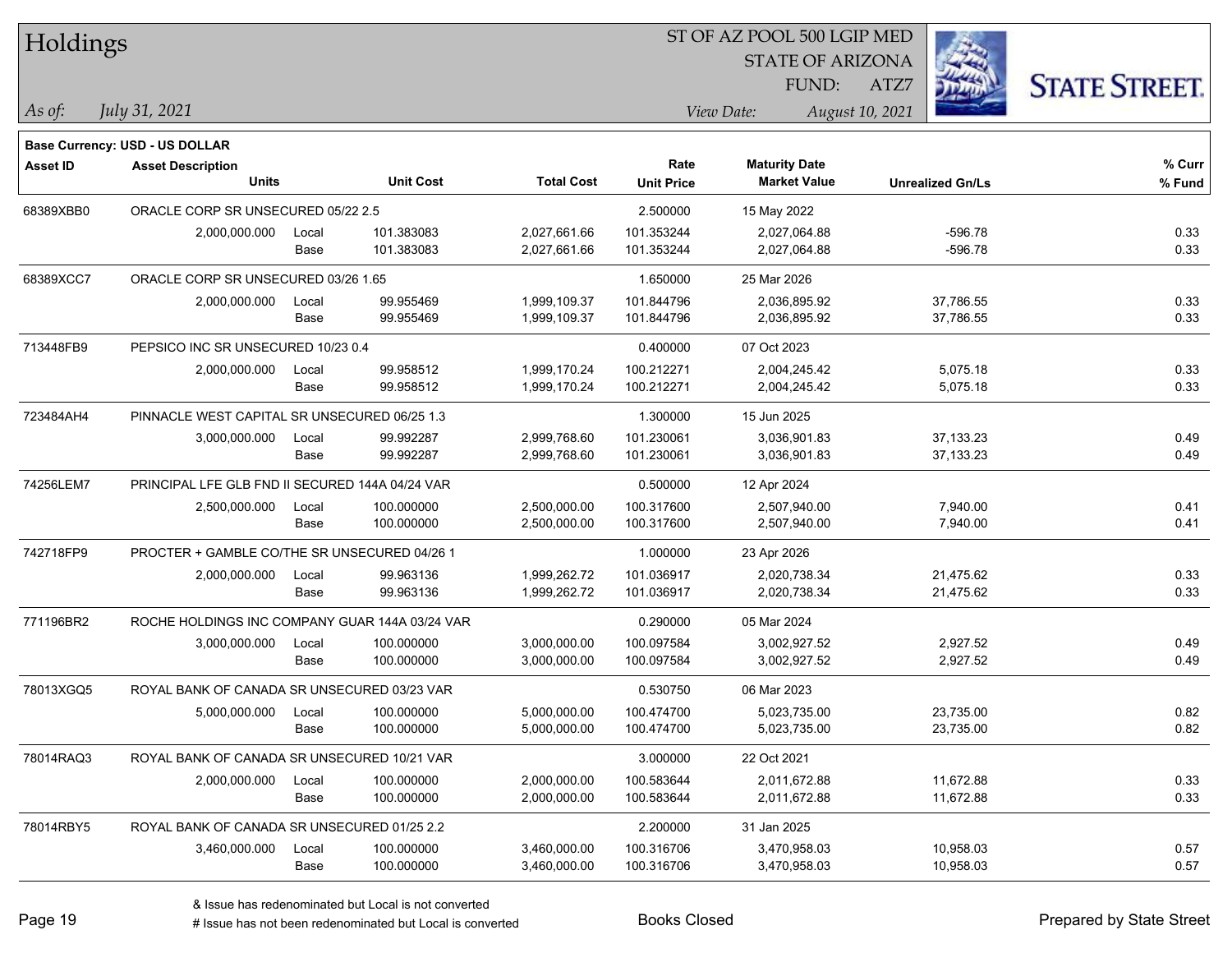| Holdings        |                                                |       |                  |                   |                   | ST OF AZ POOL 500 LGIP MED |                         |                      |
|-----------------|------------------------------------------------|-------|------------------|-------------------|-------------------|----------------------------|-------------------------|----------------------|
|                 |                                                |       |                  |                   |                   | <b>STATE OF ARIZONA</b>    |                         |                      |
|                 |                                                |       |                  |                   |                   | FUND:                      | ATZ7                    | <b>STATE STREET.</b> |
| As of:          | July 31, 2021                                  |       |                  |                   |                   | View Date:                 | August 10, 2021         |                      |
|                 | Base Currency: USD - US DOLLAR                 |       |                  |                   |                   |                            |                         |                      |
| <b>Asset ID</b> | <b>Asset Description</b>                       |       |                  |                   | Rate              | <b>Maturity Date</b>       |                         | % Curr               |
|                 | <b>Units</b>                                   |       | <b>Unit Cost</b> | <b>Total Cost</b> | <b>Unit Price</b> | <b>Market Value</b>        | <b>Unrealized Gn/Ls</b> | % Fund               |
| 78014RCM0       | ROYAL BANK OF CANADA SR UNSECURED 03/25 VAR    |       |                  |                   | 1.500000          | 27 Mar 2025                |                         |                      |
|                 | 3,000,000.000                                  | Local | 100.000000       | 3,000,000.00      | 101.876000        | 3,056,280.00               | 56,280.00               | 0.50                 |
|                 |                                                | Base  | 100.000000       | 3,000,000.00      | 101.876000        | 3,056,280.00               | 56,280.00               | 0.50                 |
| 78014RDA5       | ROYAL BANK OF CANADA SR UNSECURED 08/25 VAR    |       |                  |                   | 0.550000          | 18 Aug 2025                |                         |                      |
|                 | 3,000,000.000                                  | Local | 100.000000       | 3,000,000.00      | 98.069600         | 2,942,088.00               | $-57,912.00$            | 0.48                 |
|                 |                                                | Base  | 100.000000       | 3,000,000.00      | 98.069600         | 2,942,088.00               | $-57,912.00$            | 0.48                 |
| 79466LAG9       | SALESFORCE.COM INC SR UNSECURED 07/24 0.625    |       |                  |                   | 0.625000          | 15 Jul 2024                |                         |                      |
|                 | 2,000,000.000                                  | Local | 99.951772        | 1,999,035.43      | 100.267000        | 2,005,340.00               | 6,304.57                | 0.33                 |
|                 |                                                | Base  | 99.951772        | 1,999,035.43      | 100.267000        | 2,005,340.00               | 6,304.57                | 0.33                 |
| 822582CA8       | SHELL INTERNATIONAL FIN COMPANY GUAR 11/23 VAR |       |                  |                   | 0.560250          | 13 Nov 2023                |                         |                      |
|                 | 1,950,000.000                                  | Local | 100.191674       | 1,953,737.64      | 100.669996        | 1,963,064.92               | 9,327.28                | 0.32                 |
|                 |                                                | Base  | 100.191674       | 1,953,737.64      | 100.669996        | 1,963,064.92               | 9,327.28                | 0.32                 |
| 855244AN9       | STARBUCKS CORP SR UNSECURED 03/23 3.1          |       |                  |                   | 3.100000          | 01 Mar 2023                |                         |                      |
|                 | 3,000,000.000                                  | Local | 99.990234        | 2,999,707.03      | 104.132275        | 3,123,968.25               | 124,261.22              | 0.51                 |
|                 |                                                | Base  | 99.990234        | 2,999,707.03      | 104.132275        | 3,123,968.25               | 124,261.22              | 0.51                 |
| 855244AY5       | STARBUCKS CORP SR UNSECURED 05/22 1.3          |       |                  |                   | 1.300000          | 07 May 2022                |                         |                      |
|                 | 3,000,000.000                                  | Local | 99.974393        | 2,999,231.79      | 100.812271        | 3,024,368.13               | 25,136.34               | 0.49                 |
|                 |                                                | Base  | 99.974393        | 2,999,231.79      | 100.812271        | 3,024,368.13               | 25,136.34               | 0.49                 |
| 89114Q3J5       | TORONTO DOMINION BANK SR UNSECURED 07/22 VAR   |       |                  |                   | 0.488250          | 22 Jul 2022                |                         |                      |
|                 | 3,000,000.000                                  | Local | 100.000000       | 3,000,000.00      | 100.220196        | 3,006,605.88               | 6,605.88                | 0.49                 |
|                 |                                                | Base  | 100.000000       | 3,000,000.00      | 100.220196        | 3,006,605.88               | 6,605.88                | 0.49                 |
| 89114Q5A2       | TORONTO DOMINION BANK SR UNSECURED 08/24 VAR   |       |                  |                   | 2.450000          | 14 Aug 2024                |                         |                      |
|                 | 3,000,000.000                                  | Local | 100.000000       | 3,000,000.00      | 102.112371        | 3,063,371.13               | 63,371.13               | 0.50                 |
|                 |                                                | Base  | 100.000000       | 3,000,000.00      | 102.112371        | 3,063,371.13               | 63,371.13               | 0.50                 |
| 89114QCR7       | TORONTO DOMINION BANK SR UNSECURED 03/24 VAR   |       |                  |                   | 0.405000          | 04 Mar 2024                |                         |                      |
|                 | 3,000,000.000                                  | Local | 100.000000       | 3,000,000.00      | 100.118286        | 3,003,548.58               | 3,548.58                | 0.49                 |
|                 |                                                | Base  | 100.000000       | 3,000,000.00      | 100.118286        | 3,003,548.58               | 3,548.58                | 0.49                 |
| 89114RXN1       | TORONTO DOMINION BANK SR UNSECURED 05/24 0.5   |       |                  |                   | 0.500000          | 20 May 2024                |                         |                      |
|                 | 3,000,000.000                                  | Local | 100.000000       | 3,000,000.00      | 98.185234         | 2,945,557.02               | $-54,442.98$            | 0.48                 |
|                 |                                                | Base  | 100.000000       | 3,000,000.00      | 98.185234         | 2,945,557.02               | $-54,442.98$            | 0.48                 |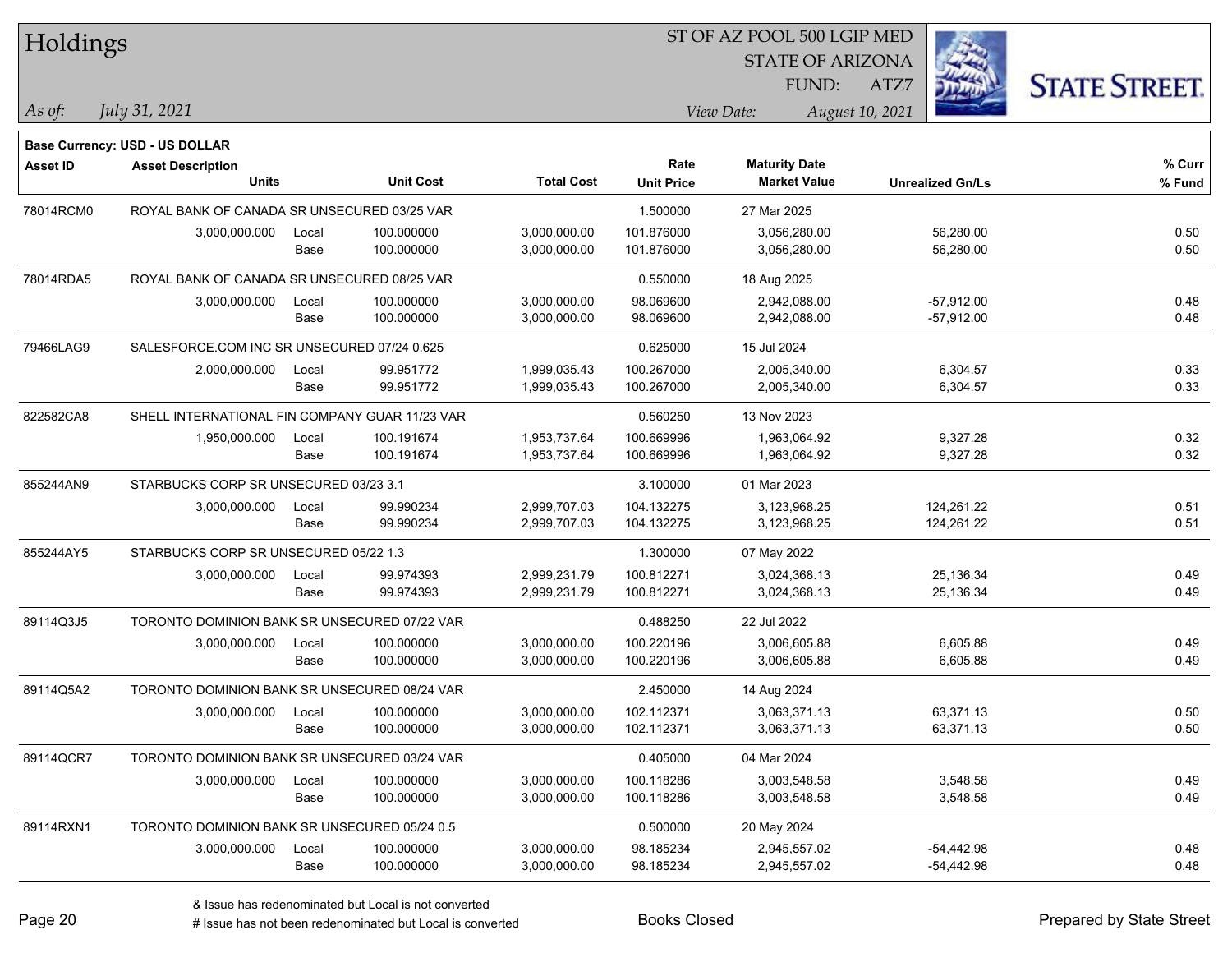| <b>Holdings</b> |                                                  |       |                  |                   | 51 OF AZ POOL 500 LGIP MED |                         |                         |                      |  |  |
|-----------------|--------------------------------------------------|-------|------------------|-------------------|----------------------------|-------------------------|-------------------------|----------------------|--|--|
|                 |                                                  |       |                  |                   |                            | <b>STATE OF ARIZONA</b> |                         |                      |  |  |
|                 |                                                  |       |                  |                   |                            | FUND:                   | ATZ7                    | <b>STATE STREET.</b> |  |  |
|                 |                                                  |       |                  |                   |                            |                         |                         |                      |  |  |
| As of:          | July 31, 2021                                    |       |                  |                   |                            | View Date:              | August 10, 2021         |                      |  |  |
|                 | Base Currency: USD - US DOLLAR                   |       |                  |                   |                            |                         |                         |                      |  |  |
| <b>Asset ID</b> | <b>Asset Description</b>                         |       |                  |                   | Rate                       | <b>Maturity Date</b>    |                         | % Curr               |  |  |
|                 | <b>Units</b>                                     |       | <b>Unit Cost</b> | <b>Total Cost</b> | <b>Unit Price</b>          | <b>Market Value</b>     | <b>Unrealized Gn/Ls</b> | % Fund               |  |  |
| 89114TG71       | TORONTO DOMINION BANK SR UNSECURED 04/26 1.3     |       |                  |                   | 1.300000                   | 30 Apr 2026             |                         |                      |  |  |
|                 | 3,000,000.000                                    | Local | 100.000000       | 3,000,000.00      | 100.024408                 | 3,000,732.24            | 732.24                  | 0.49                 |  |  |
|                 |                                                  | Base  | 100.000000       | 3,000,000.00      | 100.024408                 | 3,000,732.24            | 732.24                  | 0.49                 |  |  |
| 89114TZA3       | TORONTO DOMINION BANK SR UNSECURED 06/23 0.3     |       |                  |                   | 0.300000                   | 02 Jun 2023             |                         |                      |  |  |
|                 | 3,000,000.000                                    | Local | 99.950370        | 2,998,511.11      | 99.952122                  | 2,998,563.66            | 52.55                   | 0.49                 |  |  |
|                 |                                                  | Base  | 99.950370        | 2,998,511.11      | 99.952122                  | 2,998,563.66            | 52.55                   | 0.49                 |  |  |
| 89233MAB9       | TOYOTA AUTO RECEIVABLES OWNER TAOT 2019 D A2     |       |                  |                   | 1.920000                   | 15 Jul 2022             |                         |                      |  |  |
|                 | 62,412.810                                       | Local | 99.995450        | 62,409.97         | 100.075130                 | 62,459.70               | 49.73                   | 0.01                 |  |  |
| Original Face:  | 3,000,000.000                                    | Base  | 99.995450        | 62,409.97         | 100.075130                 | 62,459.70               | 49.73                   | 0.01                 |  |  |
| 89236TFX8       | TOYOTA MOTOR CREDIT CORP SR UNSECURED 04/22 2.65 |       |                  |                   | 2.650000                   | 12 Apr 2022             |                         |                      |  |  |
|                 | 2,000,000.000                                    | Local | 99.985400        | 1,999,707.99      | 101.703611                 | 2,034,072.22            | 34,364.23               | 0.33                 |  |  |
|                 |                                                  | Base  | 99.985400        | 1,999,707.99      | 101.703611                 | 2,034,072.22            | 34,364.23               | 0.33                 |  |  |
| 89236TGS8       | TOYOTA MOTOR CREDIT CORP SR UNSECURED 08/21 VAR  |       |                  |                   | 0.285250                   | 13 Aug 2021             |                         |                      |  |  |
|                 | 1,000,000.000                                    | Local | 100.000000       | 1,000,000.00      | 100.006144                 | 1,000,061.44            | 61.44                   | 0.16                 |  |  |
|                 |                                                  | Base  | 100.000000       | 1,000,000.00      | 100.006144                 | 1,000,061.44            | 61.44                   | 0.16                 |  |  |
| 89236TGT6       | TOYOTA MOTOR CREDIT CORP SR UNSECURED 02/25 1.8  |       |                  |                   | 1.800000                   | 13 Feb 2025             |                         |                      |  |  |
|                 | 5,000,000.000                                    | Local | 99.952620        | 4,997,630.98      | 103.522617                 | 5,176,130.85            | 178,499.87              | 0.84                 |  |  |
|                 |                                                  | Base  | 99.952620        | 4,997,630.98      | 103.522617                 | 5,176,130.85            | 178,499.87              | 0.84                 |  |  |
| 89236THS7       | TOYOTA MOTOR CREDIT CORP SR UNSECURED 06/22 VAR  |       |                  |                   | 0.350000                   | 13 Jun 2022             |                         |                      |  |  |
|                 | 3,000,000.000                                    | Local | 100.000000       | 3,000,000.00      | 100.097000                 | 3,002,910.00            | 2,910.00                | 0.49                 |  |  |
|                 |                                                  | Base  | 100.000000       | 3,000,000.00      | 100.097000                 | 3,002,910.00            | 2,910.00                | 0.49                 |  |  |
| 89236TJD8       | TOYOTA MOTOR CREDIT CORP SR UNSECURED 04/23 0.4  |       |                  |                   | 0.400000                   | 06 Apr 2023             |                         |                      |  |  |
|                 | 5,000,000.000                                    | Local | 99.931701        | 4.996.585.07      | 100.160321                 | 5,008,016.05            | 11,430.98               | 0.82                 |  |  |
|                 |                                                  | Base  | 99.931701        | 4,996,585.07      | 100.160321                 | 5,008,016.05            | 11.430.98               | 0.82                 |  |  |
| 89788JAA7       | TRUIST BANK SR UNSECURED 03/25 1.5               |       |                  |                   | 1.500000                   | 10 Mar 2025             |                         |                      |  |  |
|                 | 3,000,000.000                                    | Local | 99.852399        | 2,995,571.97      | 102.826135                 | 3,084,784.05            | 89,212.08               | 0.50                 |  |  |
|                 |                                                  | Base  | 99.852399        | 2,995,571.97      | 102.826135                 | 3,084,784.05            | 89,212.08               | 0.50                 |  |  |
| 90327QD48       | USAA CAPITAL CORP SR UNSECURED 144A 05/23 1.5    |       |                  |                   | 1.500000                   | 01 May 2023             |                         |                      |  |  |
|                 | 1,000,000.000                                    | Local | 99.928405        | 999,284.05        | 102.104453                 | 1,021,044.53            | 21,760.48               | 0.17                 |  |  |
|                 |                                                  | Base  | 99.928405        | 999,284.05        | 102.104453                 | 1,021,044.53            | 21,760.48               | 0.17                 |  |  |

 $ST$  OF AZ POOL 500 LCIP MED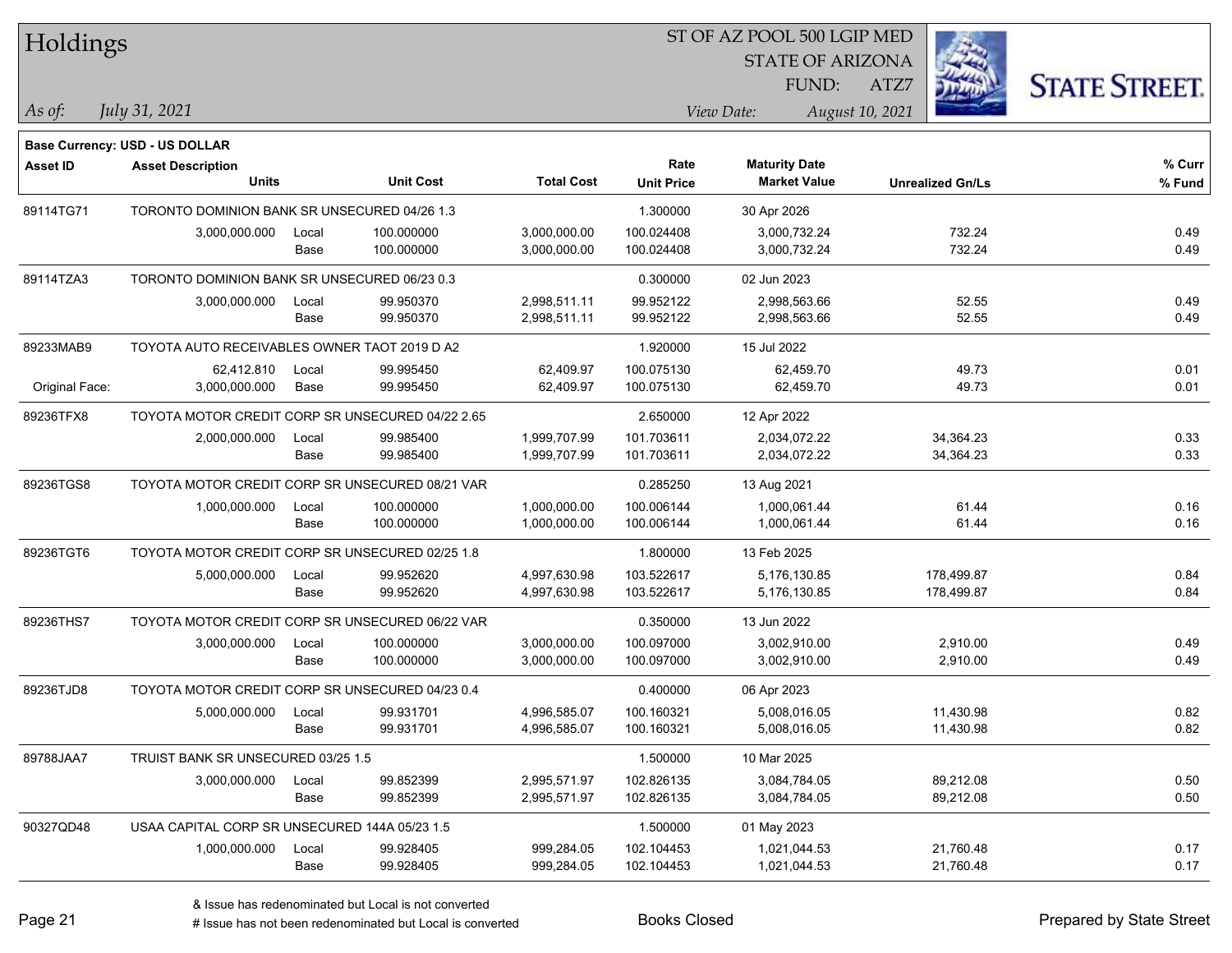| Holdings        |                                                 |       |                  |                   |                   | ST OF AZ POOL 500 LGIP MED |                         |                      |
|-----------------|-------------------------------------------------|-------|------------------|-------------------|-------------------|----------------------------|-------------------------|----------------------|
|                 |                                                 |       |                  |                   |                   | <b>STATE OF ARIZONA</b>    |                         |                      |
|                 |                                                 |       |                  |                   |                   | FUND:                      | ATZ7                    | <b>STATE STREET.</b> |
| As of:          | July 31, 2021                                   |       |                  |                   |                   | View Date:                 | August 10, 2021         |                      |
|                 | <b>Base Currency: USD - US DOLLAR</b>           |       |                  |                   |                   |                            |                         |                      |
| <b>Asset ID</b> | <b>Asset Description</b>                        |       |                  |                   | Rate              | <b>Maturity Date</b>       |                         | % Curr               |
|                 | <b>Units</b>                                    |       | <b>Unit Cost</b> | <b>Total Cost</b> | <b>Unit Price</b> | <b>Market Value</b>        | <b>Unrealized Gn/Ls</b> | % Fund               |
| 90331HNL3       | US BANK NA CINCINNATI SR UNSECURED 01/23 2.85   |       |                  |                   | 2.850000          | 23 Jan 2023                |                         |                      |
|                 | 2,000,000.000                                   | Local | 100.136091       | 2,002,721.82      | 103.664001        | 2,073,280.02               | 70,558.20               | 0.34                 |
|                 |                                                 | Base  | 100.136091       | 2,002,721.82      | 103.664001        | 2,073,280.02               | 70,558.20               | 0.34                 |
| 90331HPG2       | US BANK NA CINCINNATI SR UNSECURED 12/22 VAR    |       |                  |                   | 0.523130          | 09 Dec 2022                |                         |                      |
|                 | 5,000,000.000                                   | Local | 100.000000       | 5,000,000.00      | 100.505470        | 5,025,273.50               | 25,273.50               | 0.82                 |
|                 |                                                 | Base  | 100.000000       | 5,000,000.00      | 100.505470        | 5,025,273.50               | 25,273.50               | 0.82                 |
| 91159HHX1       | US BANCORP SR UNSECURED 07/24 2.4               |       |                  |                   | 2.400000          | 30 Jul 2024                |                         |                      |
|                 | 5,000,000.000                                   | Local | 99.941350        | 4,997,067.50      | 105.298469        | 5,264,923.45               | 267,855.95              | 0.86                 |
|                 |                                                 | Base  | 99.941350        | 4,997,067.50      | 105.298469        | 5,264,923.45               | 267,855.95              | 0.86                 |
| 91159HHZ6       | US BANCORP SR UNSECURED 05/25 1.45              |       |                  |                   | 1.450000          | 12 May 2025                |                         |                      |
|                 | 3,000,000.000                                   | Local | 99.913558        | 2,997,406.73      | 102.514114        | 3,075,423.42               | 78,016.69               | 0.50                 |
|                 |                                                 | Base  | 99.913558        | 2,997,406.73      | 102.514114        | 3,075,423.42               | 78,016.69               | 0.50                 |
| 91282CBQ3       | US TREASURY N/B 02/26 0.5                       |       |                  |                   | 0.500000          | 28 Feb 2026                |                         |                      |
|                 | 2,000,000.000                                   | Local | 99.517292        | 1,990,345.83      | 99.343750         | 1,986,875.00               | $-3,470.83$             | 0.32                 |
|                 |                                                 | Base  | 99.517292        | 1,990,345.83      | 99.343750         | 1,986,875.00               | $-3,470.83$             | 0.32                 |
| 91324PDR0       | UNITEDHEALTH GROUP INC SR UNSECURED 08/24 2.375 |       |                  |                   | 2.375000          | 15 Aug 2024                |                         |                      |
|                 | 3,000,000.000                                   | Local | 99.984984        | 2,999,549.51      | 105.411664        | 3,162,349.92               | 162,800.41              | 0.52                 |
|                 |                                                 | Base  | 99.984984        | 2,999,549.51      | 105.411664        | 3,162,349.92               | 162,800.41              | 0.52                 |
| 92290BAA9       | VERIZON OWNER TRUST VZOT 2020 B A               |       |                  |                   | 0.470000          | 20 Feb 2025                |                         |                      |
|                 | 3,250,000.000                                   | Local | 99.983497        | 3,249,463.66      | 100.337050        | 3,260,954.13               | 11,490.47               | 0.53                 |
| Original Face:  | 3,250,000.000                                   | Base  | 99.983497        | 3,249,463.66      | 100.337050        | 3,260,954.13               | 11,490.47               | 0.53                 |
| 92343VGE8       | VERIZON COMMUNICATIONS SR UNSECURED 03/26 VAR   |       |                  |                   | 0.840000          | 20 Mar 2026                |                         |                      |
|                 | 3,000,000.000                                   | Local | 100.000000       | 3,000,000.00      | 101.704304        | 3,051,129.12               | 51,129.12               | 0.50                 |
|                 |                                                 | Base  | 100.000000       | 3,000,000.00      | 101.704304        | 3,051,129.12               | 51,129.12               | 0.50                 |
| 92343VGF5       | VERIZON COMMUNICATIONS SR UNSECURED 03/24 0.75  |       |                  |                   | 0.750000          | 22 Mar 2024                |                         |                      |
|                 | 2,000,000.000                                   | Local | 99.994723        | 1,999,894.45      | 100.446028        | 2,008,920.56               | 9,026.11                | 0.33                 |
|                 |                                                 | Base  | 99.994723        | 1,999,894.45      | 100.446028        | 2,008,920.56               | 9,026.11                | 0.33                 |
| 92343VGG3       | VERIZON COMMUNICATIONS SR UNSECURED 03/26 1.45  |       |                  |                   | 1.450000          | 20 Mar 2026                |                         |                      |
|                 | 2,000,000.000                                   | Local | 99.817479        | 1,996,349.58      | 101.344044        | 2,026,880.88               | 30,531.30               | 0.33                 |
|                 |                                                 | Base  | 99.817479        | 1,996,349.58      | 101.344044        | 2,026,880.88               | 30,531.30               | 0.33                 |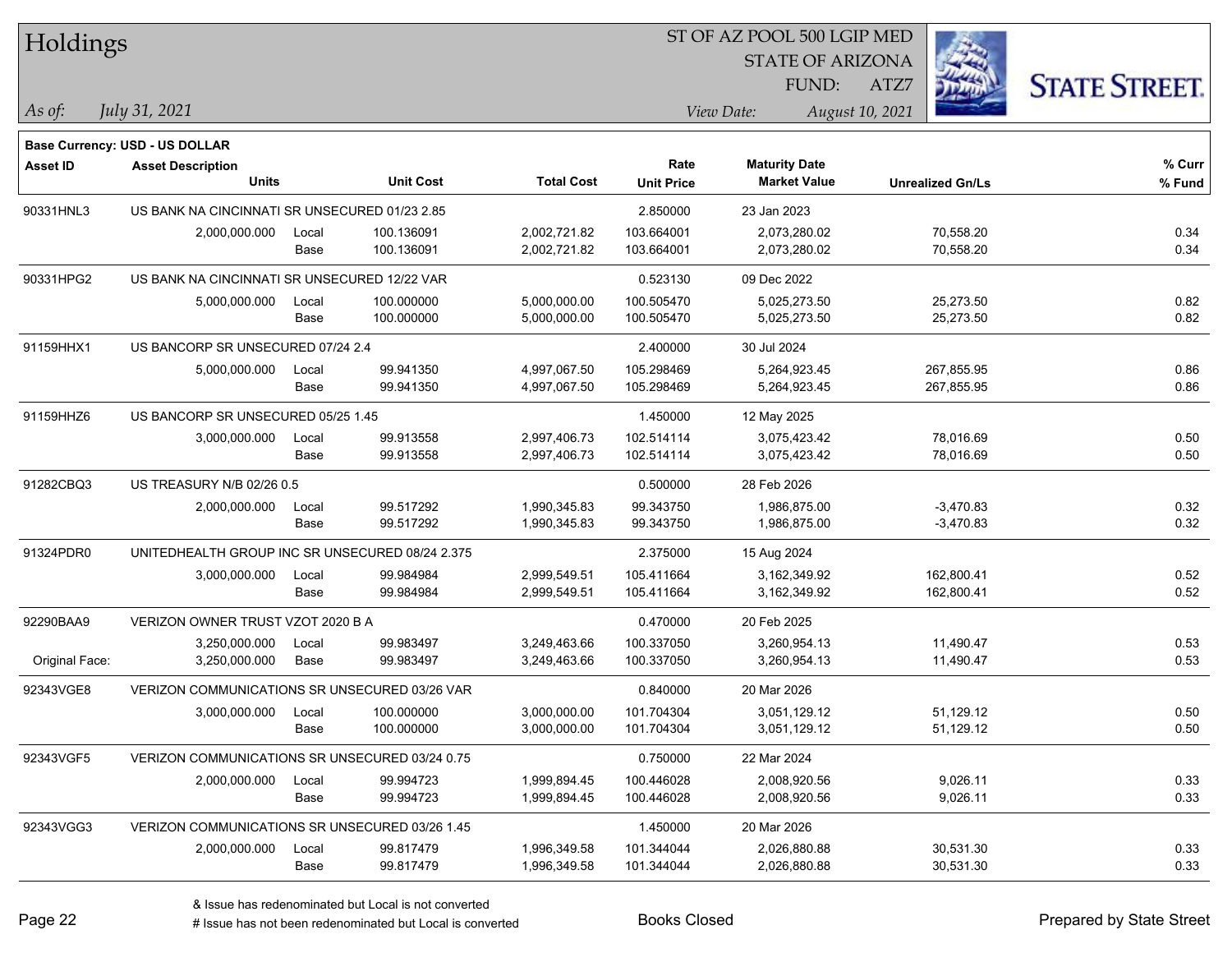| Holdings                  |                                                        |               |                        |                              | ST OF AZ POOL 500 LGIP MED |                                             |                          |                      |
|---------------------------|--------------------------------------------------------|---------------|------------------------|------------------------------|----------------------------|---------------------------------------------|--------------------------|----------------------|
|                           |                                                        |               |                        |                              |                            | <b>STATE OF ARIZONA</b>                     |                          |                      |
|                           |                                                        |               |                        |                              |                            | FUND:                                       | ATZ7                     | <b>STATE STREET.</b> |
| As of:                    | July 31, 2021                                          |               |                        |                              |                            | View Date:                                  | August 10, 2021          |                      |
|                           | Base Currency: USD - US DOLLAR                         |               |                        |                              |                            |                                             |                          |                      |
| Asset ID                  | <b>Asset Description</b><br><b>Units</b>               |               | <b>Unit Cost</b>       | <b>Total Cost</b>            | Rate<br><b>Unit Price</b>  | <b>Maturity Date</b><br><b>Market Value</b> | <b>Unrealized Gn/Ls</b>  | % Curr<br>% Fund     |
| 92347YAA2                 | VERIZON OWNER TRUST VZOT 2019 A A1A                    |               |                        |                              | 2.930000                   | 20 Sep 2023                                 |                          |                      |
| Original Face:            | 1,188,733.490<br>2,000,000.000                         | Local<br>Base | 99.990556<br>99.990556 | 1,188,621.23<br>1,188,621.23 | 101.060120<br>101.060120   | 1,201,335.49<br>1,201,335.49                | 12,714.26<br>12,714.26   | 0.20<br>0.20         |
| 92348TAA2                 | VERIZON OWNER TRUST VZOT 2020 A A1A                    |               |                        |                              | 1.850000                   | 22 Jul 2024                                 |                          |                      |
| Original Face:            | 2,000,000.000<br>2,000,000.000                         | Local<br>Base | 99.992227<br>99.992227 | 1,999,844.53<br>1,999,844.53 | 101.607260<br>101.607260   | 2,032,145.20<br>2,032,145.20                | 32,300.67<br>32,300.67   | 0.33<br>0.33         |
| 92348XAA3                 | VERIZON OWNER TRUST VZOT 2018 A A1A                    |               |                        |                              | 3.230000                   | 20 Apr 2023                                 |                          |                      |
| Original Face:            | 236,124.230<br>1,000,000.000                           | Local<br>Base | 99.999407<br>99.999407 | 236,122.83<br>236,122.83     | 100.651610<br>100.651610   | 237.662.84<br>237,662.84                    | 1,540.01<br>1,540.01     | 0.04<br>0.04         |
| 928668BJ0                 | VOLKSWAGEN GROUP AMERICA COMPANY GUAR 144A 11/23 0.875 |               |                        |                              | 0.875000                   | 22 Nov 2023                                 |                          |                      |
|                           | 3,000,000.000                                          | Local<br>Base | 99.884309<br>99.884309 | 2,996,529.28<br>2,996,529.28 | 100.537490<br>100.537490   | 3,016,124.70<br>3,016,124.70                | 19,595.42<br>19,595.42   | 0.49<br>0.49         |
| 931142EL3                 | WALMART INC SR UNSECURED 07/24 2.85                    |               |                        |                              | 2.850000                   | 08 Jul 2024                                 |                          |                      |
|                           | 2,000,000.000                                          | Local<br>Base | 99.931275<br>99.931275 | 1,998,625.49<br>1,998,625.49 | 106.723000<br>106.723000   | 2,134,460.00<br>2,134,460.00                | 135,834.51<br>135,834.51 | 0.35<br>0.35         |
| 961214DQ3                 | WESTPAC BANKING CORP SR UNSECURED 06/22 2.5            |               |                        |                              | 2.500000                   | 28 Jun 2022                                 |                          |                      |
|                           | 2,000,000.000                                          | Local<br>Base | 99.970453<br>99.970453 | 1,999,409.05<br>1,999,409.05 | 102.086906<br>102.086906   | 2,041,738.12<br>2,041,738.12                | 42,329.07<br>42,329.07   | 0.33<br>0.33         |
| <b>US DOLLAR Total</b>    |                                                        |               |                        |                              |                            |                                             |                          |                      |
|                           | 430,619,958.790                                        | Local         |                        | 431,081,572.22               |                            | 435,518,025.69                              | 4,436,453.47             | 70.93                |
| Original Face:            | 187,511,032.000                                        | Base          |                        | 431,081,572.22               |                            | 435,518,025.69                              | 4,436,453.47             | 70.93                |
| <b>FIXED INCOME Total</b> |                                                        |               |                        |                              |                            |                                             |                          |                      |
| Original Face:            | 430,619,958.790<br>187,511,032.000                     | Base          |                        | 431,081,572.22               |                            | 435,518,025.69                              | 4,436,453.47             | 70.93                |

Page 23

٦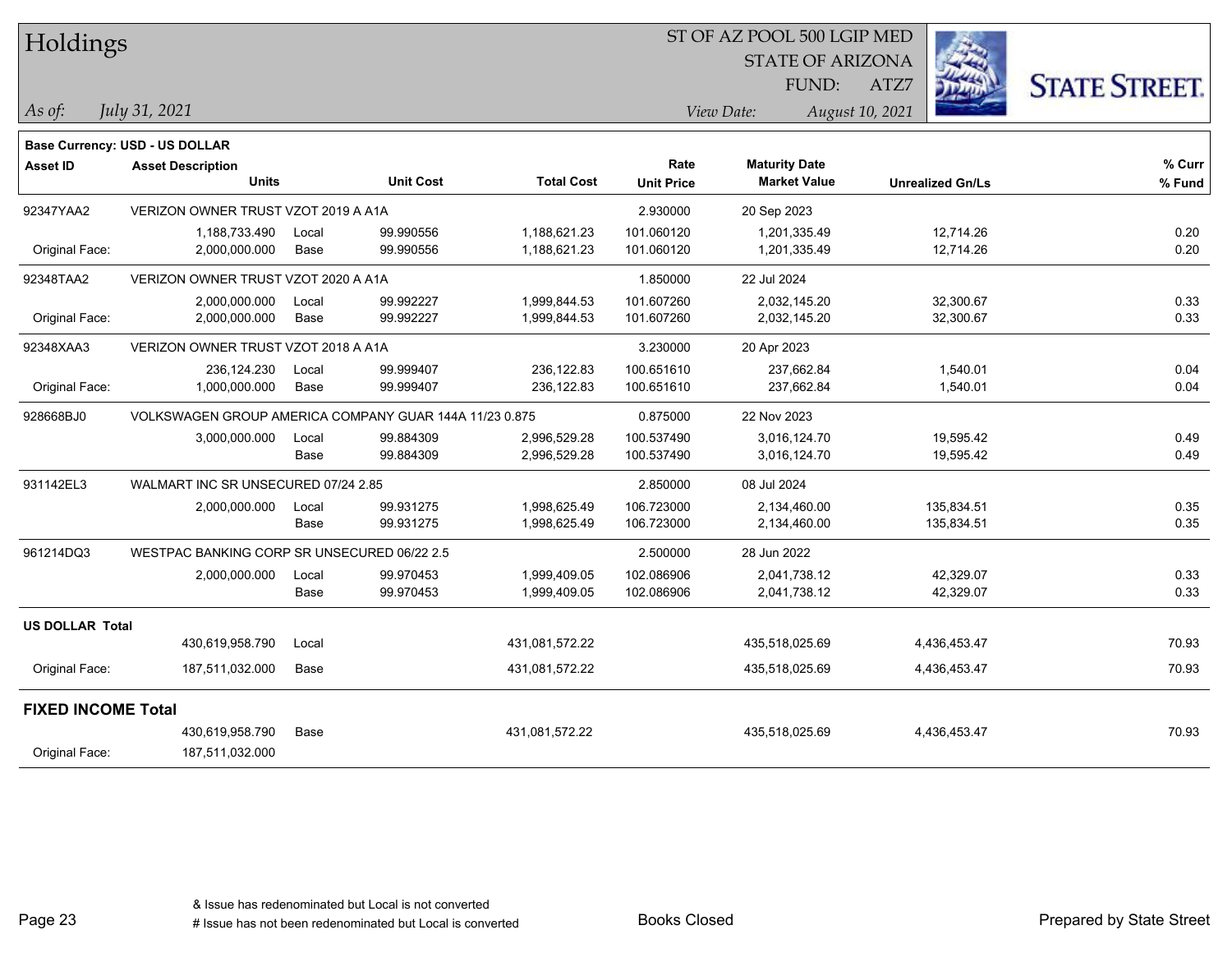| ST OF AZ POOL 500 LGIP MED<br>Holdings<br><b>STATE OF ARIZONA</b><br>FUND: |                                          |      |                  | ATZ7              |                           | <b>STATE STREET.</b>                        |                 |                         |                  |
|----------------------------------------------------------------------------|------------------------------------------|------|------------------|-------------------|---------------------------|---------------------------------------------|-----------------|-------------------------|------------------|
| $ $ As of:                                                                 | July 31, 2021                            |      |                  |                   |                           | View Date:                                  | August 10, 2021 |                         |                  |
|                                                                            | <b>Base Currency: USD - US DOLLAR</b>    |      |                  |                   |                           |                                             |                 |                         |                  |
| Asset ID                                                                   | <b>Asset Description</b><br><b>Units</b> |      | <b>Unit Cost</b> | <b>Total Cost</b> | Rate<br><b>Unit Price</b> | <b>Maturity Date</b><br><b>Market Value</b> |                 | <b>Unrealized Gn/Ls</b> | % Curr<br>% Fund |
| <b>FUND Total</b>                                                          |                                          |      |                  |                   |                           |                                             |                 |                         |                  |
|                                                                            | 609,155,508.770                          | Base |                  | 609,526,317.28    |                           | 613.970.267.43                              |                 | 4,443,950.15            | 100.00           |
| Original Face:                                                             | 187,511,032.000                          |      |                  |                   |                           |                                             |                 |                         |                  |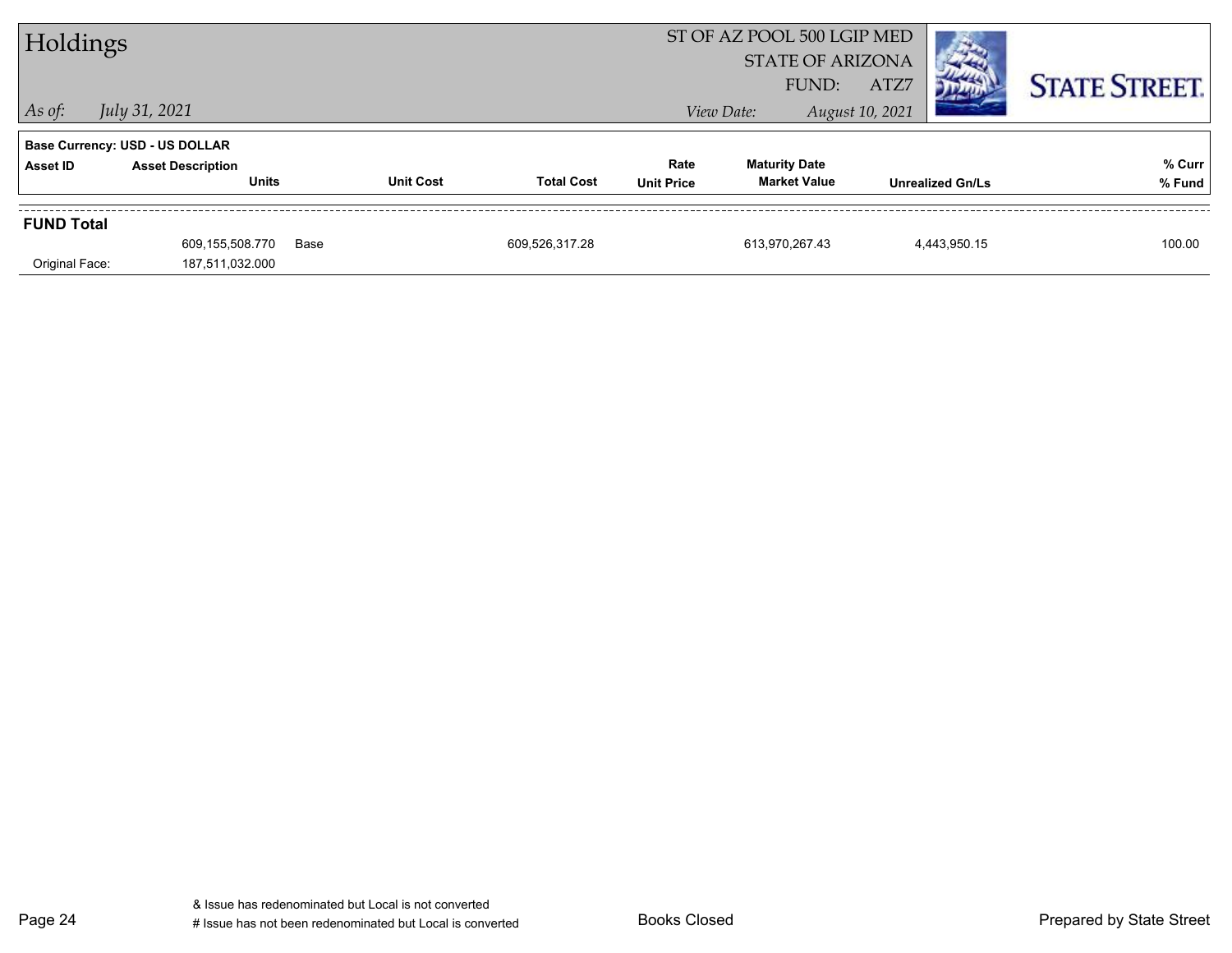# Holdings

## Currency Summary

*As of: July 31, 2021*

## ST OF AZ POOL 500 LGIP MED

 STATE OF ARIZONAFUND:

ATZ7



*View Date:August 10, 2021*

| Base Currency: USD - US DOLLAR |  |
|--------------------------------|--|
|--------------------------------|--|

| Dase Currency: USD - US DULLAR | <b>Units</b>    |       | <b>Total Cost</b> | <b>Market Value</b> | % Currency<br>% Fund | <b>Unreal Sec Gn/Ls</b> | <b>Unreal Curr Gn/Ls</b> | <b>Total Unreal Gn/Ls</b> |
|--------------------------------|-----------------|-------|-------------------|---------------------|----------------------|-------------------------|--------------------------|---------------------------|
| <b>US DOLLAR</b>               |                 |       |                   |                     |                      |                         | Exchange Rate:           | 1.000000                  |
| <b>CASH</b>                    |                 |       |                   |                     |                      |                         |                          |                           |
|                                | 473,549.980     | Local | 473,549.98        | 473,549.98          | 0.08                 | 0.00                    |                          | 0.00                      |
|                                |                 | Base  | 473,549.98        | 473,549.98          | 0.08                 | 0.00                    | 0.00                     | 0.00                      |
| <b>CASH EQUIVALENT</b>         |                 |       |                   |                     |                      |                         |                          |                           |
|                                | 178,062,000.000 | Local | 177,971,195.08    | 177,978,691.76      | 28.99                | 7,496.68                |                          | 7,496.68                  |
|                                |                 | Base  | 177,971,195.08    | 177,978,691.76      | 28.99                | 7,496.68                | 0.00                     | 7,496.68                  |
| <b>FIXED INCOME</b>            |                 |       |                   |                     |                      |                         |                          |                           |
|                                | 430,619,958.790 | Local | 431,081,572.22    | 435,518,025.69      | 70.93                | 4,436,453.47            |                          | 4,436,453.47              |
| Original Face:                 | 187,511,032.000 | Base  | 431,081,572.22    | 435,518,025.69      | 70.93                | 4,436,453.47            | 0.00                     | 4,436,453.47              |
| <b>US DOLLAR Total</b>         |                 |       |                   |                     |                      |                         |                          |                           |
|                                | 609,155,508.770 | Local | 609,526,317.28    | 613,970,267.43      | 100.00               | 4,443,950.15            |                          | 4,443,950.15              |
| Original Face:                 | 187,511,032.000 | Base  | 609,526,317.28    | 613,970,267.43      | 100.00               | 4,443,950.15            | 0.00                     | 4,443,950.15              |
| <b>FUND Total</b>              |                 |       |                   |                     |                      |                         |                          |                           |
|                                | 609,155,508.770 | Base  | 609,526,317.28    | 613.970.267.43      | 100.00               | 4,443,950.15            | 0.00                     | 4,443,950.15              |
| Original Face:                 | 187,511,032.000 |       |                   |                     |                      |                         |                          |                           |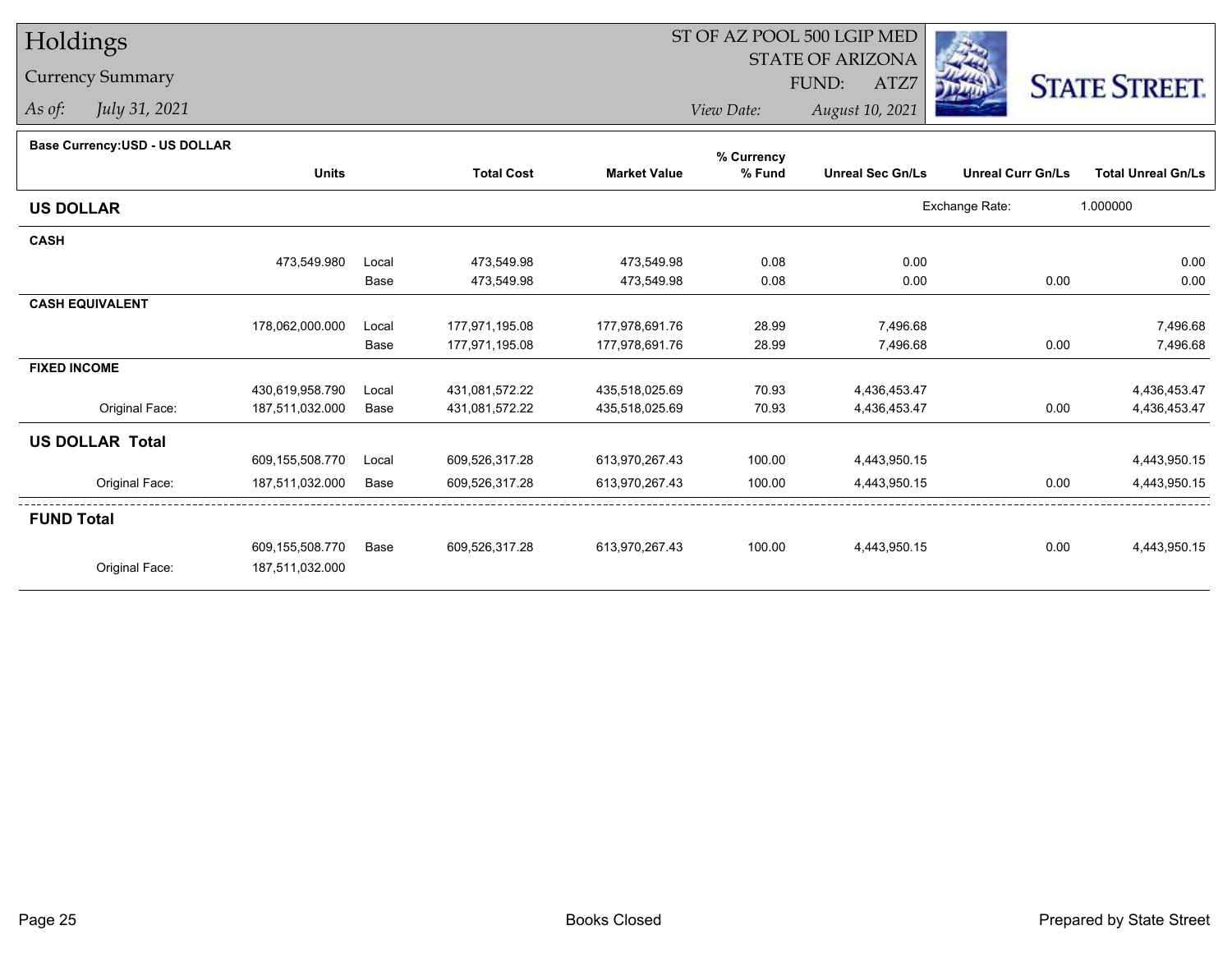| Holdings             |                                       |                   |                     |            | ST OF AZ POOL 500 LGIP MED               |                          |                           |
|----------------------|---------------------------------------|-------------------|---------------------|------------|------------------------------------------|--------------------------|---------------------------|
| <b>Asset Summary</b> |                                       |                   |                     |            | <b>STATE OF ARIZONA</b><br>FUND:<br>ATZ7 |                          |                           |
| As of:               | July 31, 2021                         |                   |                     | View Date: | August 10, 2021                          |                          | <b>STATE STREET.</b>      |
|                      |                                       |                   |                     |            |                                          |                          |                           |
|                      | <b>Base Currency: USD - US DOLLAR</b> |                   |                     |            |                                          |                          |                           |
|                      | <b>Units</b>                          | <b>Total Cost</b> | <b>Market Value</b> | % Fund     | <b>Unreal Sec Gn/Ls</b>                  | <b>Unreal Curr Gn/Ls</b> | <b>Total Unreal Gn/Ls</b> |
| <b>CASH</b>          |                                       |                   |                     |            |                                          |                          |                           |
| <b>US DOLLAR</b>     |                                       |                   |                     |            |                                          |                          |                           |
|                      | 473,549.980                           | 473,549.98        | 473,549.98          | 0.08       | 0.00                                     | 0.00                     | 0.00                      |
| <b>CASH Total</b>    |                                       |                   |                     |            |                                          |                          |                           |
|                      | 473,549.980                           | 473,549.98        | 473,549.98          | 0.08       | 0.00                                     | 0.00                     | 0.00                      |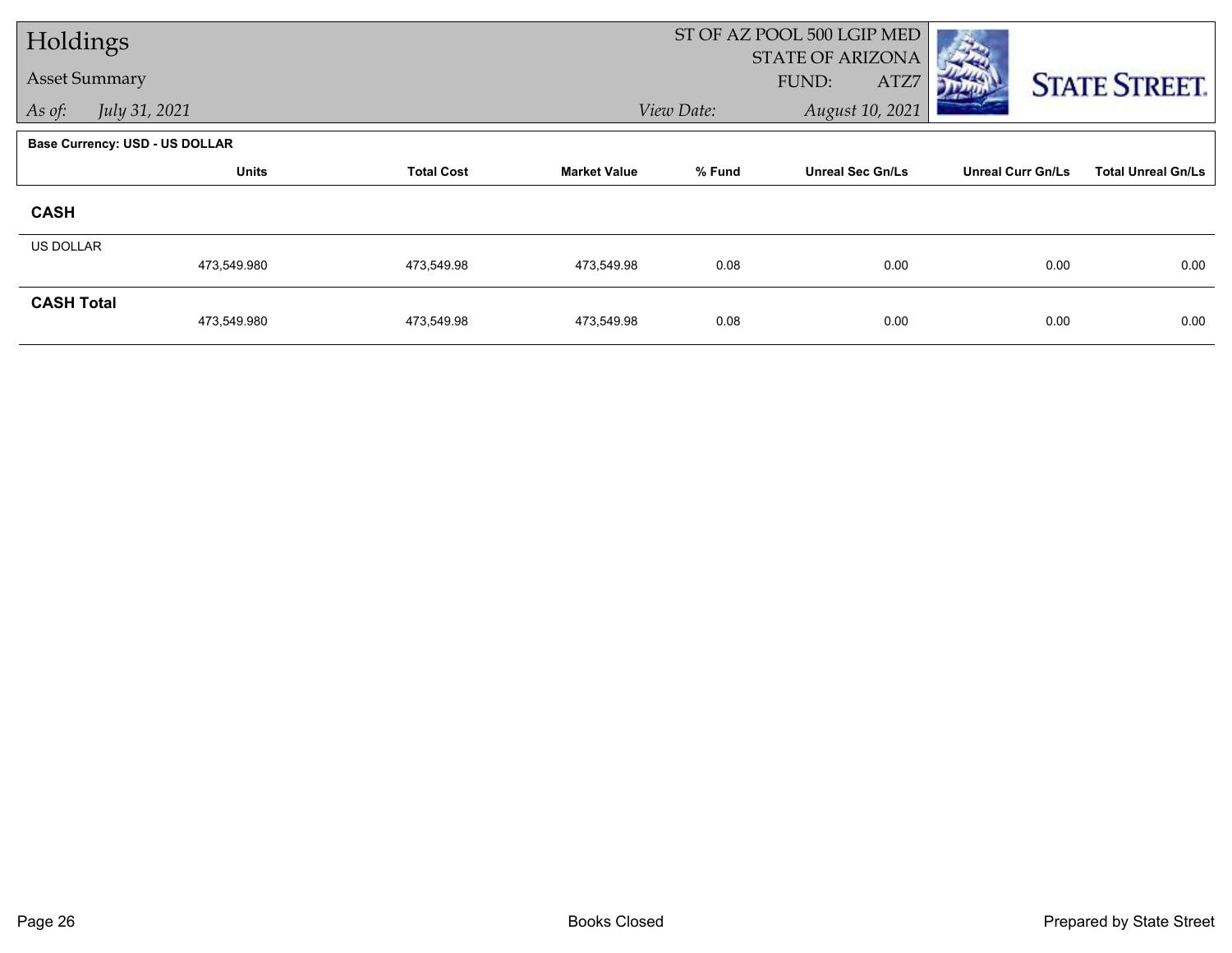| Holdings  |                                |                   |                     | ST OF AZ POOL 500 LGIP MED |                         |                          |                           |
|-----------|--------------------------------|-------------------|---------------------|----------------------------|-------------------------|--------------------------|---------------------------|
|           |                                |                   |                     |                            | <b>STATE OF ARIZONA</b> |                          |                           |
|           | <b>Asset Summary</b>           |                   |                     |                            | FUND:<br>ATZ7           |                          | <b>STATE STREET.</b>      |
| As of:    | July 31, 2021                  |                   |                     | View Date:                 | August 10, 2021         |                          |                           |
|           | Base Currency: USD - US DOLLAR |                   |                     |                            |                         |                          |                           |
|           | <b>Units</b>                   | <b>Total Cost</b> | <b>Market Value</b> | % Fund                     | <b>Unreal Sec Gn/Ls</b> | <b>Unreal Curr Gn/Ls</b> | <b>Total Unreal Gn/Ls</b> |
|           | <b>CASH EQUIVALENT</b>         |                   |                     |                            |                         |                          |                           |
| US DOLLAR |                                |                   |                     |                            |                         |                          |                           |
|           | 178,062,000.000                | 177,971,195.08    | 177,978,691.76      | 28.99                      | 7,496.68                | 0.00                     | 7,496.68                  |
|           | <b>CASH EQUIVALENT Total</b>   |                   |                     |                            |                         |                          |                           |
|           | 178,062,000.000                | 177,971,195.08    | 177,978,691.76      | 28.99                      | 7,496.68                | 0.00                     | 7,496.68                  |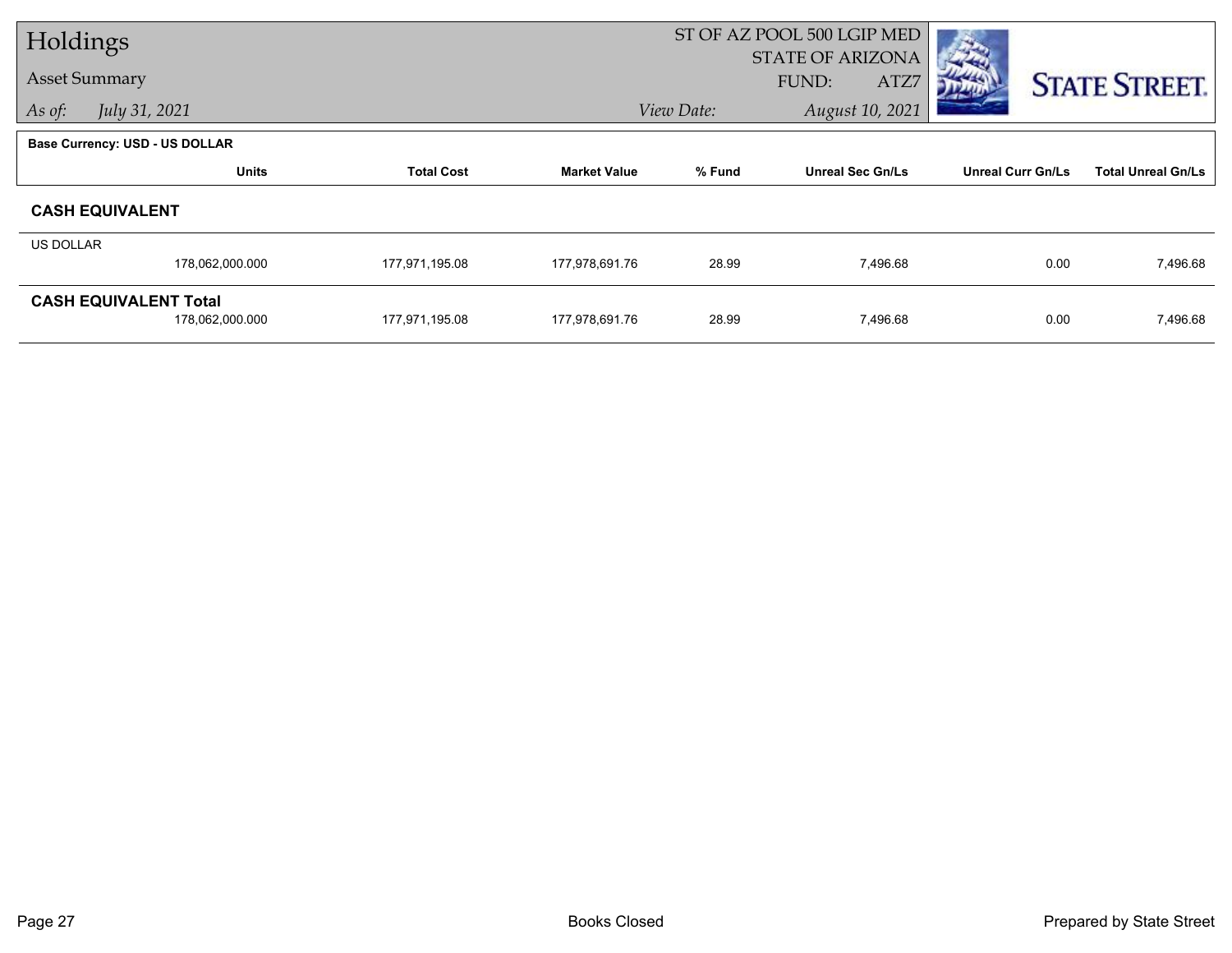| Holdings             |                                       |                   |                     |            | ST OF AZ POOL 500 LGIP MED               |                          |                           |
|----------------------|---------------------------------------|-------------------|---------------------|------------|------------------------------------------|--------------------------|---------------------------|
| <b>Asset Summary</b> |                                       |                   |                     |            | <b>STATE OF ARIZONA</b><br>ATZ7<br>FUND: |                          | <b>STATE STREET.</b>      |
| As of:               | July 31, 2021                         |                   |                     | View Date: | August 10, 2021                          |                          |                           |
|                      | <b>Base Currency: USD - US DOLLAR</b> |                   |                     |            |                                          |                          |                           |
|                      | <b>Units</b>                          | <b>Total Cost</b> | <b>Market Value</b> | % Fund     | <b>Unreal Sec Gn/Ls</b>                  | <b>Unreal Curr Gn/Ls</b> | <b>Total Unreal Gn/Ls</b> |
| <b>FIXED INCOME</b>  |                                       |                   |                     |            |                                          |                          |                           |
| US DOLLAR            |                                       |                   |                     |            |                                          |                          |                           |
|                      | 430,619,958.790                       | 431,081,572.22    | 435,518,025.69      | 70.93      | 4,436,453.47                             | 0.00                     | 4,436,453.47              |
|                      | <b>FIXED INCOME Total</b>             |                   |                     |            |                                          |                          |                           |
|                      | 430,619,958.790                       | 431,081,572.22    | 435,518,025.69      | 70.93      | 4,436,453.47                             | 0.00                     | 4,436,453.47              |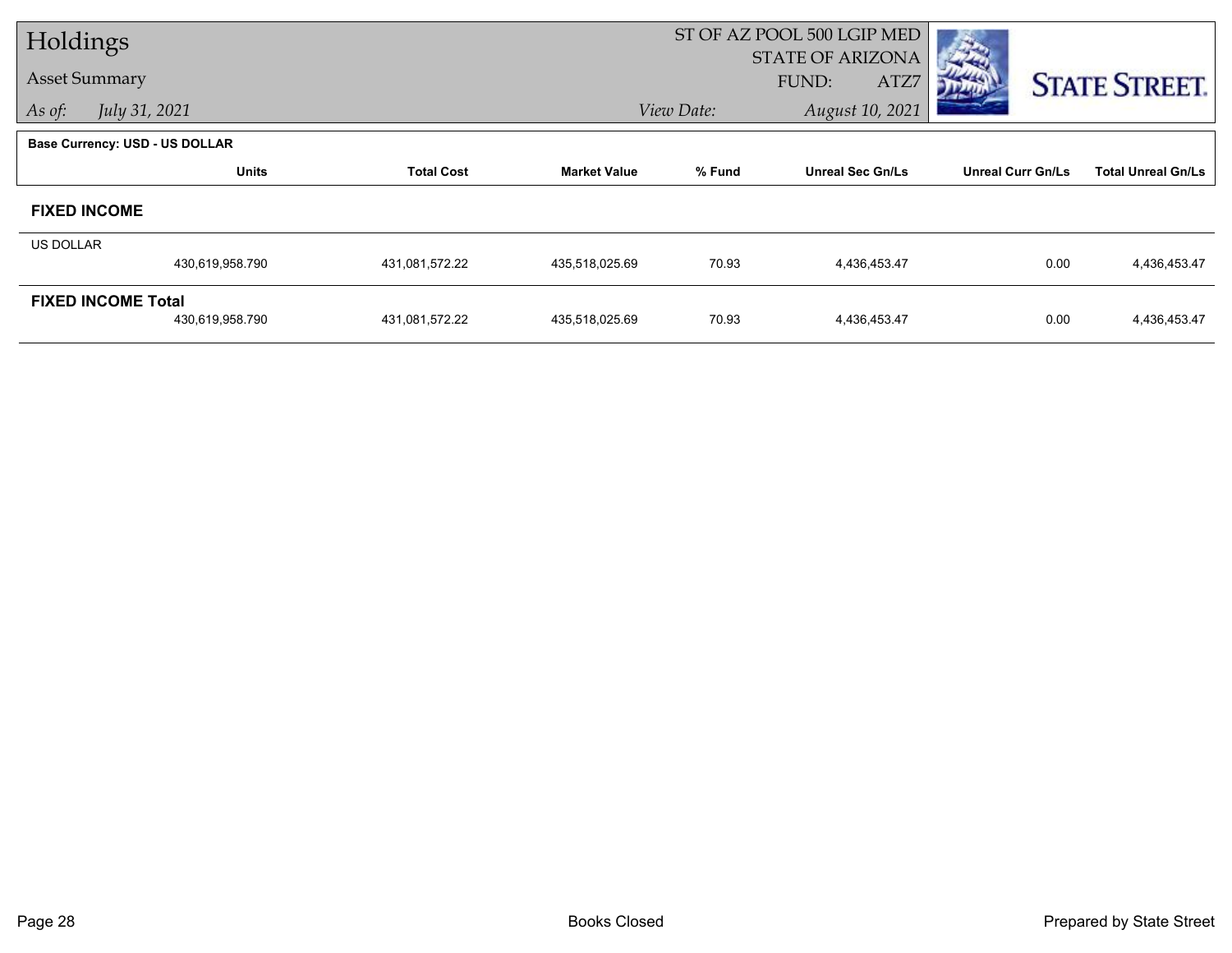| Holdings          |                                       |                   |                     |        | ST OF AZ POOL 500 LGIP MED               | <b>COMPANY</b>    |                           |
|-------------------|---------------------------------------|-------------------|---------------------|--------|------------------------------------------|-------------------|---------------------------|
|                   | <b>Asset Summary</b>                  |                   |                     |        | <b>STATE OF ARIZONA</b><br>ATZ7<br>FUND: |                   | <b>STATE STREET.</b>      |
| As of:            | July 31, 2021<br>View Date:           |                   |                     |        | August 10, 2021                          |                   |                           |
|                   | <b>Base Currency: USD - US DOLLAR</b> |                   |                     |        |                                          |                   |                           |
|                   | <b>Units</b>                          | <b>Total Cost</b> | <b>Market Value</b> | % Fund | <b>Unreal Sec Gn/Ls</b>                  | Unreal Curr Gn/Ls | <b>Total Unreal Gn/Ls</b> |
| <b>FUND Total</b> |                                       |                   |                     |        |                                          |                   |                           |
|                   | 609,155,508.770                       | 609,526,317.28    | 613,970,267.43      | 100.00 | 4,443,950.15                             | 0.00              | 4,443,950.15              |